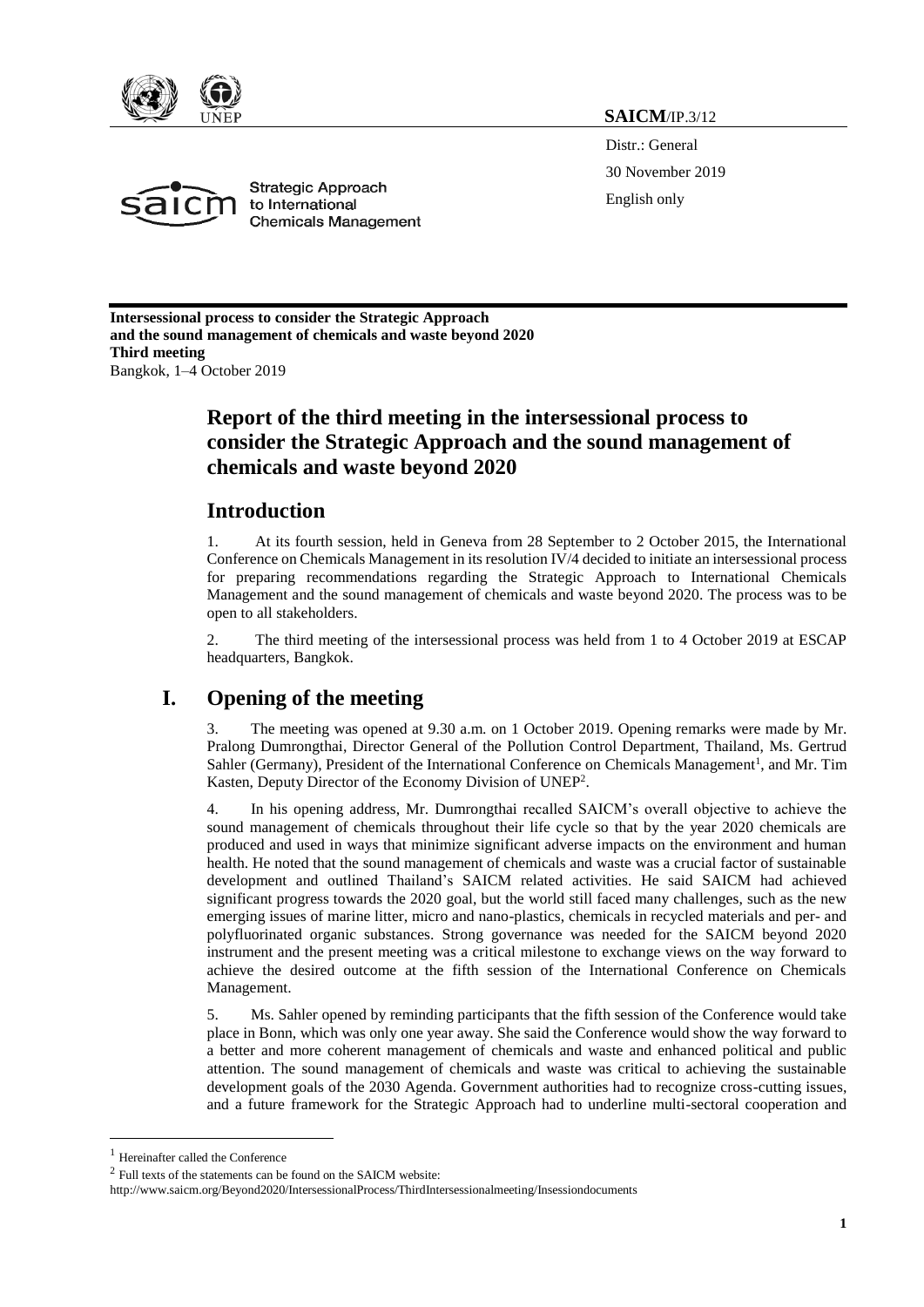action. Drawing a comparison to the current attention to climate change, in particular from youth activists, she said climate change had more visible effects than the unsound management of chemicals and waste, which often, by preference, targeted vulnerable populations in developing countries. A fundamental finding of the SAICM independent evaluation had determined that the gap between developing and industrialized countries on the front of chemicals and waste management was widening. The future Strategic Approach needed to address that issue. She stressed that stakeholders must develop an ambitious framework for a revitalized SAICM, including elaborating an enhanced governance mode and take into consideration the value of independent scientific support in accordance with the models of the International Panel on Climate Change or the Intergovernmental Science-Policy Platform on Biodiversity and Ecosystem Services. That would be a way to reach political and public attention and raise the issue of chemicals and waste management on the public agenda. The present meeting must address the questions of an enhanced governance model and better scientific support. She invited participants to work together to develop an outcome that could be further elaborated at the fourth meeting of the intersessional process in order to develop draft recommendations for the fifth session of the Conference. In conclusion she drew attention to the High Ambition Alliance initiated by Sweden and co-chaired by Uruguay, which was an important support to SAICM's goal to raise political awareness and encouraged stakeholders to participate in the Alliance.

6. Mr. Kasten welcomed participants to United Nations Economic and Social Commission for Asia and the Pacific and to the third meeting. He informed the meeting that Jacob Duer had moved on to a new post and that the Executive Director of UNEP had asked him to stand in as Officer-in-Charge of SAICM, *ad interim*. He commended the broad representation of stakeholders from all sectors, demonstrating concern for the sound management of chemicals and waste. He said that since 2006, SAICM has addressed a wide range of issues for the sound management of chemicals and provided a policy framework to promote global chemical safety. Now it was time to develop the future role of SAICM and to formulate the operation of the beyond 2020 instrument. By the fifth session of the Conference, the vision and actions, as well as policy direction for the beyond 2020 agenda had to be decided and robust recommendations developed by that Conference. He reminded participants that the sound management of chemicals and waste was not a 'stand-alone' issue, but had to be interwoven with various sectoral agenda. Existing close collaboration and cross-linkages with intergovernmental agencies and other stakeholders should be enhanced and a system established that would strengthen cooperation to manage chemicals and waste in a sound manner. New links with civil society, industry, academia and citizens to advance awareness of the existing issues of concern and promote ways to address those challenges must be forged. He said commitment, cooperation, awareness and ownership - - among all stakeholders -- would be key to achieving the future we want for the global sound management of chemicals and waste. Recalling the path to the current meeting, he said there was much work still to do. At the third meeting of the Open-ended Working Group held in March 2019 in Montevideo, the contact group on the Strategic Approach, and the sound management of chemicals and waste beyond 2020, had made significant progress. Now it was time to build on and advance that work. Tangible progress on targets, milestones and indicators; institutional arrangements; mechanisms to support implementation; and financial considerations had to be made. In addition to the technical briefings, several documents had been developed to inform discussions and it was up to stakeholders to achieve a positive result. He said the 2030 agenda and the sustainable development goals demanded more action, to ensure chemicals and waste are managed in a way that promote sustainable development, while minimizing - towards eliminating - the negative impacts on health and the environment. He concluded by voicing his appreciation to the many donors who had consistently supported SAICM and the holding of its meetings through financial and in-kind contributions.

7. Mr. David Morin (Canada), co-chair of the Intersessional Process declared the third meeting open, recalling that Ms. Leticia Carvalho from Brazil had ceased her duties as a Conference Bureau member and as a co-chair of the intersessional process, and expressing his thanks for her hard work, enthusiasm and commitment to the Strategic Approach and its goals. He welcomed Ms. Judith Torres from Uruguay as the co-chair of the intersessional process and looked forward to a strong continuing collaboration that had already begun. He noted that the objective of the meeting was to develop draft recommendations to the Conference for consideration at its fifth session and enable it to take an informed decision on the future arrangement of the Strategic Approach and the sound management of chemicals and waste beyond 2020. He said the process was at a critical juncture and should build on and advance the work initiated by the contact group at the third meeting of the SAICM Open-ended Working Group.

8. It was expected that participants at the present meeting develop a complete outcome document that would serve as a key input to deliberations at the fourth meeting of the intersessional process to be held from 23 to 27 March 2020, in Bucharest. The goal and focus in Romania would be to refine that text and make all efforts to remove any remaining brackets in order to have a comprehensive set of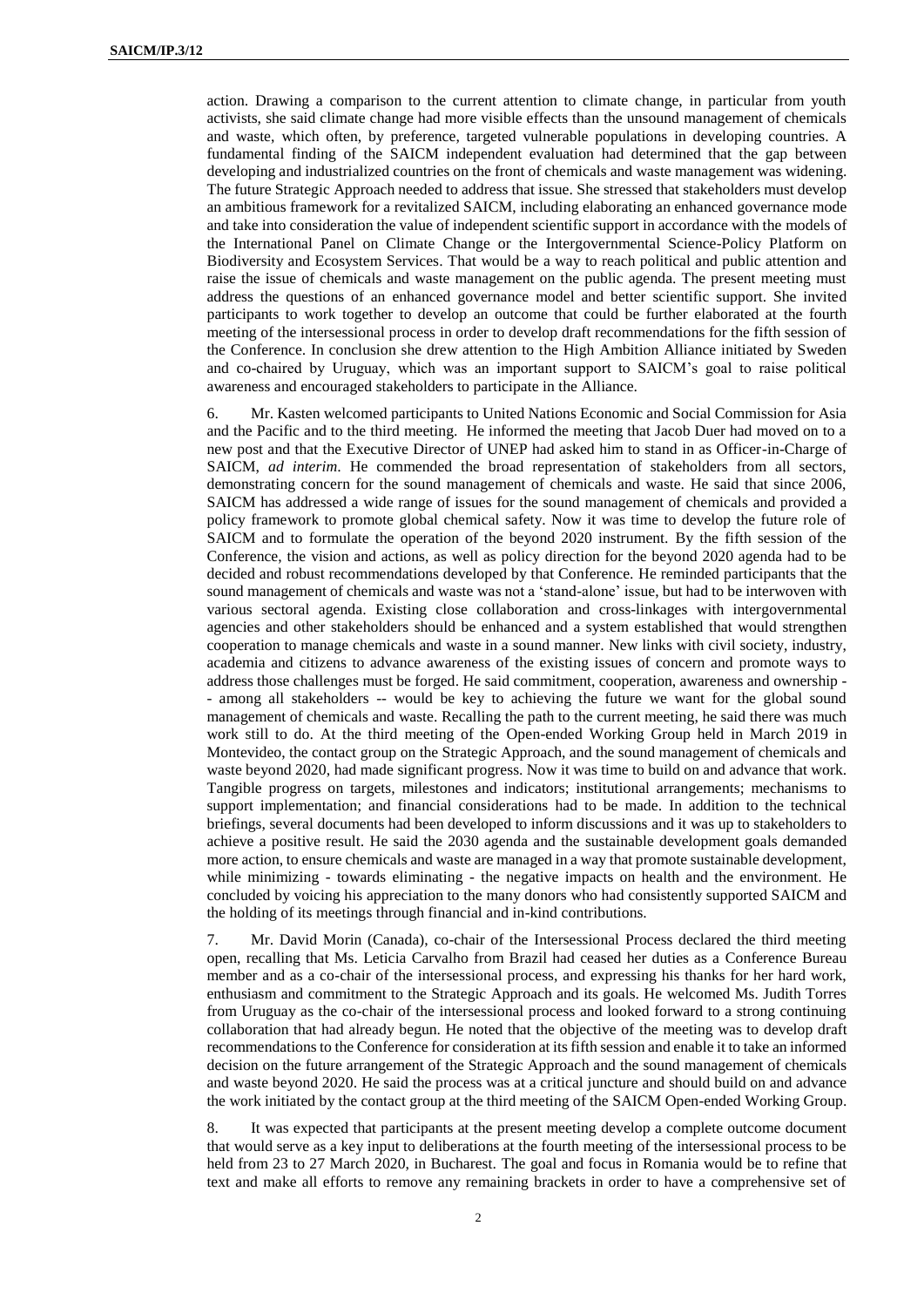recommendations for consideration by the Conference. He expressed his appreciation to those who had made presentations at the technical briefings the previous day, which would support discussions during the meeting.

# **II. Organizational matters**

## **A. Adoption of the agenda**

9. The participants adopted the following agenda on the basis of the provisional agenda set out in document SAICM/IP.3/1:

- 1. Opening of the meeting.
- 2. Organizational matters:
	- (a) Adoption of the agenda;
	- (b) Organization of work.

3. Reflections on and outcomes of the third meeting of the Strategic Approach Openended Working Group (OEWG3):

(a) Reflections of the co-chairs of the contact group on SAICM and the sound management of chemicals and waste beyond 2020;

- (b) Introduction of related papers:
	- i. Co-chairs of the intersessional process to present the papers drafted at the request of the OEWG3;
	- ii. Secretariat to present the draft report on successful mechanisms for cost recovery and implementation of the polluters pay principle for financing the sound management of chemicals and waste;
	- iii. UNEP to present assessment of linkages with other clusters related to chemicals and waste;
	- iv. United Kingdom to present results from the technical expert workshop on indicators.

4. Development of recommendations for consideration by the fifth session of the Conference regarding the Strategic Approach and the sound management of chemicals and waste beyond 2020:

- (a) Targets, milestones and indicators;
- (b) Institutional arrangements;
- (c) Mechanisms to support implementation;
- (d) Financial considerations.
- 5. Any other business.
- 6. Closure of the meeting.

## **B. Organization of work**

10. The meeting was co-chaired by Mr. David Morin (Canada) and Ms. Judith Torres (Uruguay).

11. In carrying out their work at the current meeting, the meeting participants had before them working and information documents pertaining to the various items on the agenda for the meeting (SAICM/IP.3/1) as outlined in the annotated agenda (SAICM/IP.3/1/Add.1) and the scenario note for the meeting prepared by the co-chairs of the intersessional process (SAICM/IP.3/2).

12. The meeting participants agreed that work would be conducted in plenary sessions from 9.30 a.m. to 1.00 p.m. on Tuesday 1 October and from 2.30 p.m. to 6.00 p.m. in the afternoon of Friday 4 October. Participants also agreed to work in four thematic groups, following the close of plenary on Tuesday, throughout the day on Wednesday 2 October and Thursday 3 October as well as on Friday morning. Following the guidance of the Bureau, the thematic groups were convened to provide an opportunity to have detailed discussions to advance in certain areas of key importance. The topics for the thematic groups were: a) targets, milestones and indicators; b) enhanced governance and institutional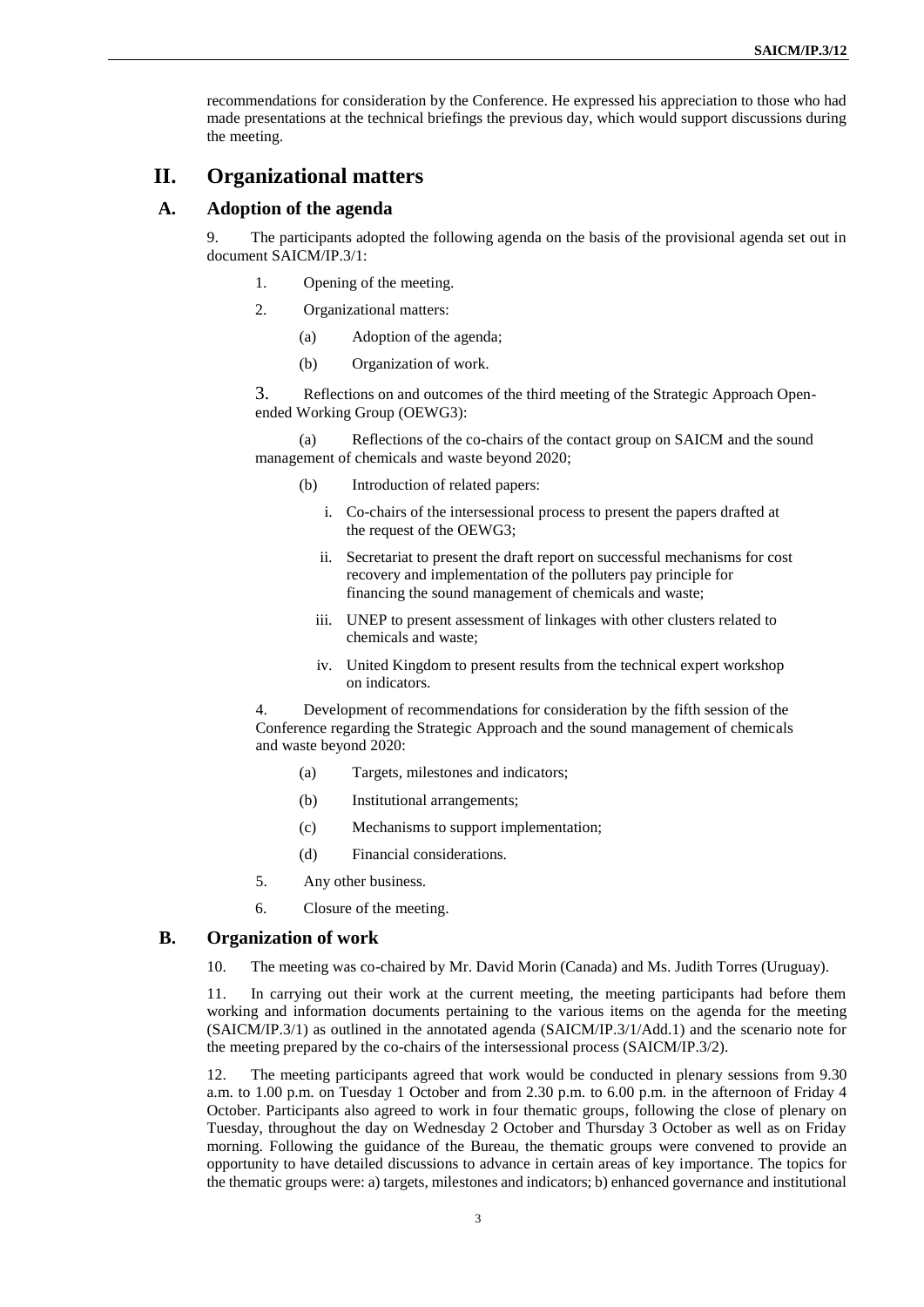$\overline{a}$ 

arrangements; c) mechanisms to support implementation; and d) financial considerations. Plenary would reconvene briefly in the mornings of Thursday and Friday for the purpose of reporting back on the outcomes of the discussion groups.

13. In line with the guidance of the Bureau, and the request of the IOMC, lunch time sector meetings<sup>3</sup> were convened by IOMC and led by the relevant participating organizations of the IOMC on health, labour, agriculture and environment allowing for sector specific information exchange relevant to the implementation of the Strategic Approach and stimulate thinking to support the beyond 2020 process. The outcome reports of those lunch time sector meetings are attached to the present report as Annex V. Further, a special event would be held on the potential linkages of chemicals and waste with biodiversity on Tuesday evening.

14. The co-chair invited participants to make any general statements on behalf of groups of countries, sectors or stakeholder groups. All participants who took the floor expressed their appreciation to the Government of Thailand for its welcome and hospitality. Further, participants thanked the co-chairs for the papers they had developed intersessionally to inform the discussions at the present meeting.

#### **Regional groups**

15. The representative of Argentina, speaking on behalf of the group of Latin American and Caribbean States, reiterated the important task to provide recommendations to the fifth session of the Conference. She recognized the need for a comprehensive framework that addressed the development and implementation of legislations and policies that included and integrated all international instruments in force and sought to achieve synergies and coherence. She emphasized that the sound management of chemicals and waste in the future could only be guaranteed through the highest level of commitment among all relevant sectors and stakeholders. She recalled the proposal on financial considerations that her region, in collaboration with the African Group, Cambodia, Indonesia, the Islamic Republic of Iran, Oman, Thailand and Tuvalu had submitted at the third meeting of the SAICM Open-ended Working group and encouraged all participants to actively support that proposal in order to have concrete recommendations for the Conference. She said it was crucial to allocate sustainable financial resources to ensure the sound management of chemicals and waste. She noted the integrated approach to financing that includes the three components of mainstreaming, private sector involvement and dedicated external financing and said it should provide predictable, adequate and accessible resources, which was essential for developing countries. Her region strongly believed that the private sector should increase its contributions along the value chain in an effort to prevent and mitigate the impacts generated from their activities to human health and the environment. She suggested that a new approach to dedicated external financing should be established and that there should be a specific dedicated fund for chemicals and waste accessible to governments, the private sector and civil society in developing countries, offering different types of financial instruments, such as donations, loans at concessional rates and guarantees, and which would receive resources, among others, from governments, the private sector and philanthropists. Such an initiative would also raise high level political attention, another key aspect that was identified as a constraint to achieve the 2020 goal. She said her region wished to highlight the need for greater cooperation among stakeholders aiming at strengthening the capacities of developing countries for integrated management and promoting the adequate transfer of cleaner and safer technology. The benefits of shared information and lessons learned would lead to the improvement of SAICM's implementation through awareness-raising on relevant issues across agencies, encouraging multi-sectorial and multi-stakeholder cooperation. She stressed the need for sectoral involvement to enhance coordinated and collaborative implementation and avoid duplication as well as to elevate the visibility of the linkages with other clusters, such as human rights, labour and health as an essential component to achieve the 2030 Agenda. She concluded by calling for adequate participation of developing countries in all meetings.

16. The representative of Poland, speaking on behalf of the group of Central and Eastern European States, recalled the third meeting of the SAICM Open-ended Working Group, noting the work that had been accomplished and the issues that had not yet been discussed. He said his region was ready to advance on the text that had come out of the contact group of the Working Group and to further develop it to send concrete text proposals of draft recommendations to the fourth meeting of the intersessional process for its finalization. The intersessional process had provided an opportunity to examine what had been achieved and consider why the 2020 goal would not be attained. Based on the lessons learned from the final report of the Independent Evaluation a critical look was needed on SAICM achievements and the necessary improvements made to ensure that the future framework of the Strategic Approach and

<sup>&</sup>lt;sup>3</sup> Texts of the statements made by sector organizations on their programme for the lunch time sector meetings can be found on the SAICM website: http://www.saicm.org/Beyond2020/IntersessionalProcess/ThirdIntersessionalmeeting/Insessiondocuments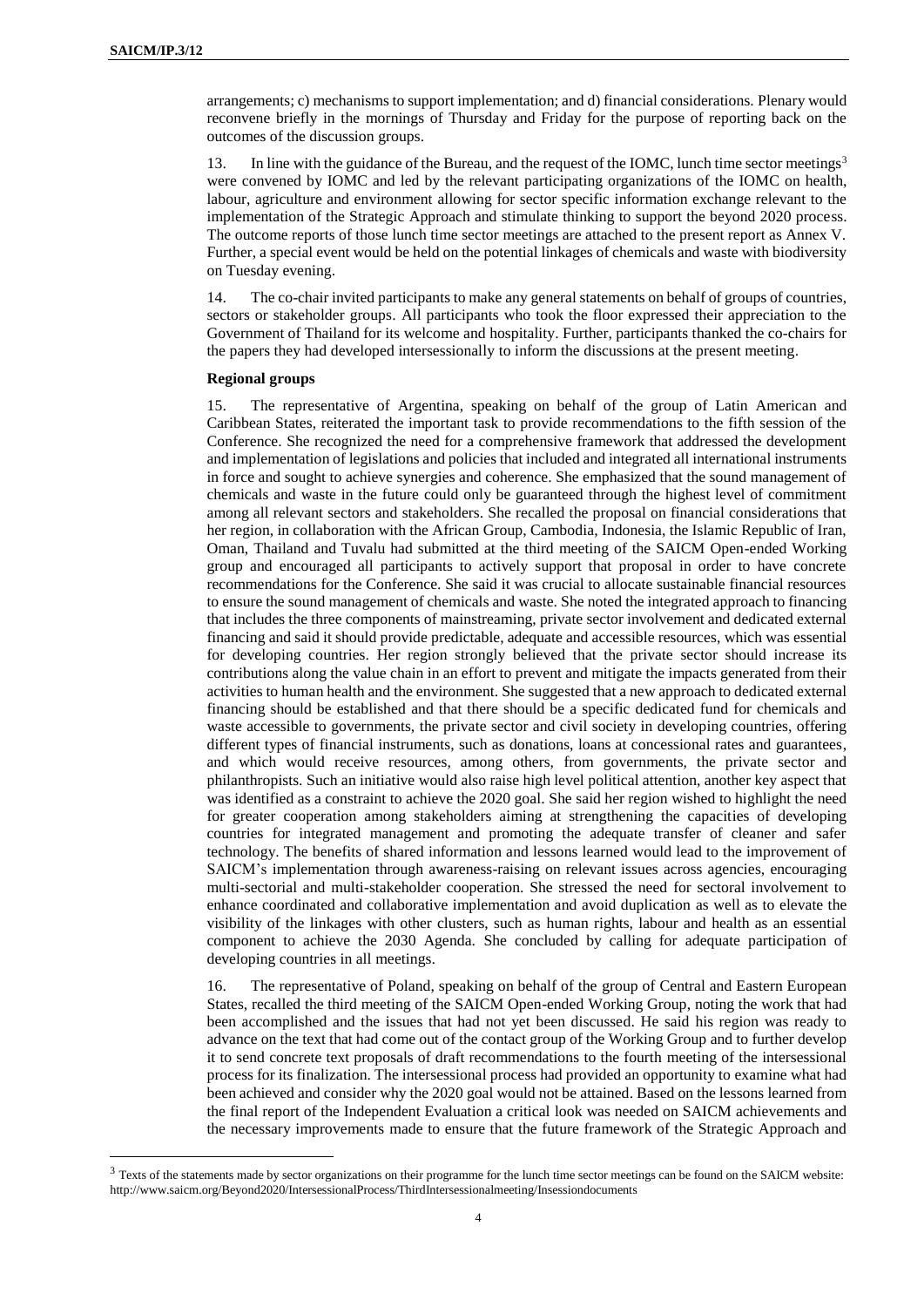sound management of chemicals and waste beyond 2020 would be suitable to face the new challenges in the field of chemical management as well as complement the sustainable development goals of the 2030 Agenda. The new framework should aim to show how sound chemical management could support the implementation of many, if not all those goals. The sound chemical management of chemicals was not a stand-alone issue, but was relevant to many crosscutting areas. There was a need not only to determine what to address in the beyond 2020 instrument but how to increase high-level political commitment and visibility. His region believed that the main element needed to secure political support was the awareness at all levels of the importance of sound chemical and waste management. He said there were opportunities to increase visibility by strengthening synergies with chemicals and waste multilateral environmental agreements and other policy concepts and initiatives such as Sustainable Consumption and Production, Inclusive Green Economy, Sustainable Chemistry and the Circular Economy. He said a future framework should cover the whole life cycle from production and consumption to waste management, underlining chemical issues in those cycles. He added that due consideration should be given to the assessment of options for strengthening the science-policy interface at the international level as had been requested by the UN Environment Assembly, taking into account existing mechanisms, including those under UNEP, and relevant examples in other areas, in order to maximize cost-effectiveness, make the best use of new technologies, track progress, and improve implementation of relevant multilateral environmental agreements at the national level. The Global Chemicals Outlook and the Global Waste Management Outlook offered a good starting point to better integrate science in policy-making and action on the sound management of chemicals and waste. He said multi sector participation, including from those not traditionally involved should be encouraged and collaboration should address the strong interlinkages with all sectors, while exploring linkages with other areas such as climate change and biodiversity.

17. The representative of Zambia, speaking on behalf of the group of African States, expressed his appreciation for SAICM and its achievements since 2006. As a result, the African region had implemented various enabling projects leading to the establishment of legal frameworks, institutional arrangements, capacity assessment and building and other activities all aimed at establishing and strengthening capacities for the sound management of chemicals towards the 2020 SAICM goal. He said the region had noted that there were inadequate structures to enable SAICM decisions to be taken to the highest level of the United Nations General Assembly, leading to inadequate political will towards implementation in some African countries. That had resulted in insufficient allocation of financial resources towards the sound management of chemicals and waste at the national level. He said it was important for his region that targets, indicators and milestones were not just about process but actually addressed actions to reduce harm. He noted specific issues for further deliberation. These were to have robust private sector engagement in the chemicals and waste management process, particularly for the financial mechanism at global level as a means for sustainable sound management of chemicals and waste; his region proposed that the private sector set aside resources from their turnover towards establishing a fund for the sound management of chemicals and waste. He stressed the need for continued technology transfer and financial support, expertise and capacity building including concrete and timed actions on issues of concerns and emerging issues. Finally he emphasized the need to raise the political priority of the chemicals agenda. He added that it would be important to adopt a road map for an enabling framework at the present meeting and to continue working on it intersessionally. He said his region looked forward to an effective Science-Policy Interface framework for the sound management of chemicals and waste beyond 2020, through developing efficient multi-sectoral, and transparent actions. His region eagerly anticipated the UNEP report on strengthening the Science-Policy Interface. He concluded by stating that his region considered that continued cooperation among the IOMC agencies was central to the sound management of chemicals and wastes.

18. The representative of the Islamic Republic of Iran, speaking on behalf of the group of Asia-Pacific States, recalled that while many people benefitted from the convenience provided by the use of chemicals substances many also suffered from their adverse effects and related waste. He said his region had made all efforts to progress in the sound management of chemicals and waste at all levels including through the establishment of mechanisms to coordinate different national stakeholders, to provide information to the public on hazardous chemicals and waste, and to persuade all stakeholders to become involved in the relevant programmes. He said the time had come to elevate the chemicals agenda and begin a new and serious era on the sound management of chemicals and waste that provided concrete contribution to the sustainable development goals and reduced and eliminated their adverse effects. He recalled that the existing challenges to achieve the goal of sound management of chemicals by 2020 should not be overshadowed by ambitious goals for beyond 2020; on-going activities to implement the sound management of chemicals and waste should be further strengthened. He stated that all countries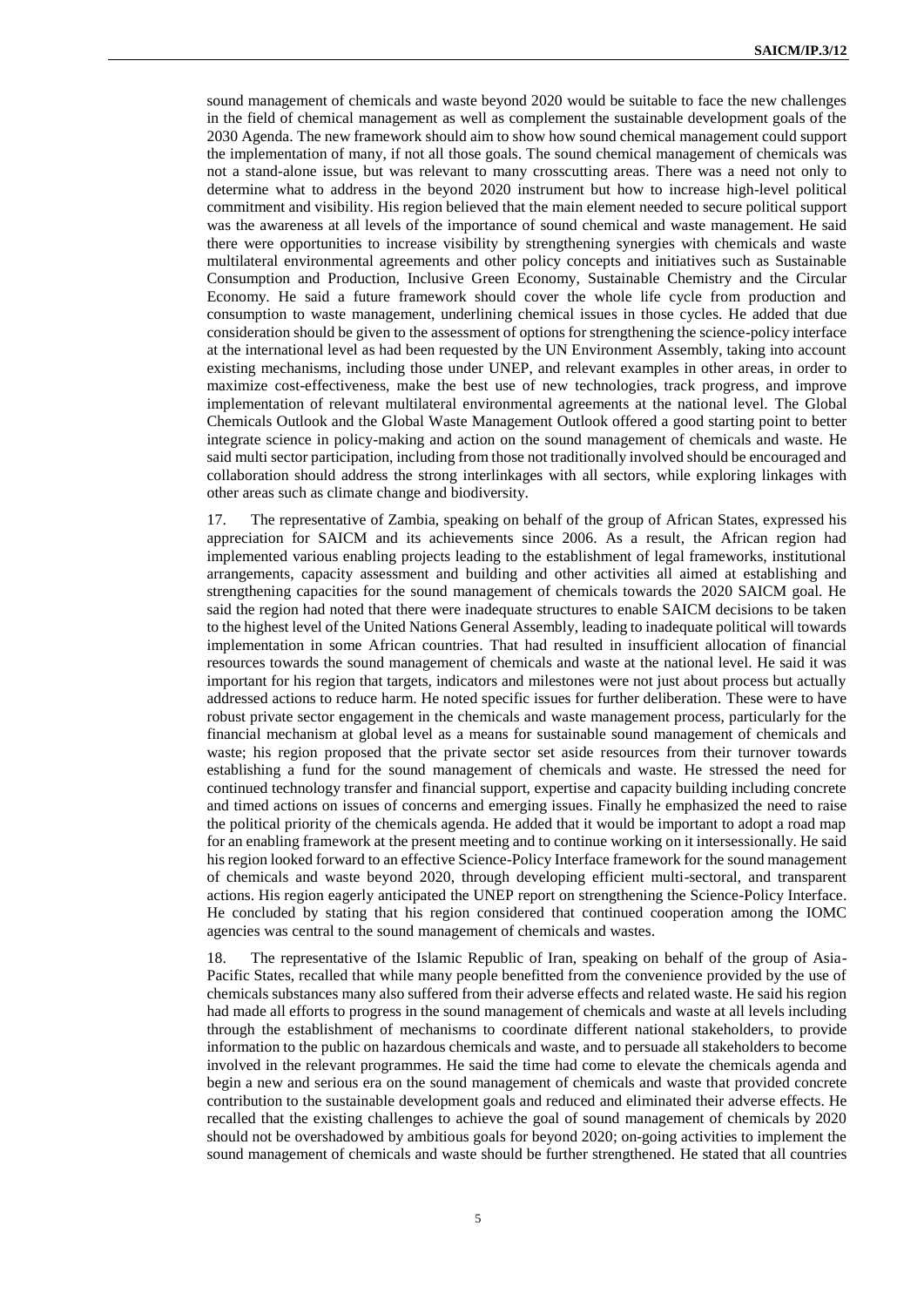in his region believed that all the Rio principles<sup>4</sup> were still relevant in the SAICM context including principle 7 that read "In view of the different contributions to global environmental degradation, States have common but differentiated responsibilities.". He said the previous elements of SAICM and the Overall Orientation and Guidance provided important objectives, activities and assessment tools to improve and evaluate implementation of SAICM towards 2020. Due attention needed to be given to the existing realities that had been recognized in the Independent Evaluation, the Global Chemicals Outlook II and other relevant documents. There included the widening gap between developed and developing countries regarding the sound management of chemicals; growth in the international trade of chemicals; the lack of a specific financial source for developing countries to strengthen the sound management of chemicals and waste; the necessity for technical assistance, financial support and technology transfer; the need for a specific, sustainable, adequate and accessible financial resource as a key element in achieving the sound management of chemicals and waste; strengthening the relevant contributions of the IOMC organizations; and the importance of implementing the "Extended Responsibility of Producers" in the whole life cycle of chemicals. He added that the region's view was that achieving a comprehensive, voluntary, multi-sectoral and attractive approach and structure for SAICM beyond 2020 could be realized by thorough, inclusive and transparent deliberations requiring full involvement in considering all options and choosing the best one to maximize the effectiveness of new framework. He concluded by noting that success was dependent on strong cooperation and how effectively to deal with challenges in chemicals and their waste management.

19. Speaking on behalf of the European Union and its Member States, one representative voiced her appreciation at the broad representation of stakeholders ready to engage in deliberation on the key aspects of SAICM and the sound management of chemicals and waste to prepare recommendations for the fifth session of the Conference. She expressed her commitment to work with all stakeholders to develop those recommendations and said progress had been made at the third meeting of the Openended Working Group as reflected in the outcome document of the contact group from that meeting. She concluded by noting that the fifth session of the Conference was approaching very fast and looked forward to making substantial progress towards accomplishing the meeting's mandate.

#### **Governments**

20. The representative of Switzerland recalled the meeting mandate to develop recommendations to the fifth session of the Conference noting it as an exciting and demanding task. He said the objective would be to address all the elements necessary for the Conference to have the framework in place that will enable achievement of the objectives and targets. For that, participants had to decide on the elements that fall under the mandate of the Conference and develop recommendations, formulating needs and inviting other bodies to further process the issues on elements that go beyond the mandate of the Conference. At the present meeting, he said, there would be progress on developing a text that would be further considered at the fourth meeting of the intersessional. He suggested that issues to address at the current meeting included: how to strengthen implementation including a review mechanism to enhance national implementation; how to strengthen interactions between science and policy by establishing a dedicated body to provide the scientific consensus and identify policy options on relevant matters; how to strengthen multi-sectoral commitment, including to start discussing the potential to uplift the quality and use of private standards, labels and certifications; and how to increase available resources, including the sustainable financing of the secretariat.

#### **Non-governmental and private sector organizations**

21. The representative of IPEN recalled his groups participation since the inception of SAICM and the adoption of a network entitled Toxics-free Future as a vision to accomplish SAICM's goals. He said governments had agreed that advancing chemical safety should be viewed as a necessary component of the sustainable development goals noting that actions related to chemical safety were implied in many of those goals. He noted that the global chemical production was projected to double by 2030, with rapid growth in emerging economies. It was his group's view that a new global agreement on chemical safety should include both an upgrade of SAICM and an enabling framework to match the growing challenge of health, environmental and economic injuries associated with the production, use, and disposal of toxic chemicals and wastes. He said the vision of SAICM and the enabling framework should be timeless but with measurable, time-bound, targets, indicators and milestones and should include prevention and precaution as priorities, and act to protect human health and the environment. The scope of a new agreement should include the entire lifecycle and all wastes to mirror what was already agreed to by the UN General Assembly in sustainable development goal 12.4, which states the importance of achieving "the environmentally sound management of chemicals and all wastes throughout their lifecycle...". The

 $\overline{a}$ 

<sup>4</sup> Rio Declaration on Environment and Development, June 1992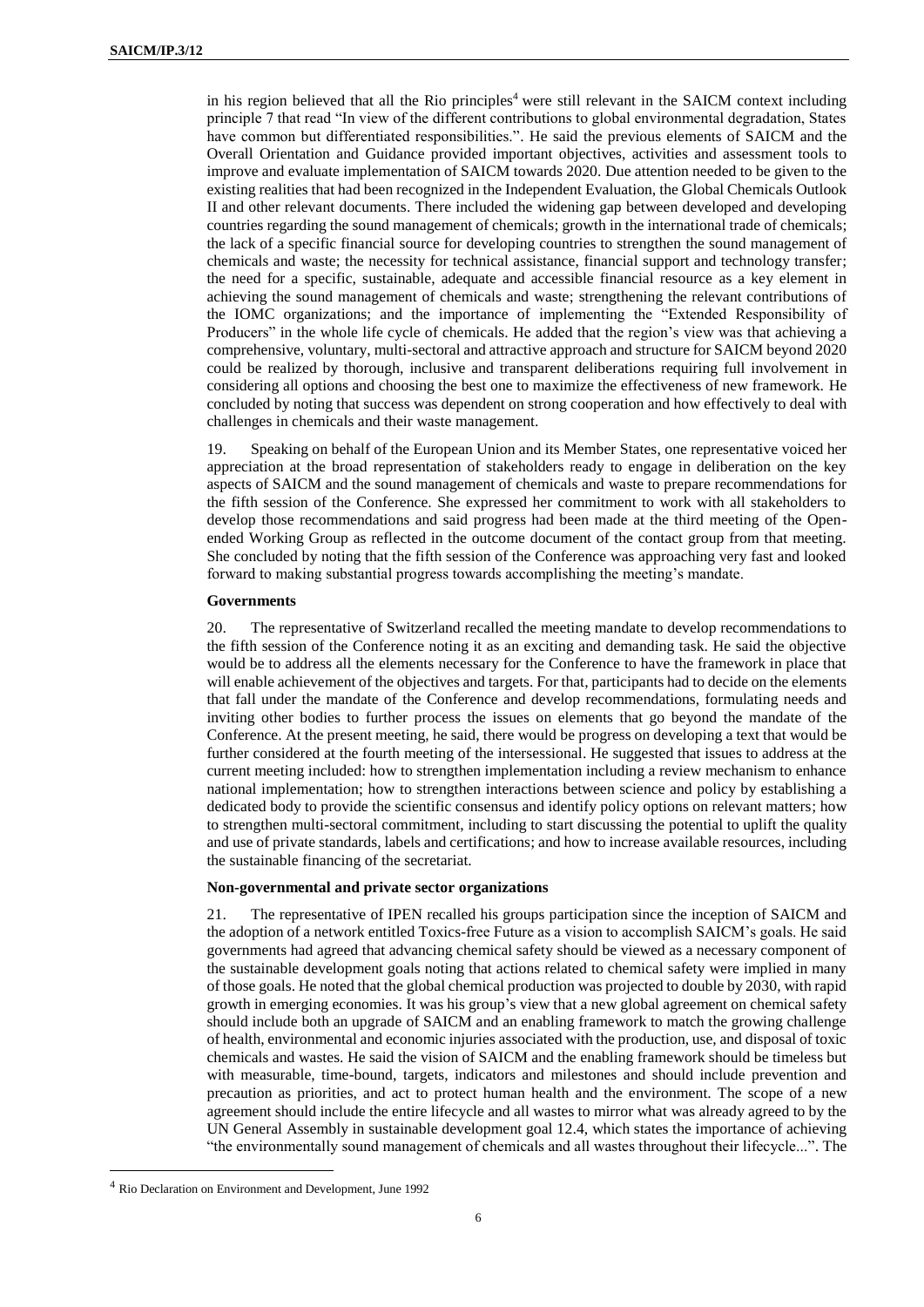Beyond 2020 process was mandated to "develop recommendations regarding measurable objectives in support of the 2030 Agenda". Those recommendations should be concrete and provide clear connections to minimizing harms associated with chemicals and wastes. He therefore looked forward to ambitious recommendations that included an enabling framework acting as an umbrella for all chemicals-related agreements whose elements were endorsed by a ministerial declaration in 2020 and subsequently adopted by the UN General Assembly to ensure high-level political ownership. The targets, indicators and milestones should mainly focus on harm minimization rather than being process oriented; there should be financial mechanisms, including new and additional, adequate, sustainable and predictable resources that are accessible to all relevant stakeholders to address chemicals and waste issues.

22. The representative of the International Trade Union Congress voiced his group's concern regarding the voluntary nature of SAICM, implying that, in his opinion, a future instrument in a similar format might fail to meet its goals, stating that as an incentive to develop a more accountable, comprehensive and effective new SAICM. Any new agreement should be robust and as ambitious as possible to overcome inertia, he added. He provided two examples that he said demonstrated a failure to move forward on the sound management of chemicals and suggested that those examples provided a reason as to why a new SAICM, even a voluntary one, should be one that makes all parties accountable and failures and successes visible, and apply pressure to comply. He welcomed the agreement of the UN Human Rights Council that exposure to industrial toxins was a human right issue and said a future agreement must have financial, political and organizational levers and include strong language on labour protection and human rights. He said chemical exposures at the work place began with the extraction of materials, their manufacture, use and disposal such that the workplace must be a key SAICM issue and reference the ILO's relevant conventions. An appropriately resourced SAICM was important, which had been demonstrated by the effectiveness of the QuickStart programme in stimulating the sound management of chemicals.

23. The representative of Health Care Without Harm organization said public health practitioners supported the beyond 2020 framework and looked forward to ensuring that health was a key aspect of the sound management of chemicals and waste. She provided several examples of the harmful effects of certain chemicals to human health and the related care provided by health workers. She referred to the adverse effects of poorly managed pharmaceutical waste or pollution from drug manufacture and said that health care was contributing to the pollution load, requiring health and environment sectors to work together to overcome the challenge. She supported the multi-sector and multi-stakeholder nature of SAICM for the protection of human health and emphasized the importance of greater collaboration between the sectors and stakeholders. Citing cases of collaboration and cooperation on the ground, she said more examples of good practice were needed. She added that the Quick Start Programme had had a lasting impact and noted the importance of a financing mechanism that included civil society funding for projects. She urged that the legacy of the Quick Start Programme not be lost. She looked forward to having a future SAICM that would protect health and the environment from toxic chemicals with targets and indicators that measured progress and identified safer alternatives.

24. The representative of Women Engaged for a Common Future said her organization had implemented several projects and demonstrated successful best practices in implementing SAICM within the framework of the Quick Start Programme. She believed that the Agenda 2030 sustainable development goals could not be achieved without addressing the sound management of chemicals and within her organization's Women 2030 programme was implementing and promoting the mainstreaming of gender and chemicals. Providing examples, she said women and men were impacted differently by chemicals, and through different routes and that studies showed that globally, most children were born pre-polluted. Citing examples of the physical, mental and reproductive harm to women exposed to toxic chemicals, she stated that additional studies were needed to understand the different vulnerabilities based on biology, occupation and gender. She urged the SAICM implementation mechanism to focus attention on women and suggested that women and chemicals be identified as an issue of concern. Gender mainstreaming into each step of the sound chemicals and waste management decisions at the national and international levels was thus crucial for achieving effective and inclusive processes.

25. The representative of the Zero Discharge of Hazardous Chemicals Foundation described his organization's mission as being to implement sustainable chemical management best practices across the global supply chain in the textile sector. He said 25 per cent of chemicals globally were used by the textile sector and it was difficult to manage sustainable chemistry. His organization worked together with a broad range of stakeholders to achieve sustainable chemicals management in the global supply chain. He described collaborative engagement, standard setting and implementation advancing towards zero discharge of hazardous chemicals. He cited the industry-wide collective and joint collaboration,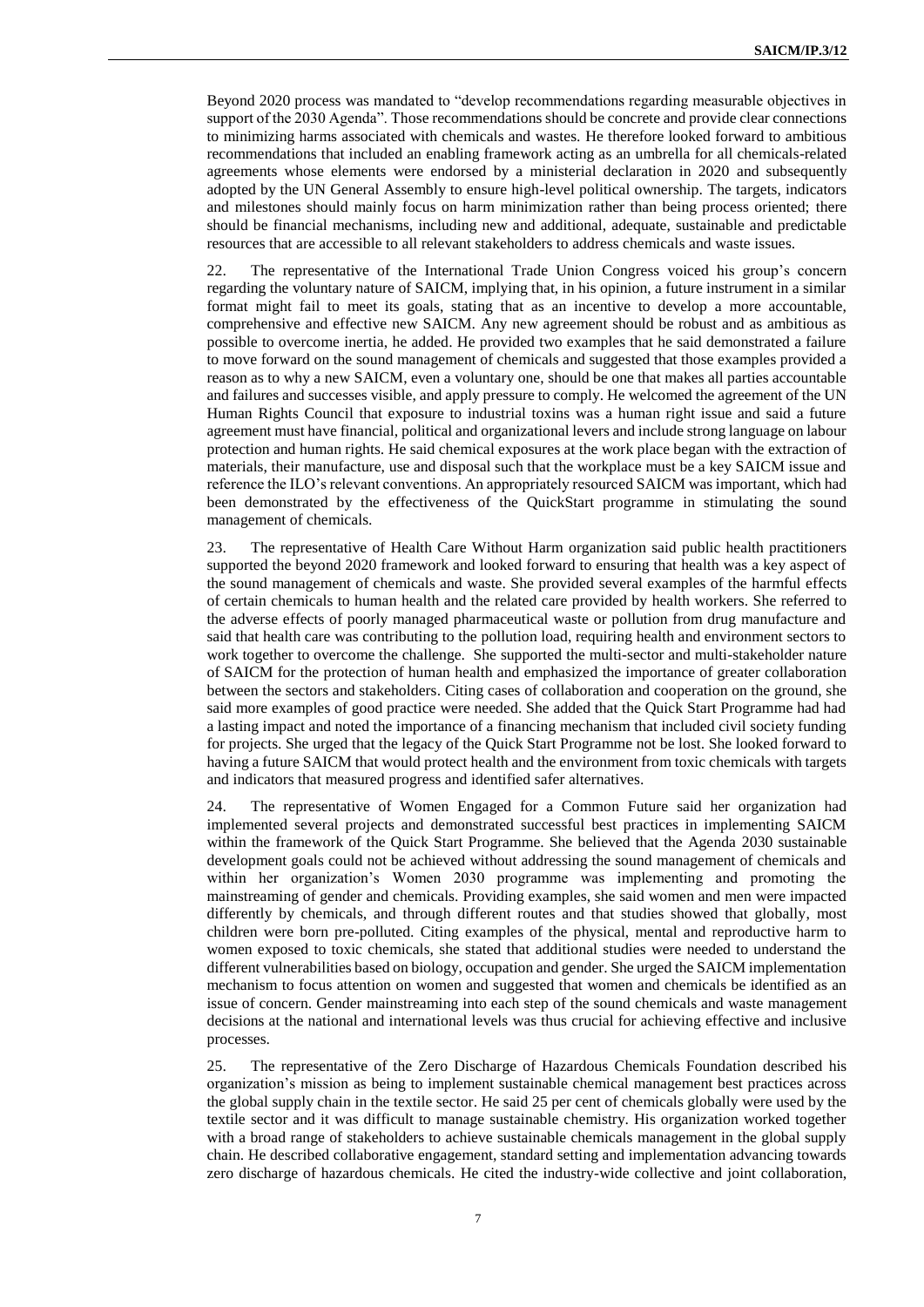bringing together all the relevant players in the global supply chain as a best practice example of multistakeholder cooperation, working together to implement a sustainable chemical management system worldwide in the global supply chain, with the overall aim to avoid hazardous chemicals right at the beginning of manufacturing and substitute them with safer alternatives. He voiced his willingness to share best practices from his sector as an example of multi-stakeholder cooperation.

26. The representative of ICCA concurred with previous speakers that it was important to close the gap between developed and developing countries on the sound management of chemicals and waste. She noted that the private sector had provided in-kind and financial resources for initiatives addressing the sound management of chemicals, such as the implementation of the Globally Harmonised System of Classification and Labelling of Chemicals. The private sector was committed to advancing numerous priority projects that aimed at reducing risk, as well as capacity building and knowledge sharing which, she said, filled a clearly defined need and goal, adding that it was the most effective use of industry resources. She said that additional partners on good projects were welcome. The Global Chemicals Outlook II had highlighted the need to mitigate prevailing capacity gaps. At the same time there was a need to strengthen national and regional legislation. Industry had a global initiative to strive for health, security and generally a responsible care programme but that was not a substitute for a legal framework. Knowledge and information sharing, she said was a key element of basic regulatory schemes and there was general recognition of the need for more information. She said environmental health and safety portals existed but suggested they would benefit from a global chemical navigator of databases, perhaps based on an existing one, such as that of the Organisation for Economic Cooperation and Development. She concluded by noting that countries needed to state their needs in order to use such data portals.

## **C. Attendance**

27. The following governmental participants were represented: Albania, Angola, Antigua and Barbuda, Argentina, Austria, Belgium, Belize, Bhutan, Brazil, Cameroon, Canada, China, Colombia, Comoros, Croatia, Denmark, Egypt, Estonia, Eswatini, European Union, Finland, France, Gabon, Gambia, Germany, Ghana, Guyana, Iran (Islamic Republic of), Iraq, Italy, Japan, Jordan, Kazakhstan, Latvia, Lebanon, Lesotho, Liberia, Madagascar, Malawi, Malaysia, Mali, Mauritius, Mexico, Morocco, Netherlands, Niger, Nigeria, North Macedonia, Norway, Poland, Romania, Saint Lucia, Serbia, Sierra Leone, Somalia, South Africa, Spain, Sri Lanka, Sudan, Sweden, Switzerland, Thailand, Uganda, Ukraine, United Kingdom of Great Britain and Northern Ireland, United Republic of Tanzania, United States of America, Uruguay, Zambia and Zimbabwe.

28. The following intergovernmental participants were represented: Africa Institute, Food and Agriculture Organization of the United Nations, Global Environment Facility, International Labour Organization, Inter-Organization Programme for the Sound Management of Chemicals (Secretariat), Ozone Secretariat for the Vienna Convention and the Montreal Protocol, Secretariat of the Basel Convention on the Control of Transboundary Movements of Hazardous Wastes and Their Disposal, the Rotterdam Convention on the Prior Informed Consent Procedure for Certain Hazardous Chemicals and Pesticides in International Trade, and the Stockholm Convention on Persistent Organic Pollutants, Secretariat of the Minamata Convention on Mercury, United Nations Development Programme, United Nations Environment Programme, UNEP World Conservation Monitoring Centre, United Nations Institute for Training and Research, World Bank and World Health Organization.

29. The following non-governmental participants were represented: Action Group for Protection and Promotion to the Flora and Fauna, Agenda for Environment and Responsible Development, Association de l'Éducation Environnemental pour les Futures Générations, Association Marocaine Santé Environnement et Toxicovigilance, Australian Council of Trade Unions, Bahrain Women Association for Human Development, BUND/Friends of the Earth Germany, Center for International Environmental Law, Centre Africain pour la Santé Environnementale, Centre for Environment Justice and Development, Centre for Environmental Justice, Chemical Safety Agency, Chemical Watch, CIS Center, Ecological Alert and Recovery – Thailand, Ecological Waste Coalition of the Philippines, Environment and Social Development Organization, Dhaka, Environment and Social Development Organization, Environmental Ambassadors for Sustainable Development, European Environmental Bureau/Zero Mercury Working Group, Fokus Nexus Three Foundation, Greenpeace International, GroundWork, Health and Environment Justice Support, Health Care Without Harm, Innovation and Development Association, International Panel on Chemical Pollution, International Pops Elimination Network, International Relief Services, International Trade Union Confederation, International Union of Pure and Applied Chemistry, Malaysian Employers Federation, MSP Institute eV, Nesmac Kitara, Paryavaran Mitra, Pesticide Action Network Africa, Pesticide Action Network Asia Pacific, Pesticide Action Network Europe, Pesticide Action Nexus Association, Ethiopia, Public Eye, RAPAL Uruguay, Shenzhen Zero Waste, Singapore National Trades Union Congress, Sustainable Research and Action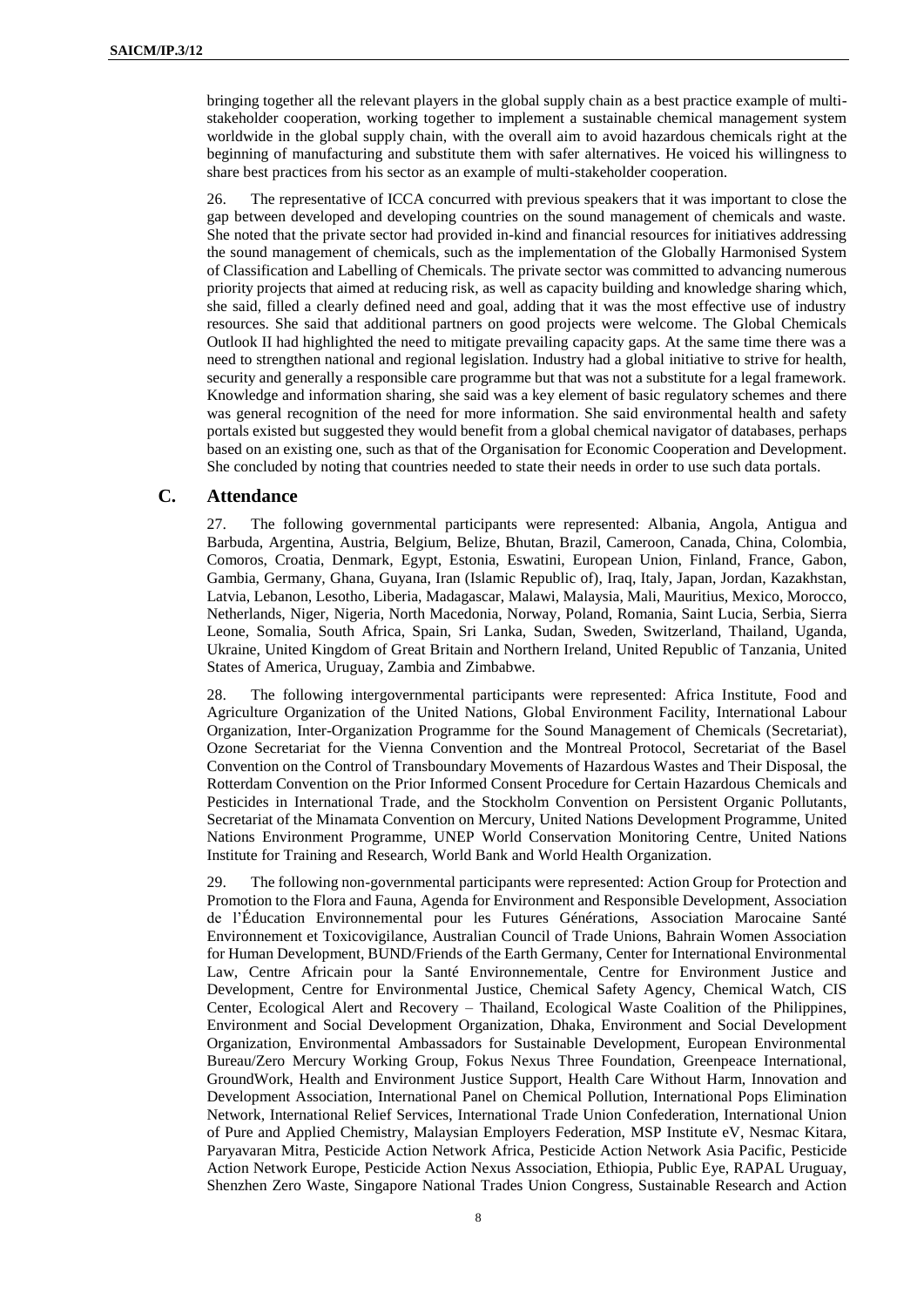for Environmental Development, Swedish Society for Nature Conservation, Thai Crop Protection Association, The Caribbean Poison Information Network, Toxics Link, Water Academy of France, Women Engage for a Common Future, World Wide Fund for Nature.

30. The following private sector participants were represented: American Chemistry Council, BASF, Chemical Industries Council of Malaysia, CropLife, European Chemicals Industry Council, Green & Blue Planet Solutions Co., Ltd., International Council of Chemicals Associations, Milieu Consulting, Singapore Chemical Industry Council Ltd, Thailand Responsible Care (Federation of Thai Industries/Chemical Industry Club), The Chemours (Thailand) Company Ltd., The Toy Association, United States Council for International Business and Zero Discharge of Hazardous Chemicals Foundation.

31. The following other participants were represented: adelphi, EX Research Institute, GreenWorks Consulting, Hong Kong Research Institute of Textiles and Apparel, International Sustainable Chemistry Collaborative Centre – ISC3, Korea Occupational Safety and Health Agency, Swedish Chemicals Agency, University of Cape Town.

# **III. Reflections on and outcomes of the third meeting of the Strategic Approach Open-ended Working Group (OEWG3)**

## **A. Reflections of the co-chairs of the contact group on SAICM and the sound management of chemicals and waste beyond 2020**

32. Introducing the sub-item, the co-chair invited Ms. Silvija Kalnins (Latvia), co-chair of the contact group on SAICM and the sound management of chemicals and waste beyond 2020 that convened during the third meeting of the SAICM Open-ended working Group, to introduce the outcome of that contact group as contained in document SAICM/IP.3/INF/1.

33. Ms. Kalnins spoke on behalf of herself and Mr. Sam Adu-Kumi (Ghana) who was unable to attend the present meeting. She said the mandate given to the contact group was to develop recommendations on the Strategic Approach and the sound management of chemicals and waste beyond 2020 for consideration by the Conference at its fifth session.

34. The contact group had taken into consideration the intersessional process co-chairs' paper on the sound management of chemicals and waste beyond 2020, discussions during plenary and two conference room papers referring to the sound management of chemicals and waste overall and financial considerations. Discussions took place on vision, scope and the strategic objectives as well as on institutional arrangements, mechanisms to support implementation and financial considerations. She noted that targets, principles and approaches were not sufficiently considered within the contact group.

35. The outcome of the contact group was contained in the annex to the report of the meeting of the Open-ended Working Group and was submitted to the present meeting for its consideration. It was suggested that the present meeting focus on issues not yet finalized at the contact group with a view to finalization at the fourth meeting of the intersessional process and submission to the Conference at its fifth session for consideration and possible adoption. She noted the further work undertaken to develop papers to inform discussions at the present meeting as described in the following agenda sub-item. She also drew attention to the secretariat report on Review of examples of successful mechanisms for cost recovery and implementation of the polluter pays principle (SAICM/IP.3/7), as well as the UNEP report on Assessment on linkages with other clusters related to chemicals and waste management and options to coordinate and cooperate on areas of common interest (SAICM/IP.3/8), both of which are further described under following agenda sub-items.

36. The meeting took note of the report of the co-chair of the Open-ended Working Group contact group.

## **B. Introduction of related papers**

### **(i) Co-chairs of the intersessional process to present the papers drafted at the request of the OEWG3**

37. Introducing the sub-item, the co-chair of the meeting recalled that, as mentioned under the previous sub-item, the co-chairs of the intersessional process had been requested by the Open-ended working group to develop four papers to inform the deliberations of the present meeting. Those papers were: Additional measures to achieve multi-sectoral and multi-stakeholder engagement (SAICM/IP.3/3), which sets out several ideas for measure to achieve multi-sectoral participation beyond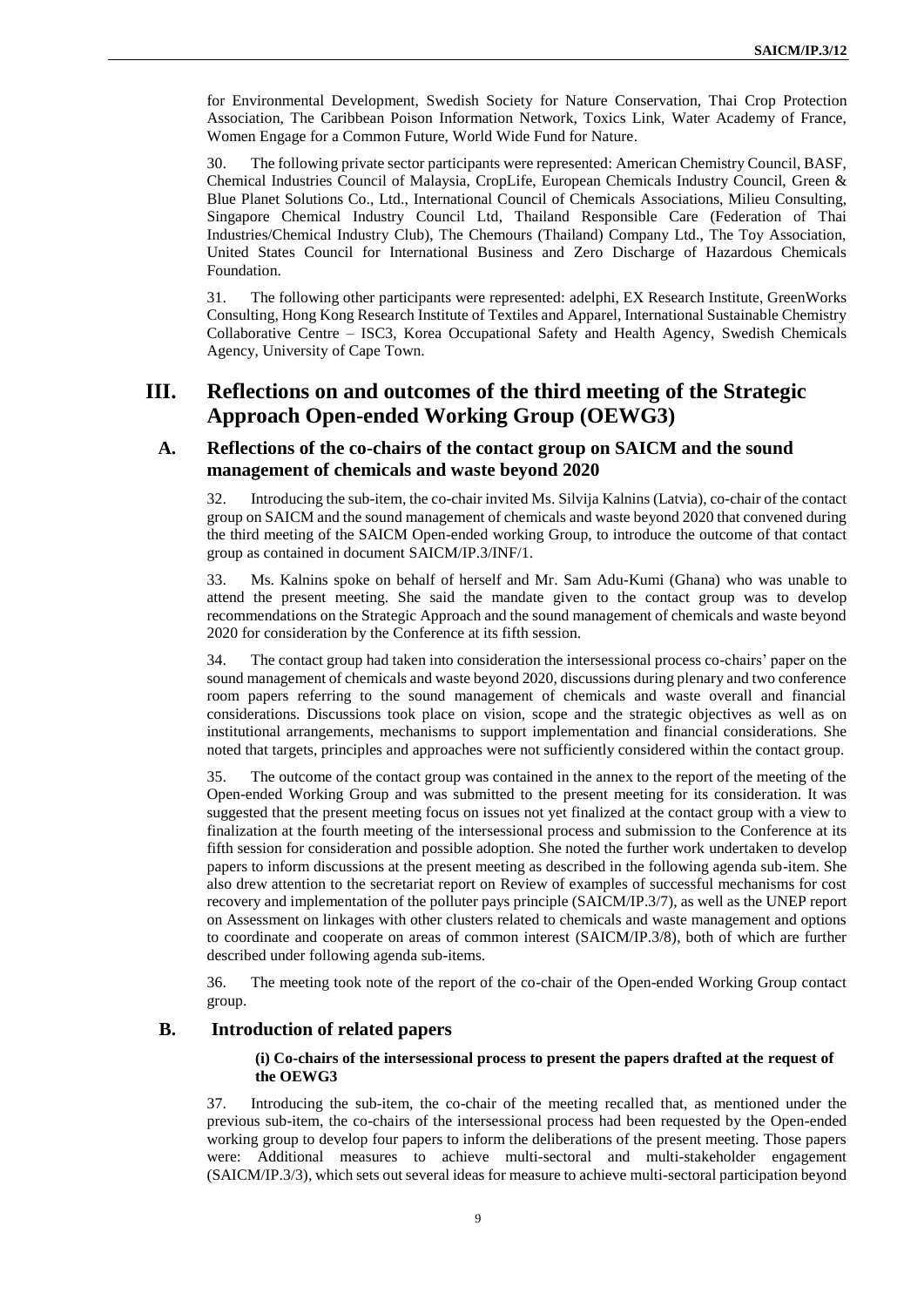2020; Addressing issues of concern (SAICM/IP.3/4), which proposes text for the definition, criteria and possible modalities for adopting issues of concern - the proposed text is based on lessons learned on the implementation of the Strategic Approach emerging policy issues as well as on input received from stakeholders to date; Other mechanisms to support implementation (SAICM/IP.3/5/Corr.1), which is set out in three parts: appropriate and effective mechanisms for taking stock of progress, mechanisms for capacity building and a mechanism for updating the instrument over time; and Principles and approaches (SAICM/IP.3/6), which compiles input received from stakeholders following the third meeting of the Open-ended Working Group. The co-chairs had consulted with the Bureau and sought stakeholder input during the finalization of the papers. The papers had been uploaded onto the SAICM website and had been introduced during three sessions of Webinars held on 16 September 2019, which also had provided an introduction to and preparation for the present meeting. He expressed his appreciation to the secretariat for facilitating the holding of those Webinars at which there had been over 90 participants.

### **(ii) Secretariat to present the draft report on successful mechanisms for cost recovery and implementation of polluters pay principle for financing sound management of chemicals and waste**

38. Introducing the item, the co-chair called on the secretariat to present the draft report on successful mechanisms for cost recovery and implementation of the polluter pays principle for financing sound management of chemicals and waste (SAICM/IP.3/7). The report was developed at the request of the Open-ended Working Group and would be finalized for the fourth meeting of the intersessional process. During development of the document, the secretariat had invited stakeholders to submit input, which was available on the SAICM website. In addition to stakeholder input, the draft was also based on a literature review and semi-structured interviews with stakeholders from governments, UN bodies, academia, the private sector and non-governmental organizations.

39. The secretariat informed the meeting that the report focused on providing a review of the application of the Polluter Pays Principle for risk reduction, including preventing, reducing, remediating, minimizing and eliminating risks arising from the unsound management of chemicals to human health and the environment. The various economic instruments described were supported by generally successful global examples on how different countries were using such tools to finance the sound management of chemicals and waste. The report highlighted that the use of economic instruments and cost recovery measures in the context of sound management of chemicals and waste was not well understood. Nevertheless, good practices were emerging. The report also noted that there was a general time lag between high-income countries and middle- and low-income countries in the implementation of economic instruments.

40. She said the meeting might wish to review and consider the draft document throughout the week as it might help inform discussions, particularly as they related to financing. She invited stakeholders to provide comments and further input on the draft to the secretariat by 1 November 2019 with the aim to finalize the document for the fourth meeting of the intersessional process.

#### **(iii) UNEP to present assessment of linkages with other clusters related to chemicals and waste**

41. Introducing the sub-item, the co-chair called on the representative of UNEP to present their draft report on linkages and options to coordinate and cooperate between chemicals and waste management and other policy agenda (SAICM/IP.3/8). The report was developed at the request of the Open-ended Working Group and once finalized would be submitted for consideration by the Conference at its fifth session.

42. The representative of UNEP said the document explored the linkages and option to coordinate and cooperate within the chemicals and waste management and seven related clusters. The selection of the clusters was based on the linkages identified in the Global Chemical Outlook II, with the addition of human rights. The assessment revealed many common areas of interest in each of the examined clusters: health, world of work, climate change, biodiversity, food and agriculture, sustainable consumption and production and human rights. She said the issue was a long overdue discussion. With multi-sectoral and multi-stakeholder cooperation and the sustainable development goals in mind, the identification of options to coordinate and cooperate might help to mainstream the issue, streamline efforts, avoid duplication, increase visibility of priority topics, and bundle resources to achieve common goals and targets.

43. She noted that cooperation and coordination initiatives were already in place across the clusters, such that the assessment sought to build upon those actions and explore means to further scale up efforts. Most importantly it also identified areas where sound management of chemicals was essential but not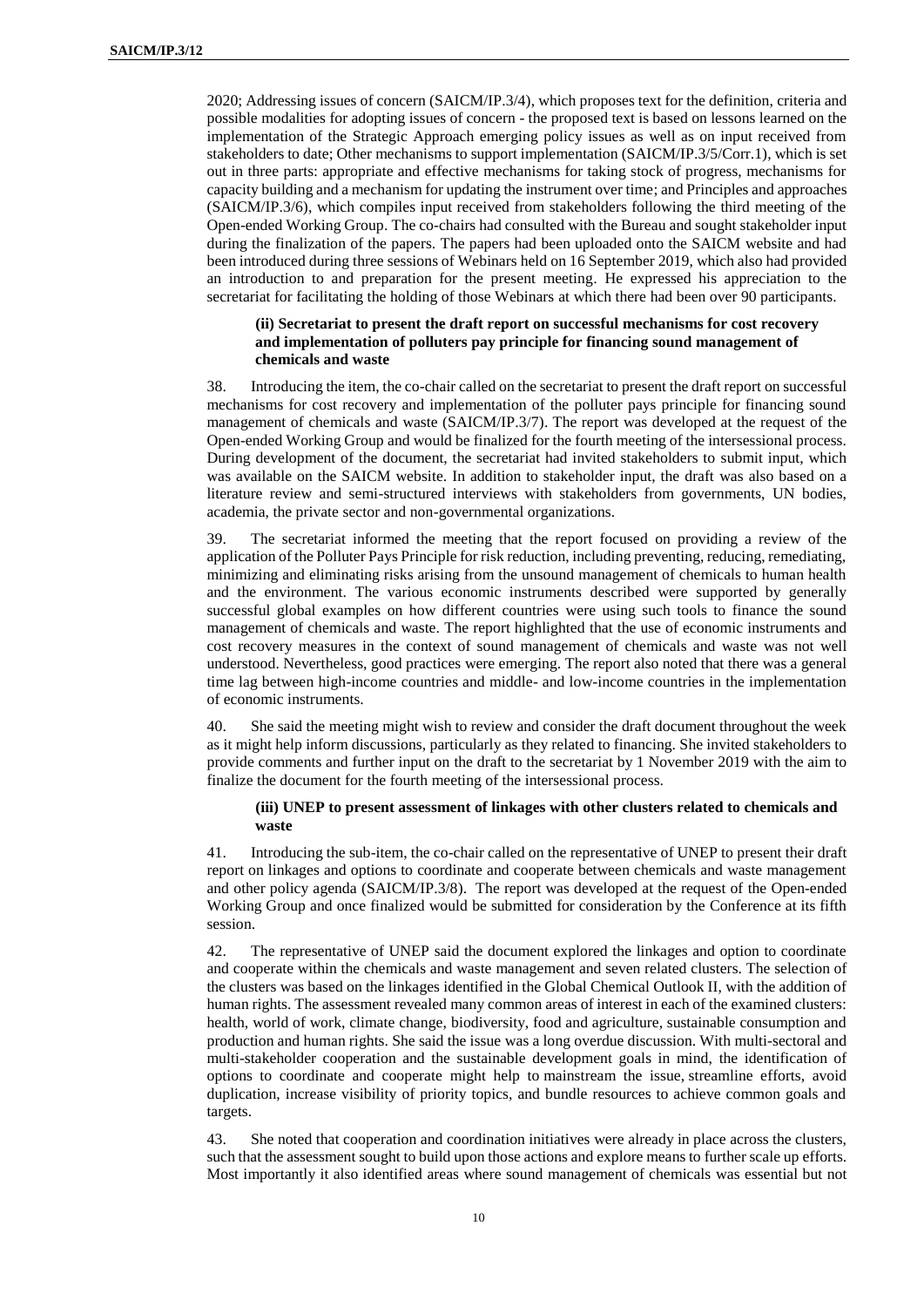yet integrated into those clusters. It was important to recognize that the clusters mentioned were not comprehensive and options to coordinate and cooperate on common areas of interest also existed in other clusters related to chemicals and waste management. The assessment was considered an initial step towards a more in-depth examination of options to coordinate and cooperate and should be a living document to be further refined based on additional stakeholder consultations, if deemed necessary.

44. She said the meeting might wish to consider the document during the discussions under the relevant agenda items. She invited stakeholders to provide comments and further input on the draft by 1 November 2019 with the aim to finalize the document for the fourth meeting of the intersessional process.

#### **(iv) United Kingdom to present results from the technical expert workshop on indicators**

45. Introducing the sub-item, the co-chair invited the representative of the United Kingdom to provide a brief summary of the results of the technical expert workshop on indicators held in Cambridge, United Kingdom, from 3 to 5 September 2019.

46. The representative of the United Kingdom expressed his appreciation to SAICM and to the UNEP World Conservation Monitoring Centre that had facilitated the holding of the expert workshop. 50 experts from 30 countries with different expertise attended the workshop. The aim of the workshop was threefold: to clarify the draft targets; to suggest existing and potential indicators and supporting data to measure draft targets; and to identify areas of synergy between the beyond 2020 and other relevant areas. Through examining the component parts, the workshop considered what ideal indicators might look like and which of those already existing could be used. The meeting also discussed how the impacts of targets could be measured and what barriers there were to measuring targets.

47. One of the messages of the workshop was that it was important to consider indicators and targets in parallel. The workshop examined suggestions to make the targets more measurable, how the impacts of targets could be measured and noted, also, the findings regarding targets that were not specifically measurable and where more clarity was required. The workshop also discussed the criteria that could be used to prioritize the long list of indicators. The workshop further identified significant synergies between the proposed beyond 2020 instrument and other conventions such as those on biodiversity and chemicals issues, where there was already a wealth of data. It was suggested that ways should be explored to capitalize on and support those conventions, frameworks and processes that already have indicators, data collection and reporting processes in place. Finally the workshop discussed how the process to develop indicators could be taken forward, which included a mapping exercise of existing data and indicators.

48. One representative voiced his concern regarding participation at the workshop, stating that a SAICM initiated event should be open to all stakeholders.

# **IV. Development of recommendations for consideration of the fifth session of the Conference regarding the Strategic Approach and the sound management of chemicals and waste beyond 2020**

49. Introducing the item, the co-chair reiterated the importance of working together to have a complete outcome document that tied together what had been achieved so far. In developing recommendations for consideration by the Conference at its fifth session, she suggested that the structure and focus of the discussions be covered along four thematic areas to support the work of the plenary. Those thematic areas were: targets, milestones and indicators; institutional arrangements; mechanisms to support implementation; and financial considerations. She proposed that each of the areas be addressed at a thematic group. During deliberations at the thematic groups, participants were requested to consider the outcomes of Open-ended Working Group and reflect on the results of the finalized Independent Evaluation for 2006-2015. While thematic groups would be assigned specific items to discuss, it was important that no item be treated in isolation. In line with requests from various stakeholders, a number of documents linked to the agenda item were made available to support the meeting discussions. She said participants also might wish to consider inputs received from stakeholders since the Open-ended Working Group that were available on the SAICM website.

50. The co-chair said each thematic group would be provided with a mandate for their work and would be facilitated by two thematic group co-chairs. In opening the agenda item he invited regions, sectors and the IOMC, if they so wished, to provide their views and overarching perspectives on the Strategic Approach and the sound management of chemicals and waste beyond 2020, including their priorities for making progress at the present meeting.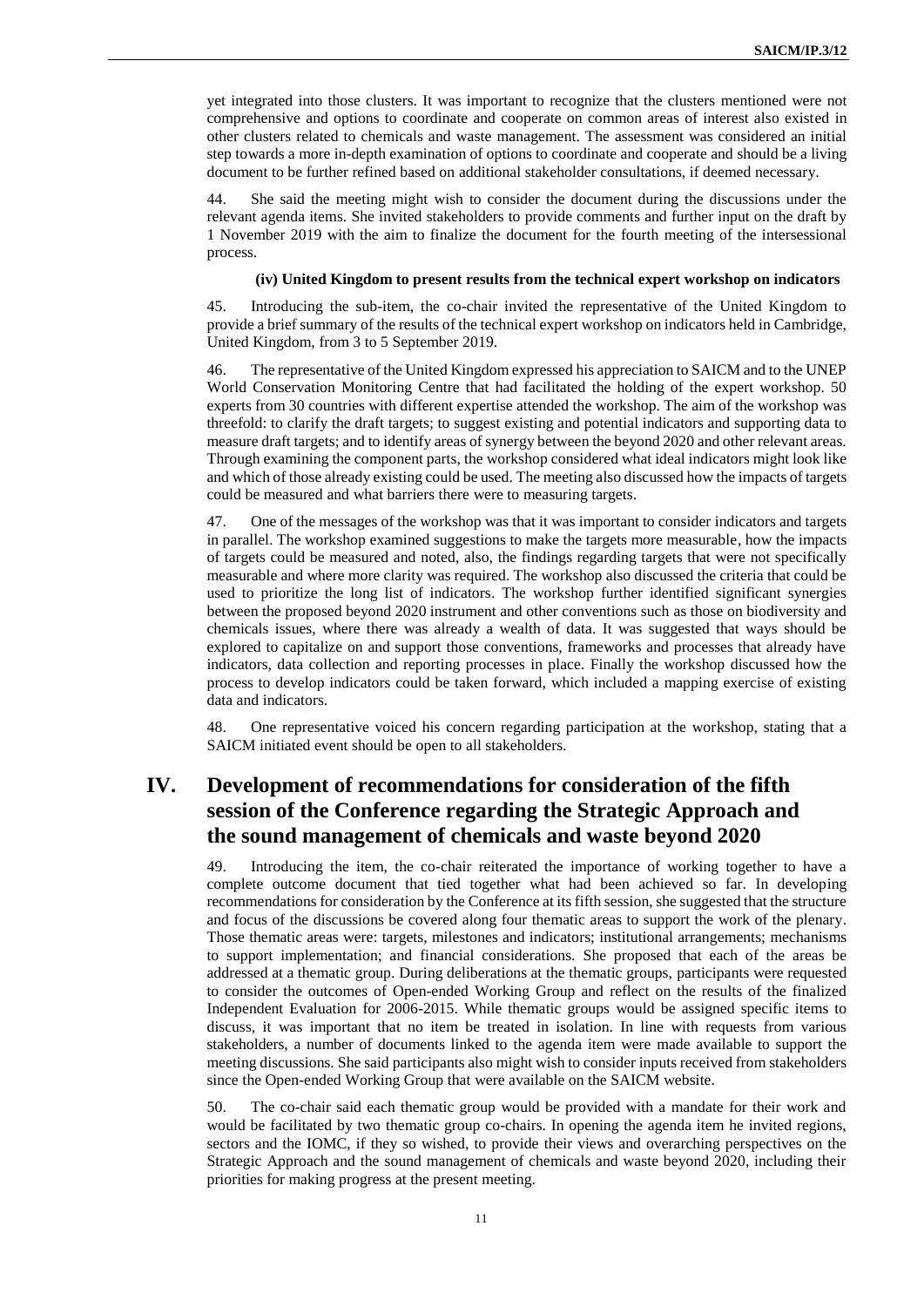**51.** The representative of UNITAR, speaking in his capacity as chair of the IOMC, said that since the Open-ended Working Group, the IOMC organizations had been continuing to actively engage in activities related to the beyond 2020 process, including input to the co-chairs papers, participation at the expert workshop on indicators and organizing and participating in the workshop on governance<sup>5</sup>. He noted that the strength and uniqueness of SAICM was its multi- sectoral and multi-stakeholder character, however the participation and representation of the different sectors and stakeholders was uneven. He reiterated the importance of a means to ensure a stronger multi-sector and multi-stakeholder engagement in the beyond 2020 framework. He referred to the IOMC submission on additional measures to ensure multi-sectoral engagement that set out some shared ideas on the role IOMC could play in the arrangements beyond 2020<sup>6</sup>.

52. The representative of Sweden informed the meeting of the High Ambition Alliance on Chemicals and Wastes, an alliance of ministerial level representatives from different governments as well as senior representatives from intergovernmental organizations, industry and civil society, established in 2015 and co-chaired by Sweden and Uruguay. She said there was now an urgency to act on chemicals and wastes at all levels, to act on the challenges identified in the Global Chemicals Outlook II and the beyond 2020 arrangements must respond effectively to those challenges. Efforts to achieve the 2030 goals must be accelerated through a framework that would build broad coalitions among governments and other stakeholders. She said the framework should set a clear and ambitious vision for the chemicals and waste part of the sustainable development agenda with associated objectives and targets, and that it should be endorsed by the UN General Assembly to increase visibility and secure ownership. She emphasized the importance of knowledge and information generation and that it was therefore essential that the Globally Harmonized System for Classification and Labelling be implemented by all countries. She added that it would be important to create a mechanism for all stakeholders to act on hazardous substances or issues that cause harm to human health and the environment and warrant global action through appropriate commitment. She emphasized the importance of securing additional support aiming for a balance between mainstreaming into national plans, industry involvement and external financing. It was also essential to secure a secretariat that has strong and sustainable resources to facilitate an efficient implementation at the national, regional and global levels. She encouraged the private sector to engage actively with other stakeholders adding that development banks were key actors to create channels to mainstream actions and said that the sound management of chemicals and human rights were inseparable. The Alliance stressed the importance of the mobilization of all types and sources of means of implementation, consistent with the Addis Ababa Action Agenda and the 2030 Agenda for Sustainable Development. She concluded by referring participants to the full statement of the Alliance as set out in document SAICM/IP.3/INF.14.

53. Speaking on behalf of the European Union and its Member States, one representative said the sound management of chemicals and waste was an objective in its own right, and striving for that goal was key for a safe circular economy and an important contribution to sustainability. Stressing the importance of the intersessional process, also to meet the sustainable development goals and Agenda 2030, the European Union supported the preparation of concrete recommendations on the sound management of chemicals and waste beyond 2020 for consideration by the Conference at its fifth session, to complement discussions that had started at the Open-ended Working Group. She said the thematic groups should be given a broad mandate in their drafting of recommendations, allowing input from all stakeholders. She looked forward to reaching agreement on the main elements of recommendations leaving further development of the content to subsequent meetings of the intersessional process. She welcomed the Independent Evaluation and suggested taking the outcome of the report into consideration during thematic group deliberations such that strengths and weaknesses of the Strategic Approach could be addressed. She concluded by stating that an enabling framework of the beyond 2020 arrangements would be central to achieving the sound management of chemicals and waste and the related sustainable development goals.

## **A. Targets, milestones and indicators**

 $\overline{a}$ 

54. The co-chair opened the sub-item and, introducing it, provided an opportunity for comments from the floor. Subsequently, the co-chair provided the mandate for the thematic group's work, the documents that would form the basis of discussions and a desired outcome as given below. The thematic

<sup>5</sup> UNITAR workshop on governance and institutional arrangements, 9-10 September 2019, Geneva, Switzerland 6 [http://www.saicm.org/Portals/12/documents/meetings/IP3/Inputs/14\\_IOMC\\_%20Inputs%20to%20the%20Beyond%202020%20Process%20Additi](http://www.saicm.org/Portals/12/documents/meetings/IP3/Inputs/14_IOMC_%20Inputs%20to%20the%20Beyond%202020%20Process%20Additional%20Measures%20to%20Achieve%20Multi-sectoral%20Engagement.pdf) [onal%20Measures%20to%20Achieve%20Multi-sectoral%20Engagement.pdf](http://www.saicm.org/Portals/12/documents/meetings/IP3/Inputs/14_IOMC_%20Inputs%20to%20the%20Beyond%202020%20Process%20Additional%20Measures%20to%20Achieve%20Multi-sectoral%20Engagement.pdf)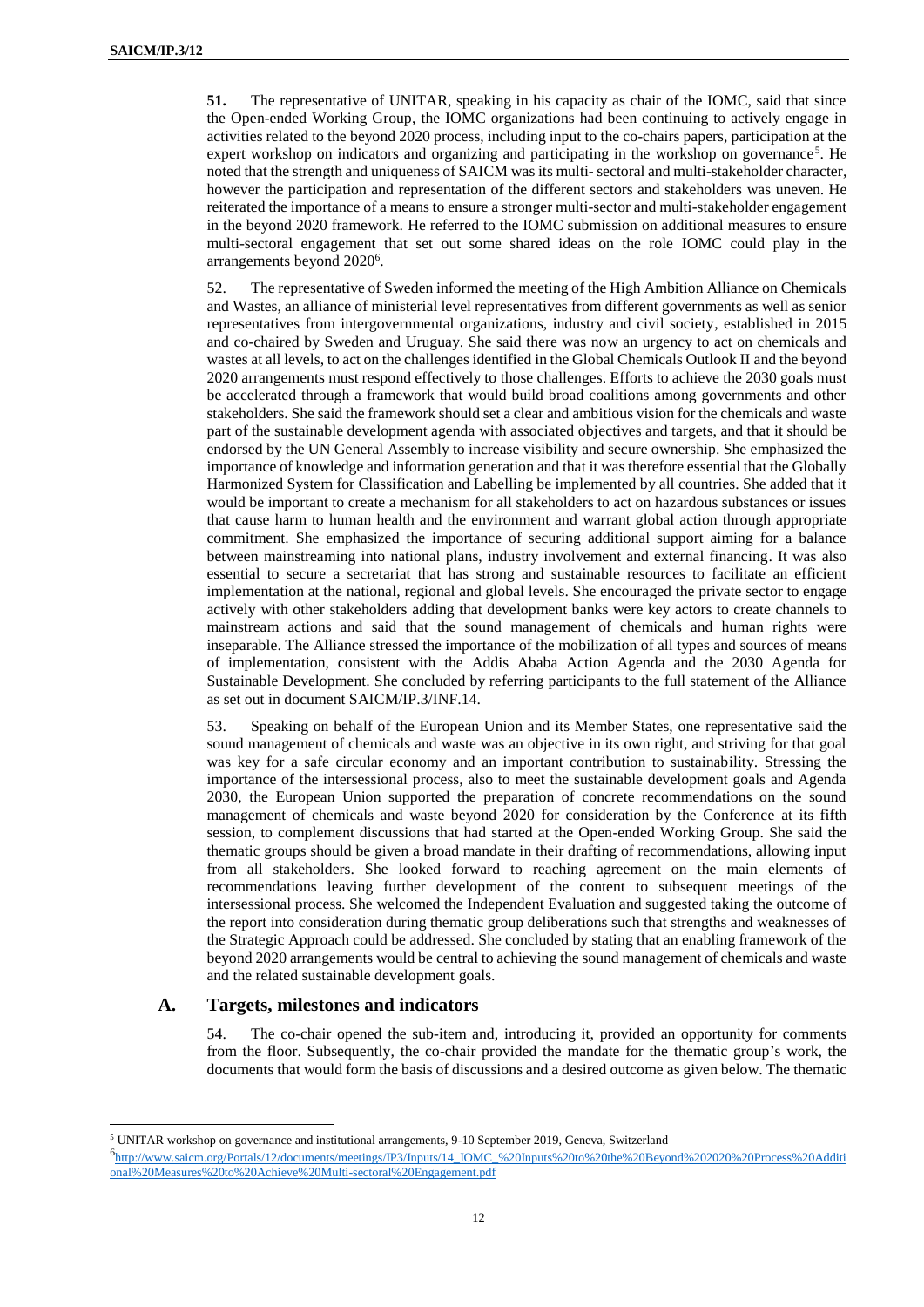group's deliberations were facilitated by thematic group co-chairs Ms. Silvija Kalnins (Latvia) and Mr. Wajira Palipane (Sri Lanka).

55. Based on the outcome of the Open-ended Working Group, the views expressed during the plenary, meeting documentation and other relevant information, the thematic group was mandated to develop further recommendations on targets, milestones and indicators in relation to the Strategic Approach and the sound management of chemicals and waste beyond 2020 for consideration by the Conference at its fifth session.

56. The outcome of the group's deliberations were expected to be finalized targets for consideration by the Conference, including: Reduced ambiguity of any targets, where possible and appropriate; identification of any key, high-impact/high-priority targets; and identification and proposal of any additional information required to inform the further work of the intersessional process, including a proposed process to establish milestones, as relevant and appropriate, and to encourage commitment and linkages across sectors and with other clusters. The meeting co-chair noted that with respect to issues of concern, thematic group C would take up the issue of targets related to issues of concern, as targets were intrinsically linked to the mechanism for implementation. Thematic group D would take up targets related to financing.

57. Reporting back to plenary, the thematic group co-chair said that the group had been fairly successful in their deliberations despite not having fully completed their mandate. The group had identified a means to progress in the formulations of targets and respective indicators prior to the fifth session of the Conference. Some text had been added to previous formulations of targets as well as an array of alternative and additional targets. A technical working group was established whose membership should include a balanced representation of regions, sectors (health, labour, agriculture and environment) and stakeholders. The technical working group would work by electronic means, with a face-to-face meeting organized if deemed necessary and subject to available resources. The results of the technical working group would be presented to the fourth intersessional meeting along with the outcome from the thematic group deliberations.

58. The outcome document of thematic group A is attached to the present report as annex I.

## **B. Institutional Arrangements**

59. The co-chair opened the sub-item and, introducing it, provided an opportunity for comments from the floor. The representative of Germany introduced the information paper developed by the German Environment Agency on Enhancing the sound management of chemicals and waste beyond 2020 (SAICM/IP.3/INF/4). The paper examines the key functions or interventions that have been proposed as necessary to fully and effectively achieve the sound management of chemicals and saste internationally, particularly as envisaged in the 2030 Agenda and the sustainable development goals. Its focus is on measures to achieve the related 2030 goals that have been identified as potentially being additional to and separate from the current general understanding of what can and should be done under a revitalized multi-stakeholder and multi-sector SAICM. The paper further proposes how such additional measures could be put in place.

60. Subsequently, the co-chair provided the mandate for the thematic group's work, the documents that would form the basis of discussions and a desired outcome as given below. The thematic group's deliberations were facilitated by thematic group co-chairs Mr. Muhammed Khashashneh (Jordan) and Ms. Karissa Kovner (USA).

61. Based on the outcome of the Open-ended Working Group, the views expressed during the plenary, meeting documentation and other relevant information, the thematic group was mandated to develop further recommendations on enhanced governance and institutional arrangements in relation to the Strategic Approach and the sound management of chemicals and waste beyond 2020 for consideration by the Conference at its fifth session.

62. The outcome of the group's deliberations were expected to: advance discussions on the desired form of future institutional and governance arrangements; review and build on text for institutional arrangements set out in the outcome document of the meeting report of the third SAICM Open-ended Working Group (SAICM/IP.3/INF/1) as a priority; consider the need for a cross-cutting and holistic enabling framework for sound management of chemicals and waste beyond 2020, and what gaps such an enabling framework might address using document SAICM/IP.3/INF/4 as a starting point for consideration; specifically, make progress on measures to achieve multi-sectoral and multi-stakeholder engagement (currently addressed under mechanisms to support implementation); and identify and propose any additional information required to inform the further work of the intersessional process.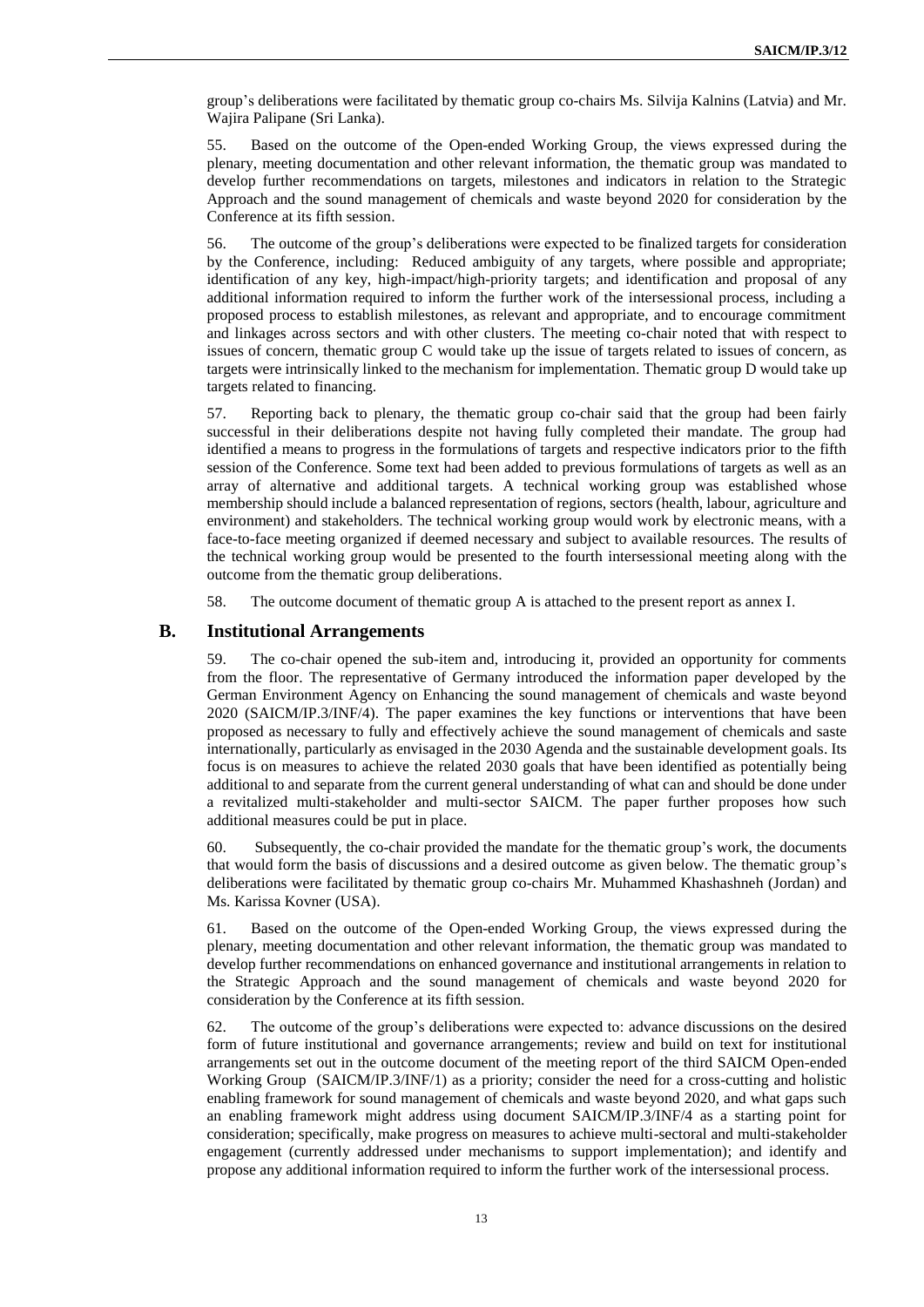63. Reporting back to plenary, the thematic group co-chair said that the several sessions of deliberations had resulted in a certain amount of clean text but some brackets still remained. She said small improvements had also been made to the text.

64. With regard to recommendations for further work, thematic group B suggested the following:

- Taking into account the outcome of the third meeting of the Open-ended Working Group and the concrete actions suggested in document SAICM/IP.3/3, the relevant stakeholders and sectors are requested to develop their contributions to achieve enhanced sectoral and stakeholder engagement in the beyond 2020 process and submit them to the secretariat prior to the fourth meeting of the intersessional process, if possible.
- For information at the fourth meeting of the intersessional process, the secretariat is requested to disseminate any contributions received to date.
- The secretariat is also requested to develop a paper summarizing known obstacles and possible incentives to multi-stakeholder and multi-sectoral participation, taking into account any input received from stakeholders**.**

65. The representative of Germany expressed her appreciation for the intensive and fruitful deliberations that had taken place. She said concrete proposals had been advanced that would set up a firm foundation for work at the fourth session of the intersessional process and lead to the success of the Conference. She said that more needed to be done to enhance the sound management of chemicals and waste beyond 2020. She encouraged the scale-up of dialogue on all issues that would build up agreements adding that opportunities for dialogue should be facilitated.

66. The outcome document of thematic group B is attached to the present report as annex II.

## **C. Mechanisms to support implementation**

67. The co-chair opened the sub-item and, introducing it, provided an opportunity for comments from the floor. Subsequently, the co-chair provided the mandate for the thematic group's work, the documents that would form the basis of discussions and a desired outcome as given below. The thematic group's deliberations were facilitated by thematic group co-chairs Mr. Szymon Domagalski (Poland) and Ms. Noluzuko Gwayi (South Africa).

68. Based on the outcome of the Open-ended Working Group, any views expressed during the plenary, meeting documentation and other relevant information, the thematic group was mandated to develop further recommendations on mechanisms to support implementation in relation to the Strategic Approach and the sound management of chemicals and waste beyond 2020 for consideration by the Conference at its fifth session.

69. Specifically, the group was mandated to review and build on text related to addressing issues of concern, and identify and propose any additional information required to inform the further work of the intersessional process as set out in the annex to the meeting report of the third SAICM Open-ended Working Group (SAICM/IP.3/INF/1. The co-chair of the meeting said the group should also consider the targets currently set out for strategic objective C, linked to issues of concern. He added that any deliberation on science policy should be taken up in this thematic group in line with the related UNEA Resolution. He further noted that capacity-building as developed by the co-chairs in document SAICM/IP.3/5 would be taken up by thematic group D. The group was also mandated to discuss how to deal with existing emerging policy issues.

70. Reporting back to plenary, the thematic group co-chair noted that a number of diverging views had emerged during the deliberations on issues of concern, specifically defining an issue of concern, the degree of significance of adverse effects, the criteria for nomination of an issue of concern, and the procedure to be followed.

71. While a final agreement had not been reached regarding issues of concern, a basis was laid for further discussions at the fourth intersessional meeting. In addition, one participant requested that issues of interest be considered in future deliberations under this topic.

72. Diverging issues on existing emerging policy issues reflected that most participants considered it important to continue work on those topics with the view to reaching their original targets, including a review of progress made to date to identify achievements made and assess areas requiring further work. Existing emerging policy issues would not be reassessed in the context of a new procedure laid out for identifying issues of concern but rather introduced into the system and be integrated into any established monitoring and evaluation framework. Other participants considered that existing emerging policy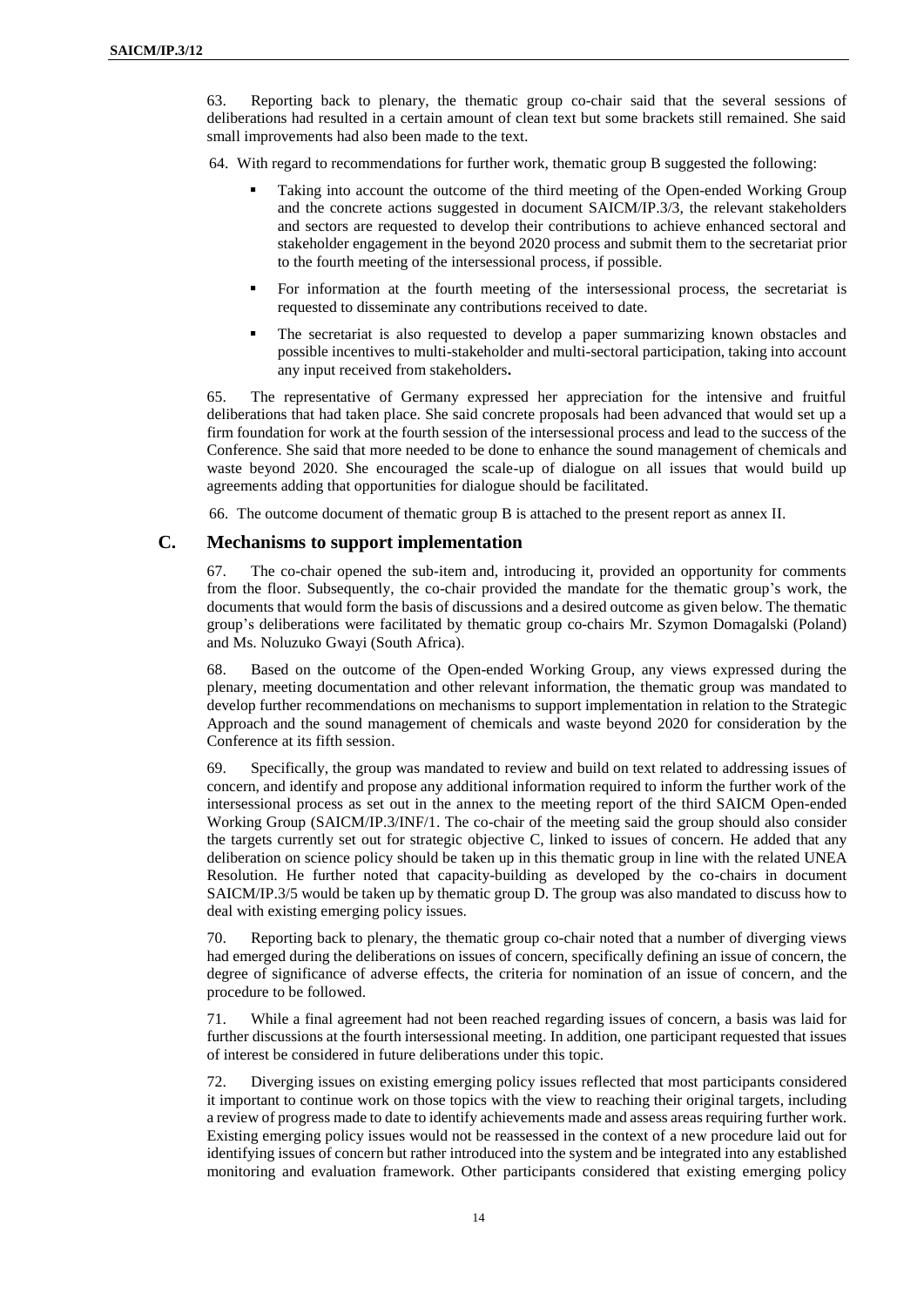issues should not be introduced into any new system but left to a decision of the Conference on whether work on the issue should be continued, also taking into consideration limited resources to address issues of concern. Furthermore, one stakeholder group proposed a draft recommendation<sup>7</sup> outlining a way forward on existing emerging policy issues for consideration by the fourth meeting of the intersessional process.

73. Regarding the science-policy interface the views shared during the discussions were included in the outcome report of the thematic group, and would be forwarded to UNEP for its consideration in drafting future reports. Due to lack of time, the issue of academia engagement was not addressed.

74. In considering the targets set out for strategic objective C, there was agreement that the proposed targets needed to be strengthened therefore the group undertook consultations with their regional groups to formulate alternative targets for further discussion. The newly proposed targets were briefly discussed by the thematic group, however, additional deliberations would be needed to further refine the proposed targets. The results of discussions on targets C1 and C2 were reflected in the outcome document for the thematic group.

75. Finally, the thematic group co-chair reported that the group had not had sufficient time to deliberate on SAICM/IP.3/10 on the analysis of modalities to assess progress. The group agreed that the document would be further deliberated at the fourth meeting. The group did a first reading of SAICM/IP.3/5/Corr.1 on other mechanisms to support implementation.

76. The outcome document of thematic group C is attached to the present report as annex III.

## **D. Financial considerations**

 $\overline{a}$ 

77. The co-chair opened the sub-item and, introducing it, provided an opportunity for comments from the floor.

78. The representative of Switzerland introduced a conference room paper tabled by the governments of Norway and Switzerland on financing the secretariat. He noted that the paper had been presented to the third meeting of the Open-ended Working Group and stressed the importance of having a wellfinanced secretariat. He said the Independent Evaluation had shown there was a shortfall of almost 50 per cent in both resources and staff that had affected the work programme. As a result there was no clearing house mechanism and there had been less work on the Quick Start Programme. Noting that there had been limited donors, he said the conference room paper outlined how to increase the donor base. He recognized contributions were voluntary, but suggested that using the UN scale of assessment, countries could be requested to provide at least a minimum contribution to cover the core budget based on each country's specific capability. He added that while it would be difficult to obtain financial resources from intergovernmental organizations owing to their internal rules, there might be opportunities for secondments of staff that would also promote attention to cross-cutting issues and linkages. He further said that civil society had much knowledge on the ground and could contribute on a case-by-case basis including through secondments and hosting of meetings, at the same time ensuring there were clear rules and guidance to avoid conflict of interest. Similarly, the private sector should be encouraged to provide support in the form of staff secondments, financial contributions and in-kind support, again with clear rules and guidance to avoid conflict of interest.

79. Following that intervention, the co-chair provided the mandate for the thematic group's work, the documents that would form the basis of discussions and a desired outcome as given below. The thematic group's deliberations were facilitated by thematic group co-chairs Mr. Jonah Ormond (Antigua and Barbuda) and Mr. Reginald Hernhaus (Netherlands).

80. Based on the outcome of the Open-ended Working Group, the views expressed during the plenary, meeting documentation and other relevant information, the thematic group was mandated to develop further recommendations on financial considerations in relation to the Strategic Approach and the sound management of chemicals and waste beyond 2020 for consideration by the Conference at its fifth session.

81. The outcome of the group's deliberations were expected to: advance discussions on financial considerations; review and build on related text as set out in the annex to the meeting report of the third SAICM Open-ended Working Group (SAICM/IP.3/INF/1); with respect to capacity-building, consider the text developed by the co-chairs in document SAICM/IP.3/5; consider the targets currently set out

<sup>7</sup> Available a[t http://www.saicm.org/Portals/12/Documents/meetings/IP3/InSession/SAICM\\_IP3\\_TGC\\_Statement\\_possible\\_chapeau.pdf](http://www.saicm.org/Portals/12/Documents/meetings/IP3/InSession/SAICM_IP3_TGC_Statement_possible_chapeau.pdf)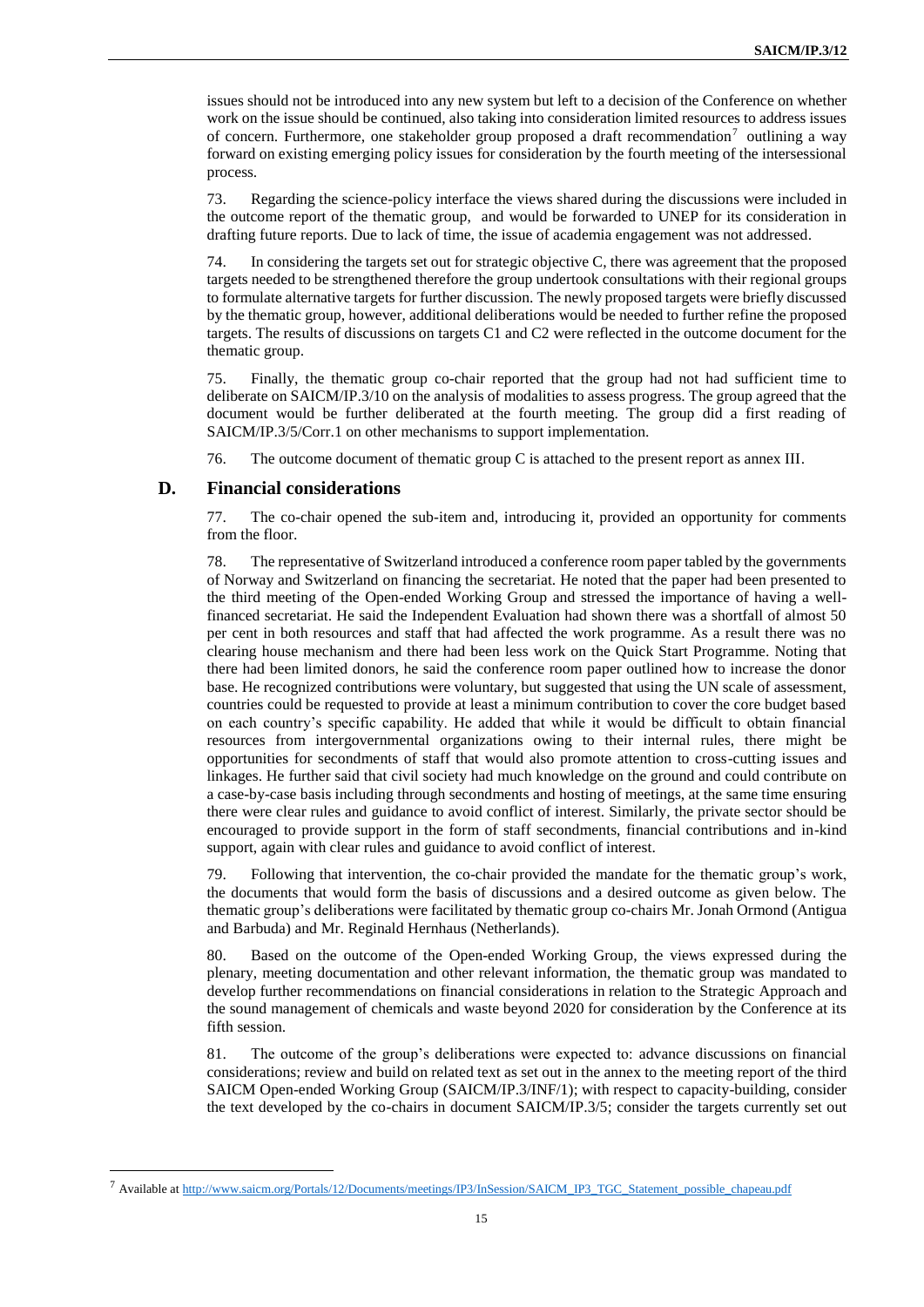under strategic objective E, related to financing; and identify and propose any additional information required to inform the further work of the intersessional process.

82. Reporting back to plenary, the thematic group co-chair said that the group had deliberated on the tasks set out in their mandate and based on revised paragraphs drafted on mainstreaming, private sector involvement, including involvement of the financial sector, and dedicated external financing. Discussions had taken place on the need and means for additional revenue for the implementation of the sound management of chemicals and waste. The thematic group addressed the conference room paper put forward by Switzerland and Norway on financing the secretariat. There had been a brief exchange of views on capacity building and how to reflect that in the outcome document as capacity building was an important tool to implement the sound management of chemicals and waste. The thematic group cochair said that the mandate given to thematic group D had been largely achieved. The group's outcomes included the results of deliberations on the integrated approach and financing the secretariat. He added that a document on capacity building would be made available by the secretariat for input from stakeholders by 15 December 2019 and a revised version of that document would be presented to the fourth intersessional process meeting for consideration. A report capturing the discussions on the targets relevant to financial consideration under Strategic Objective E would be made available to an eventual technical expert group for discussion.

83. The outcome document of thematic group D is attached to the present report as annex IV.

#### **CONCLUDING DISCUSSION**

84. In response to a request for clarification on the status of the outcome text from the four thematic groups, the meeting co-chair confirmed that the input text to the fourth meeting of the intersessional process would be the outcomes from the thematic groups as they emerge from the present meeting as well as the results of discussions during any relevant workshop.

- 85. The participants at the third meeting of the intersessional process,
	- Noted the request of the third meeting of the Open-ended Working Group for the secretariat to develop a proposal for a resource mobilization strategy to be presented at the fifth session of the Conference for its consideration;
	- Agreed that the secretariat, under the guidance of the intersessional process co-chairs and in consultation with the Bureau of the Conference, would produce the following documents for consideration at the fourth meeting of the intersessional process:
		- i. a single draft document consisting of the collated outcomes of the four thematic groups of the third meeting of the intersessional process, incorporating them, as appropriate into the outcome document of the Openended Working Group contact group on the Strategic Approach and the sound management of chemicals and waste beyond 2020; and
		- ii. draft language in response to other issues reported out of the thematic groups, for which specific language was not yet drafted and, as appropriate, incorporate that language into the outcome document of the third meeting of the intersessional process for consideration to include in the beyond 2020 document;
	- Requested the secretariat to propose potential titles for the new instrument for consideration at the fourth meeting of the intersessional process.

#### **Proposal for an intersessional workshop**

86. The representative of Germany said that there had been shared understanding on the need for engagement in order to advance discussions at the current meeting. At the same time it was clear that further discussion was needed on some issues prior to the fifth session of the Conference. The UNITAR and Indicators workshops had demonstrated the usefulness of creating an opportunity for informal and open discussions. She suggested that an informal workshop on governance could, similarly, advance discussions on the issue. The Government of Germany offered to host such a workshop in early 2020 and would provide information on a possible venue and dates as soon as possible.

87. Agreeing with the sentiment expressed by the representative of Germany, the representative of Norway voiced his appreciation for and welcomed the offer of the Germany to host a workshop on governance. He suggested that the Conference president, Bureau and intersessional process co-chairs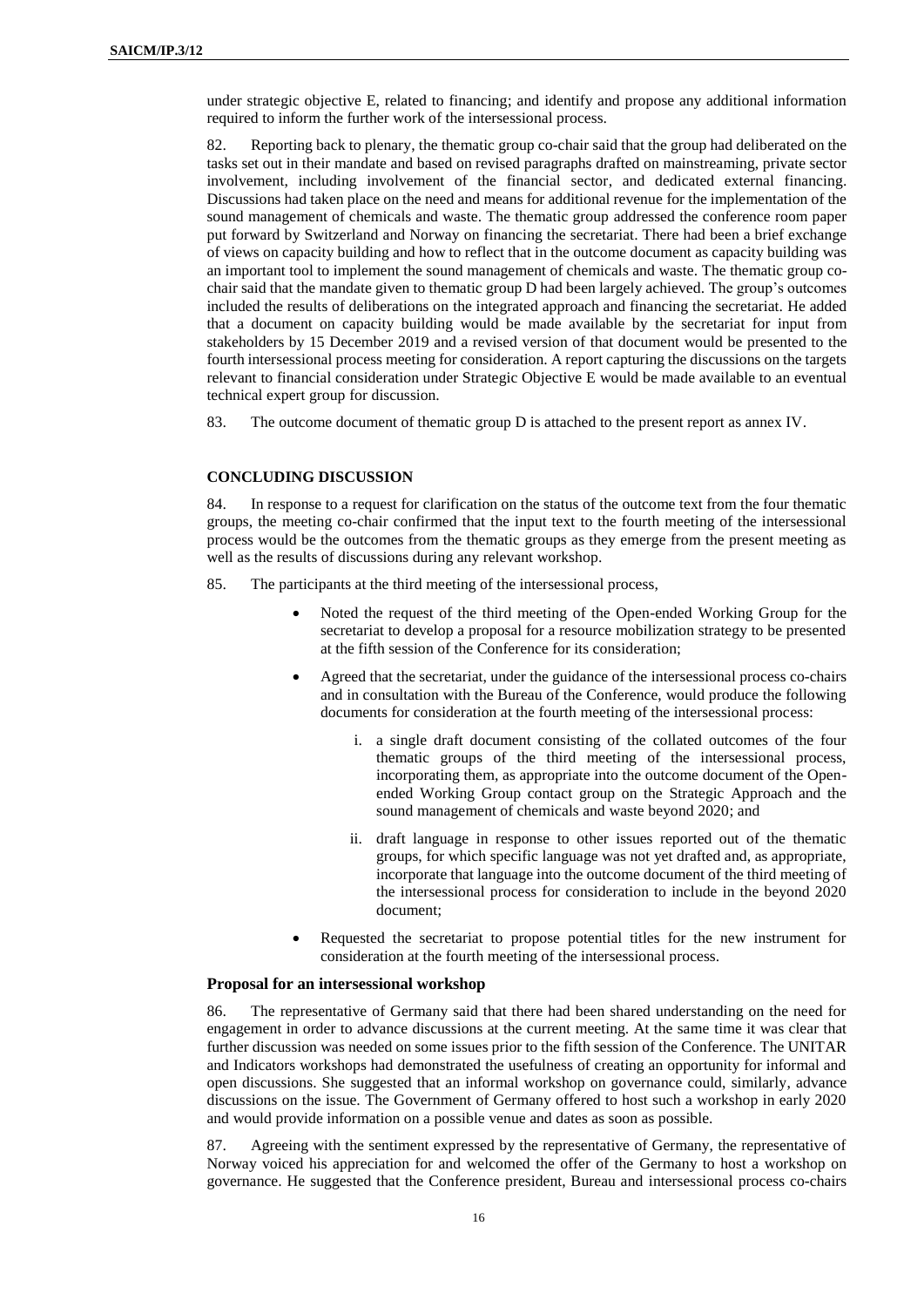could consider the inclusion of a limited number of other items that might require further discussion. He said the workshop should be open to all stakeholders and that his Government would provide some resources to contribute to such inclusiveness.

# **V. Any other business**

88. Under this agenda item, the representative of the secretariat introduced document SAICM/IP.3/11 on a proposal from the secretariat for Strategic Approach progress reporting for 2017- 2019. She said the document was prepared in response to a request to the secretariat by the third meeting of the Open-ended Working Group to develop a simple progress report for the period 2017-2019 that, using existing data, provided an overview of Strategic Approach activities, accomplishments and challenges for consideration by the fifth session of the Conference. Participants might wish to consider the report and to provide feedback to the secretariat on the proposal. Specifically, stakeholders might wish to note that the secretariat proposal requests stakeholder groups who are intending to prepare progress reports in advance of the Conference to provide such reports to the secretariat by 28 February 2020. That deadline should allow sufficient time for the secretariat to analyze the submissions and use them as input to the overall progress report for 2017 -2019. Participants also might wish to give guidance to the secretariat in preparing the final report on progress to the Conference, both in the context of celebrating the achievements of SAICM in 2020 and in setting out relevant baseline information for the sound management of chemicals and waste beyond 2020.

# **VI. Closure of the meeting**

89. Following the customary exchange of courtesies, the meeting was declared closed at 5.45 p.m. on Friday, 4 October 2019.

 $\overline{\phantom{a}}$ 

17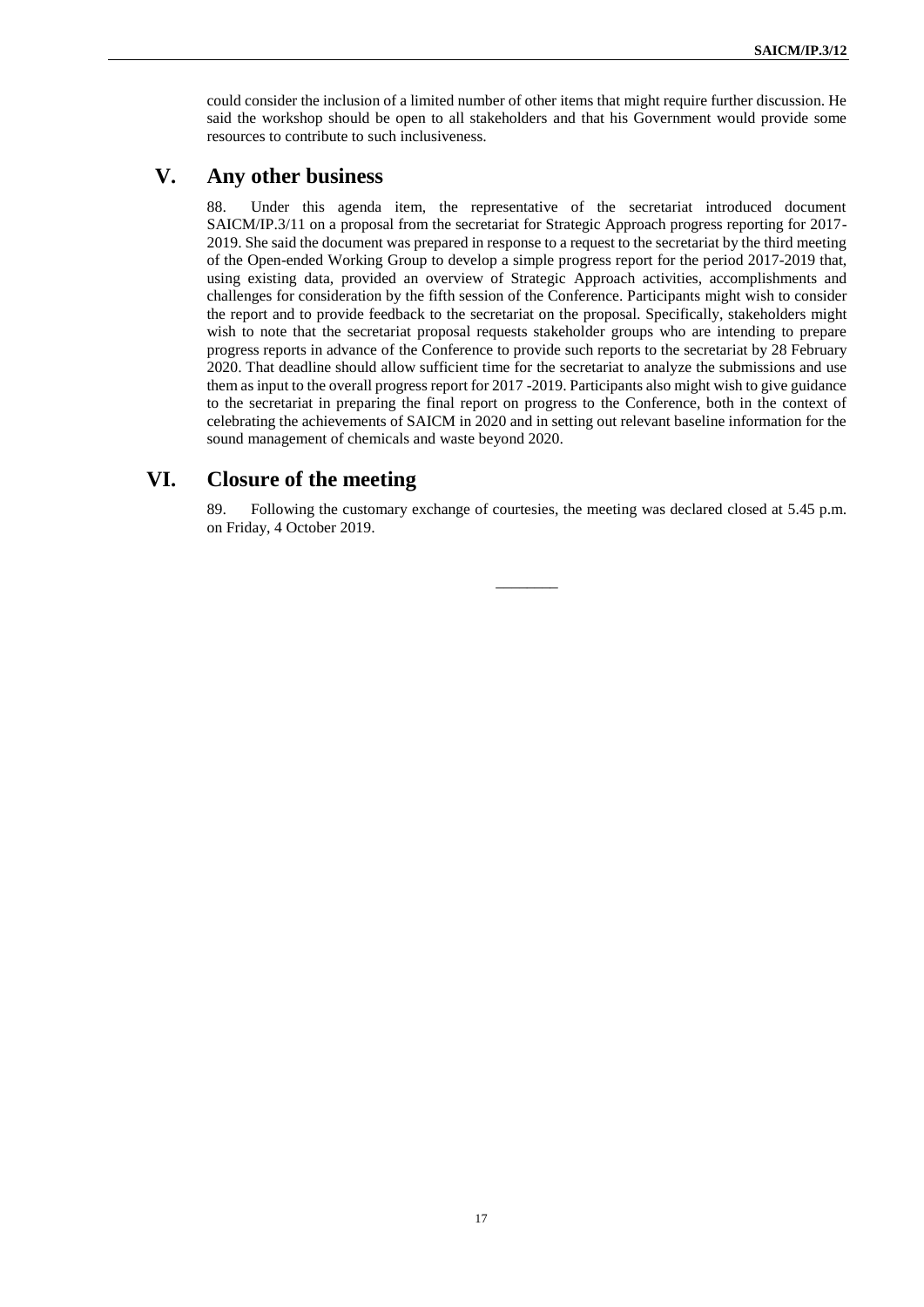# **Annex I**

# **Outcome document of thematic group A - Targets, milestones and indicators for further consideration in the development of indicators and milestones**

In order to support and/or inform the intersessional process in further work in the finalization of formulations of objectives, targets, indicators and milestones, we recommend:

- 1. The following documents to be used in further work on targets, indicators and milestones as critical inputs:
	- *a.* Guiding parameters agreed by the group for developing targets under strategic objectives A-E: *as laid out below*
	- b. Outcome document of thematic group A: *as laid out below*
	- c. Proposal on Target D: *Attached as an Appendix to the present Annex*
	- d. Relevant outcomes on the possible targets for draft strategic objectives  $C & E$ 
		- i. Group C Mechanisms to support implementation: *see relevant section of annex III*
		- ii. Group D Financial considerations: *see relevant section of annex VI*
	- e. Relevant information documents
		- i. Initial mapping of IOMC Indicators to the current objectives and targets of beyond 2020
		- ii. [Thought Starter on Beyond 2020 Indicators and Milestones: Chemical Safety Contributions](http://saicm.org/Portals/12/documents/meetings/IP3/stakeholders/IPEN-Thought-Starter-on-Beyond-2020-Indicators.pdf)  [to the SDGs](http://saicm.org/Portals/12/documents/meetings/IP3/stakeholders/IPEN-Thought-Starter-on-Beyond-2020-Indicators.pdf) [http://saicm.org/Portals/12/documents/meetings/IP3/stakeholders/IPEN-](http://saicm.org/Portals/12/documents/meetings/IP3/stakeholders/IPEN-Thought-Starter-on-Beyond-2020-Indicators.pdf)[Thought-Starter-on-Beyond-2020-Indicators.pdf](http://saicm.org/Portals/12/documents/meetings/IP3/stakeholders/IPEN-Thought-Starter-on-Beyond-2020-Indicators.pdf)
		- iii. Input towards the Beyond 2020 Indicator Development Process Submission from ILO to be found under Documents received from SAICM Stakeholders for third session of the Intersessional Process on the SAICM website.
		- iv. SAICM/IP.3/INF/2 Report from the technical expert workshop on indicators for the Strategic Approach Beyond 2020
		- v. SAICM/IP.3/INF/13 Update on the Strategic Approach Global Environment Facility Project
- 2. The SAICM secretariat, subject to availability of resources and in consultation with the Bureau and IOMC, to work with key actors to collect existing data that will inform further efforts on targets, indicators and milestones.
- 3. The establishment of a technical working group with a balanced representation of regions, sectors (health, labour, agriculture and environment) and stakeholders. Group members should be informed of the SAICM process. Experts will be nominated by each region, through their regional representatives through the Bureau. The secretariat will work to ensure balance in representation among the group as much as possible.
- 4. That the technical working group be tasked to review the documents available under (1) above. and:
	- a. Review proposed targets, assess alternatives and improve consistency in terminology and approach as relevant and appropriate;
	- b. Review targets to increase the balance towards impact-oriented ones;
	- c. Make suggestions for a cohesive and coherent target-indicator framework including identification of existing sources of data and data collection, as well as recommendations on a set of high-impact/highpriority targets and associated indicators. These high priority targets should also help communicating messaging under the future instrument, with linkage to the sustainable development goals and identification of potential for commonality of indicators with biodiversity, climate change, health and other relevant areas;
	- d. Clarify key actors for existing data;
	- e. Prepare fact sheets on the proposed targets e.g. explanation of the target, guiding questions, indicative list of actions;
	- f. Identify and provide suggestions on the role of milestones and how they can be advanced in the intersessional process; and
	- g.Identify any gaps.
- 5. That the technical working group work by electronic means. A face-to-face meeting may be organized, if deemed necessary and subject to available resources.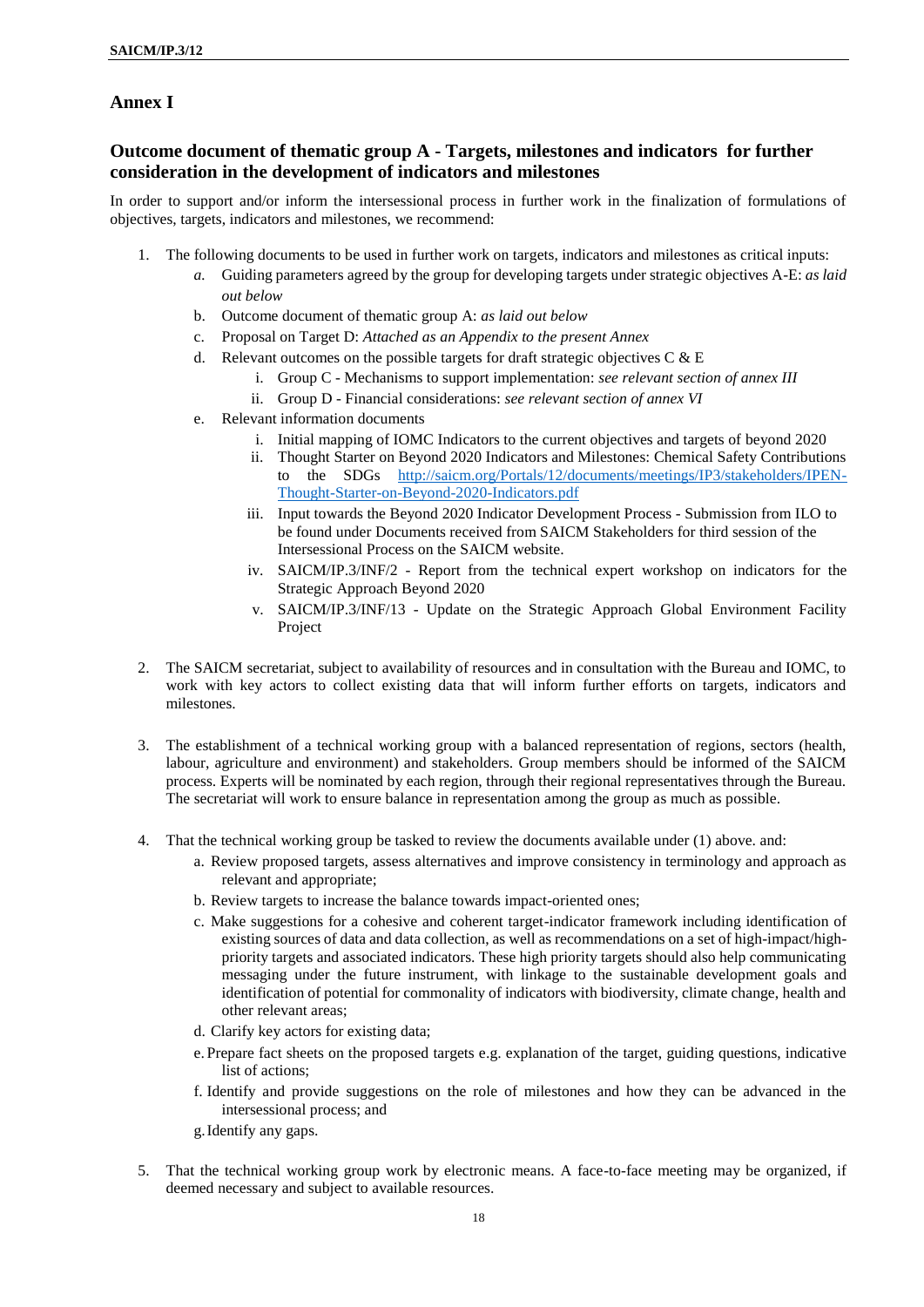6. The secretariat ensures that the outcome of the technical working group is presented to the fourth meeting of the intersessional process as an information document to be used in further deliberation and finalization of strategic objectives, targets and indicators.

#### **Guiding parameters agreed by the thematic group for developing targets under strategic objectives A-E:**

- In developing the formulation of targets, we agree to applying a SMART-approach to targets, including measurable, achievable, impact-oriented, concise. Linkages to the sustainable development goals should be considered.
- We should reflect upon the indicators while we formulate our targets. We do not intend drafting indicators at this stage (during the third meeting of the intersessional process), however, reflection upon the types of indicators that will fall under each target is helpful in formulation.
- Similarly in formulation of targets, we should reflect on and consider baselines. There is some data that is available for the targets or indicators in question.
- As much as possible, we should consider that targets should be timebound. Using 20XX for the target formulation - completing specific data to be done at a later stage (fourth meeting of the intersessional process, fifth session of the Conference).
- Re-consider (re-visit) the purpose of the targets.
- Recognize targets have dual function of being a communication tool for beyond 2020; not just for the measurement of results.
- We do not see that we should propose specific milestones at this meeting.

We may wish to consider integrated targets, across other clusters, that could be introduced.

**Note: Information provided in the tables "Information for further development of indicators and milestones" has been pooled from information documents available during the third intersessional process meeting<sup>8</sup> . The information in this table was provided by the thematic group A co-chairs for guidance in developing target formulation and is not to be considered as text exhaustive or approved by participants of the group or at the third intersessional process meeting overall. This is not a comprehenvise review of all the targets.** 

#### **Objective A**

[Measures are identified, implemented and enforced in order to prevent or, where not feasible, minimize harm from chemicals throughout their life cycle [and waste];]<sup>9</sup>

**Target A.1:** [By 20XX], [countries] [governments] [adopt] [implement and enforce] [legal frameworks] [to consider to develop policies and programmes] [on sound management of chemicals and waste] that address the [reduction] [prevention [and] [or, where not feasible,] minimization] of [harm] [risk] from chemicals throughout their lifecycle and waste.

 $\overline{a}$ 

<sup>8</sup> *Reference documents* 

<sup>•</sup> Initial mapping of IOMC Indicators to the current objectives and targets of B-2020

<sup>•</sup> [Thought Starter on Beyond 2020 Indicators and Milestones: Chemical Safety Contributions to the SDGs-](http://saicm.org/Portals/12/documents/meetings/IP3/stakeholders/IPEN-Thought-Starter-on-Beyond-2020-Indicators.pdf) Submission from IPEN

<sup>•</sup> [Input towards the Beyond 2020 Indicator Development Process](http://saicm.org/Portals/12/documents/meetings/IP3/stakeholders/ILO_InputBeyond2020IndicatorDevelopment_r1.pdf) - Submission from ILO

<sup>•</sup> SAICM/IP.3/INF/2 - Report from the technical expert workshop on indicators for the Strategic Approach Beyond 2020

<sup>•</sup> SAICM/IP.3/INF/13 - Update on the Strategic Approach Global Environment Facility Project

<sup>9</sup>Brackets related to 'waste' inserted in the formulation of vision in SAICM/IP.3/INF/1not deliberated at IP3 and thus apply across the entire paper, as originally stated in the OEWG-3 outcome document.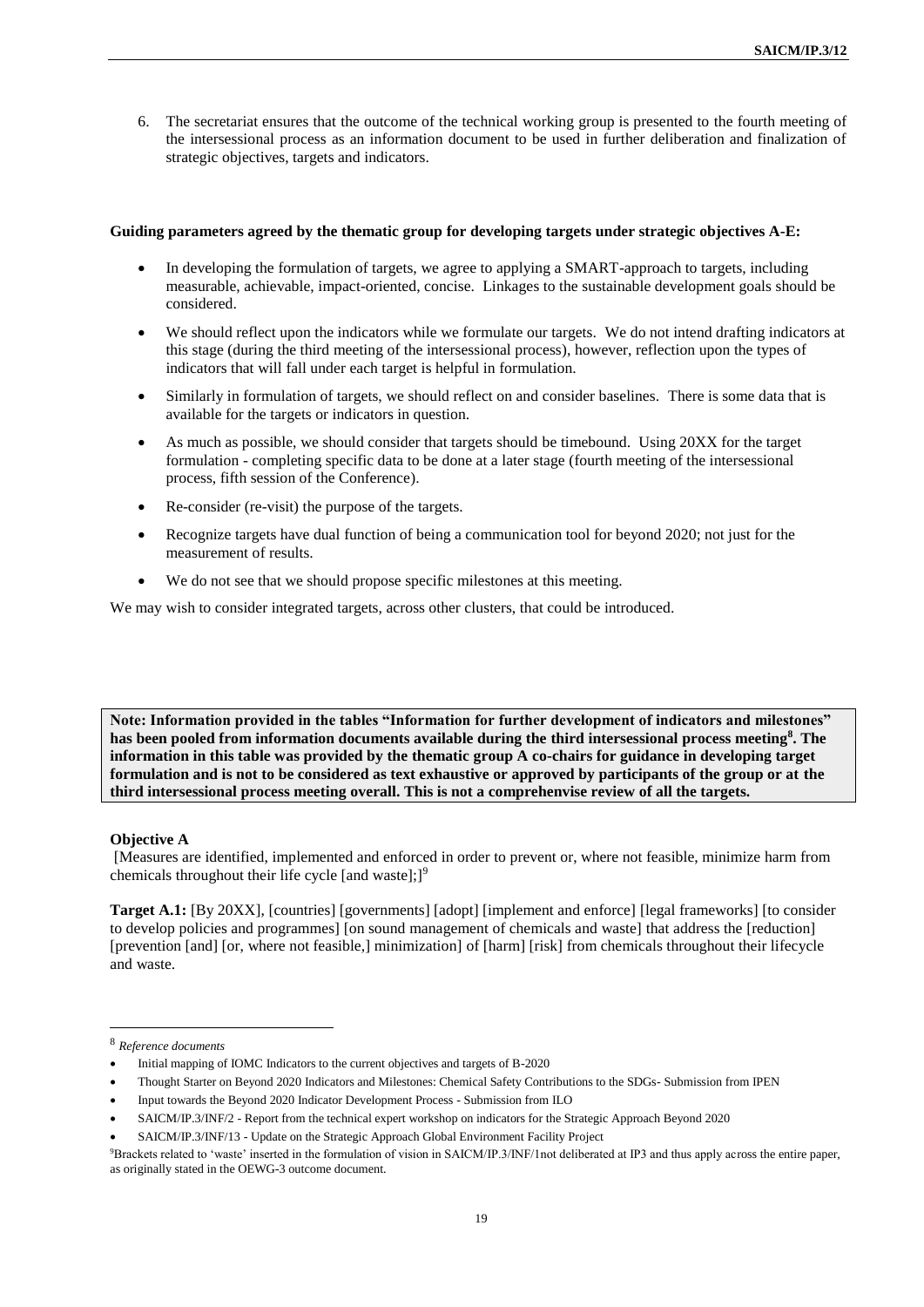$\overline{a}$ 

## **Table 1: Reflections on Target A.1 10**

| <b>Possible indicators</b>                                                                                                                                                                                                                                                                                                                                                                                                                                                                                                                                                                                                                                                                                                                                                                           | <b>Key Actors</b>        | <b>Existing Baselines</b> | <b>Existing Data</b>                                                                                                                                                                                                                                                   | <b>SDG</b>  |
|------------------------------------------------------------------------------------------------------------------------------------------------------------------------------------------------------------------------------------------------------------------------------------------------------------------------------------------------------------------------------------------------------------------------------------------------------------------------------------------------------------------------------------------------------------------------------------------------------------------------------------------------------------------------------------------------------------------------------------------------------------------------------------------------------|--------------------------|---------------------------|------------------------------------------------------------------------------------------------------------------------------------------------------------------------------------------------------------------------------------------------------------------------|-------------|
|                                                                                                                                                                                                                                                                                                                                                                                                                                                                                                                                                                                                                                                                                                                                                                                                      |                          |                           | sources                                                                                                                                                                                                                                                                |             |
| Alt 1 Target A.1&5. legal<br>frameworks that compose<br>sound management of<br>$\bullet$<br>chemicals<br>sound management of waste<br>are defined by [year] and updated<br>every [xx] years<br>Alt 1 Target A.3&7. [xx amount<br>of] Countries implement legal<br>frameworks that address<br>sound management of<br>$\bullet$<br>chemicals<br>sound management of waste<br>$\bullet$<br>by [year]<br>Alt 1 Target A.6&2. [xx amount<br>of] Countries adopt legal<br>frameworks that address<br>sound management of<br>٠<br>chemicals<br>sound management of waste<br>by [year]<br>Alt 1 Target A.4&8. [xx amount<br>of] Countries enforce legal<br>frameworks that address<br>sound management of<br>chemicals<br>sound management of waste<br>$\bullet$<br>by [year]<br>More indicators: IOMC; ILO; | Governments<br>Countries |                           | Country reports<br>on legal<br>frameworks<br><b>IOMC</b> toolbox<br><b>OECD</b> indicators<br>on framework on<br>industrial<br>chemicals<br><b>ILO</b><br>Other MEAs<br>International<br>Health<br>Regulations 2005<br>FAO indicators<br>on framework on<br>pesticides | 2,3,8,12,16 |
| IPEN; UK Workshop                                                                                                                                                                                                                                                                                                                                                                                                                                                                                                                                                                                                                                                                                                                                                                                    |                          |                           |                                                                                                                                                                                                                                                                        |             |

<sup>&</sup>lt;sup>10</sup> This is an initial review of the target. This methodology was followed throughout this reference document.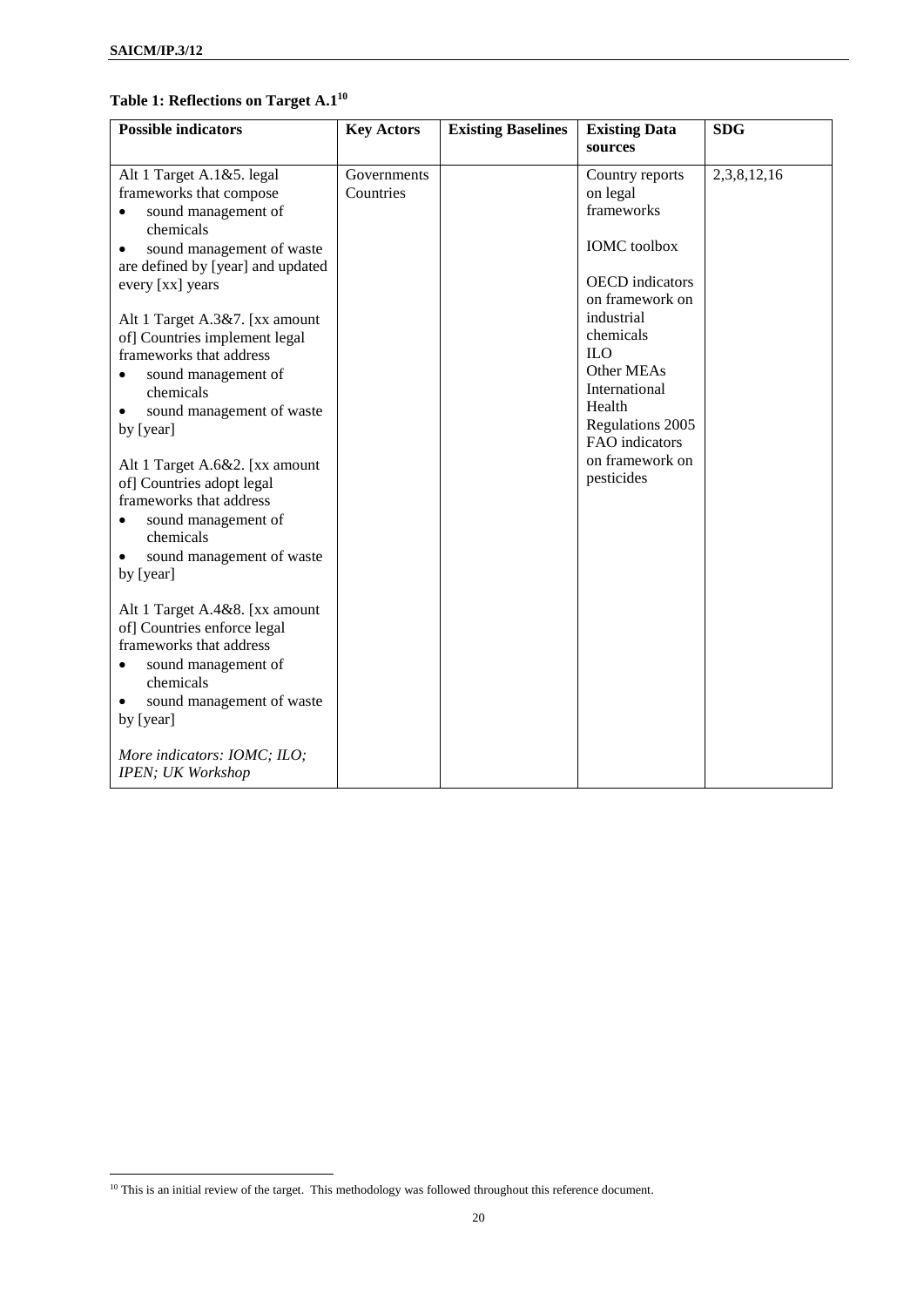**Target A.2**: [Governments][Countries] have capacity to address chemicals and waste issues nationally, including appropriate inter-agency coordination and stakeholder participation mechanisms.

## **Table 2: Reflections on Target A2**

 $\overline{a}$ 

| Possible indicators <sup>11</sup>                                                                                                                                                                                                                                                                                                                                                                                      | <b>Key Actors</b> | <b>Existing</b>            | <b>Existing Data</b> | <b>SDG</b>   |
|------------------------------------------------------------------------------------------------------------------------------------------------------------------------------------------------------------------------------------------------------------------------------------------------------------------------------------------------------------------------------------------------------------------------|-------------------|----------------------------|----------------------|--------------|
|                                                                                                                                                                                                                                                                                                                                                                                                                        |                   | <b>Baselines</b>           | sources              |              |
| <b>IOMC</b> Indicators                                                                                                                                                                                                                                                                                                                                                                                                 | Countries         | Data collected             | ILO tripartite       | 3,8,12,15,16 |
| Number of countries with                                                                                                                                                                                                                                                                                                                                                                                               |                   | through the IHR            | coordination         |              |
| <b>National Profiles</b>                                                                                                                                                                                                                                                                                                                                                                                               |                   | on personnel               | bodies               |              |
|                                                                                                                                                                                                                                                                                                                                                                                                                        |                   | working in<br>occupational | <b>SAICM</b>         |              |
| Expert workshop indicators                                                                                                                                                                                                                                                                                                                                                                                             |                   | health, nationally         | indicator            |              |
| Number of personnel in                                                                                                                                                                                                                                                                                                                                                                                                 |                   |                            |                      |              |
| occupational health & safety per                                                                                                                                                                                                                                                                                                                                                                                       |                   |                            | National             |              |
| number of employees                                                                                                                                                                                                                                                                                                                                                                                                    |                   |                            | Profiles (IOMC,      |              |
| Number of countries with a formal                                                                                                                                                                                                                                                                                                                                                                                      |                   |                            | <b>SAICM</b>         |              |
| inter-ministerial coordinating body                                                                                                                                                                                                                                                                                                                                                                                    |                   |                            | indicator)           |              |
|                                                                                                                                                                                                                                                                                                                                                                                                                        |                   |                            | <b>BRSM</b>          |              |
| Number of countries with a formal                                                                                                                                                                                                                                                                                                                                                                                      |                   |                            | convention           |              |
| multi-stakeholder coordinating body                                                                                                                                                                                                                                                                                                                                                                                    |                   |                            | indicators           |              |
| <b>ILO</b> Indicators<br>Number of countries with national<br>tripartite advisory body, or bodies,<br>addressing occupational safety and<br>health issues including chemical<br>risks.<br><b>IPEN</b> Indicators<br>Number of developing and<br>transition countries with publicly<br>available analytical data on lead in<br>paint<br><b>SAICM GEF Project EPI Indicators</b><br>No. of countries with regulators and |                   |                            |                      |              |
| key stakeholders trained to identify<br><b>HHPs</b>                                                                                                                                                                                                                                                                                                                                                                    |                   |                            |                      |              |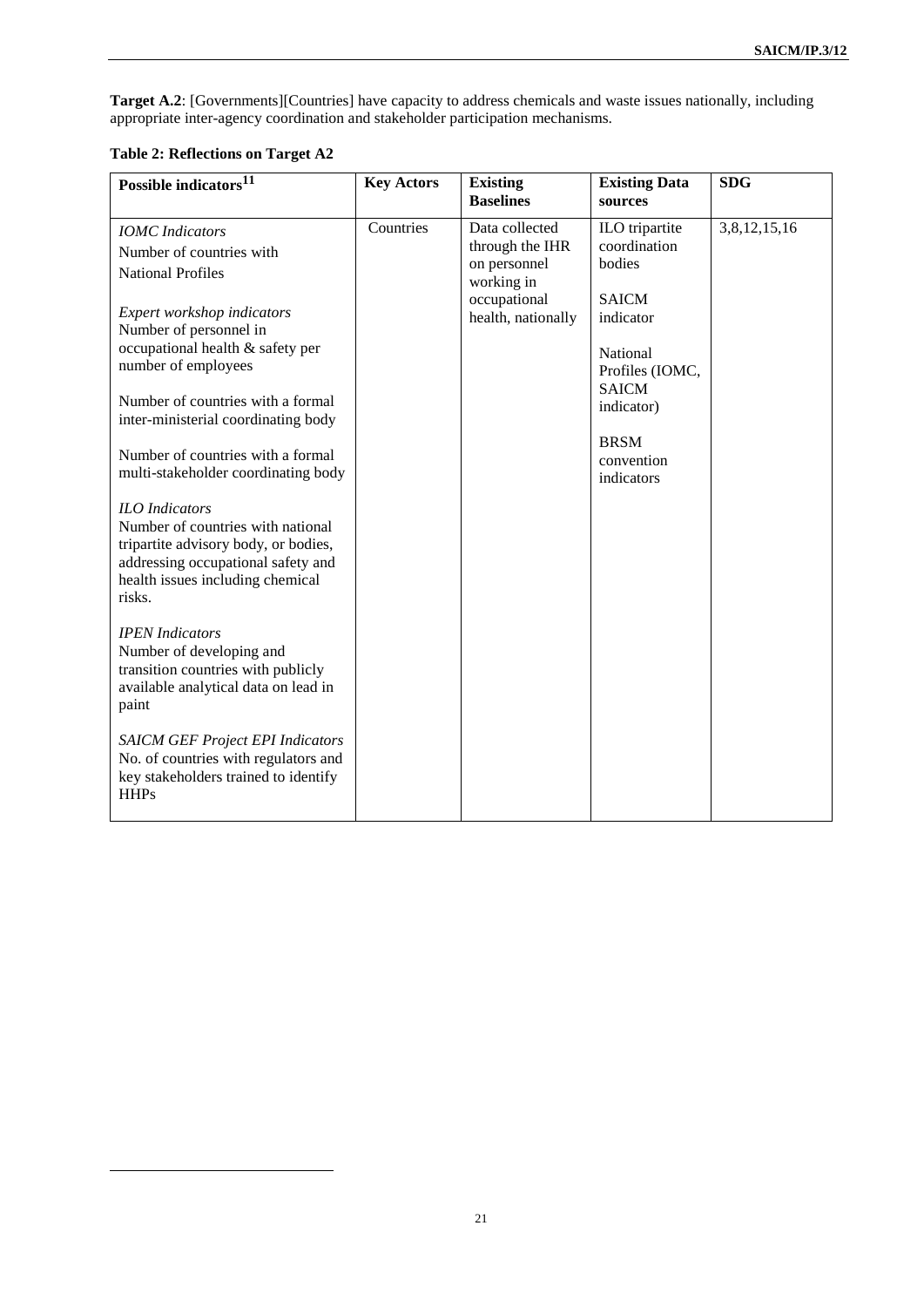**Target A.3**: Countries are [fully] implementing the chemicals and waste-related multilateral environmental agreements [to which they are a party], as well as health, labour and other relevant conventions [to which they are a party], [and voluntary mechanisms] [such as the Globally Harmonized System of Classification and Labelling of Chemicals [FAO/WHO International Code of conduct on the Pesticide Management]].

Alt 1 A.3: By 20XX [legal requirements] to implement the GHS have been adopted in countries. By 20XX, countries are implementing chemicals and waste-related multilateral environmental agreements, as well as health, labour and other relevant conventions.

| <b>Possible indicators</b>                                                                                                                                                                    | <b>Key Actors</b> | <b>Existing Baselines</b>           | <b>Existing Data</b><br>sources                                                                                                        | <b>SDG</b> |
|-----------------------------------------------------------------------------------------------------------------------------------------------------------------------------------------------|-------------------|-------------------------------------|----------------------------------------------------------------------------------------------------------------------------------------|------------|
| Experts Workshop<br>Number or % of countries<br>Signed<br>$\bullet$<br>Implementing<br>$\bullet$<br>Participating<br>$\bullet$<br>Engaging key MEAs /<br>agreements<br><b>IPEN</b> Indicators | Countries         | Implementation of<br>MEA agreements | Reporting for the<br>GHS, PRTR,<br><b>BRS</b> Convention,<br>National<br>Improvement<br>Plan, IHR,<br>National profiles<br>UNITAR, WHO | 8,11,12,16 |
| Number of publicly available<br>national implementation/action<br>plans developed                                                                                                             |                   |                                     |                                                                                                                                        |            |
| <b>ILO</b> Indicators<br>Number of member states who<br>have systems for classifying and<br>labelling of chemicals such as the<br>GHS.                                                        |                   |                                     |                                                                                                                                        |            |
| <b>IOMC</b> Indicators<br>Countries which have implemented<br>pesticide legislation based on the<br>FAO/WHO International Code of<br>conduct on the Pesticide<br>Management                   |                   |                                     |                                                                                                                                        |            |
| Implementation of GHS<br>Number of countries that have<br>achieved core capacities for<br>chemicals under the IHR                                                                             |                   |                                     |                                                                                                                                        |            |
| <b>SAICM GEF Project EPI</b><br><b>Indicators</b><br>No. of paint manufacturers making<br>pledges to switch to lead free<br>production.                                                       |                   |                                     |                                                                                                                                        |            |

## **Table 3: Reflections on Target A3**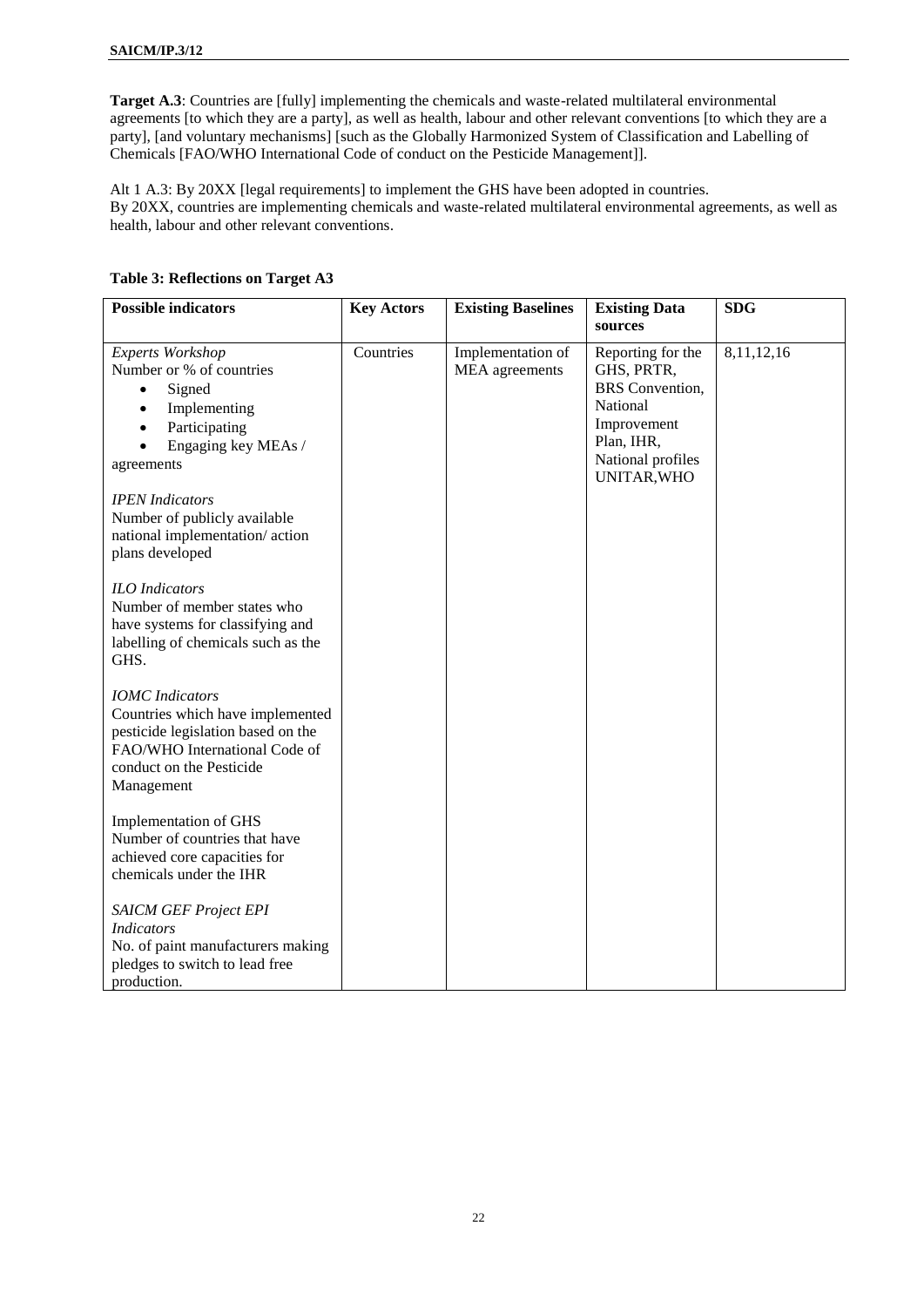**[Target A.4**: [By 20xx [countries and] companies] [Stakeholders] have incorporated the sound management of chemicals throughout their life cycle and waste [in line with the beyond 2020 strategy or [code of conduct],] into their planning, policies and practices, [and the implementation of safer alternatives] [thereby supporting the development and implementation of chemicals management systems and other sector-appropriate mechanisms].]

### Alt 1 A.4:

Target A.2. [xx amount] of [non-governmental] Stakeholders have incorporated [by year] the sound management of chemicals throughout their life cycle into their planning, policies and practices

Target A.4. [xx amount] of [non-governmental] Stakeholders have incorporated [by year] the sound management waste into their planning, policies and practices

Alt 2 A.4. By 20xx, companies have incorporated the sound management of chemicals throughout their life cycle and waste into their planning, policies and practices including internalization of costs.

| <b>Possible indicators</b>     | <b>Key Actors</b> | <b>Existing Baselines</b> | <b>Existing Data</b>    | <b>SDG</b>     |
|--------------------------------|-------------------|---------------------------|-------------------------|----------------|
|                                |                   |                           | sources                 |                |
| Alt 1 A.1 Activities that      | Stakeholders      |                           | OECD/IOMC new           | 3,8,9,12,16,17 |
| address the sound              |                   |                           | requirements $-$        |                |
| management of chemicals to     |                   |                           | indicator for           |                |
| be included in planning,       |                   |                           | countries' chemical     |                |
| policies and practices of non- |                   |                           | management systems.     |                |
| governmental stakeholders      |                   |                           | - OECD indicator on     |                |
| are defined by [year] and      |                   |                           | chemicals               |                |
| updated every [xx] years       |                   |                           | management systems      |                |
|                                |                   |                           | •Stakeholder/sector-    |                |
| <b>ILO</b> Indicators          |                   |                           | specific 3rd party      |                |
| A.4.2 Number of countries      |                   |                           | evaluation against      |                |
| with national recording and    |                   |                           | standards/codes of      |                |
| notification systems for       |                   |                           | conduct                 |                |
| occupational accidents and     |                   |                           | Eco-labels/green        |                |
| diseases                       |                   |                           | $labels - some require$ |                |
|                                |                   |                           | criteria to be met for  |                |
| A.4.3 Number of countries      |                   |                           | chemicals               |                |
| that have the mechanism for    |                   |                           |                         |                |
| the collection and analysis of |                   |                           |                         |                |
| data on occupational injuries  |                   |                           |                         |                |
| and diseases and their causes  |                   |                           |                         |                |
|                                |                   |                           |                         |                |

#### **Table 4: Reflections on Target A.4**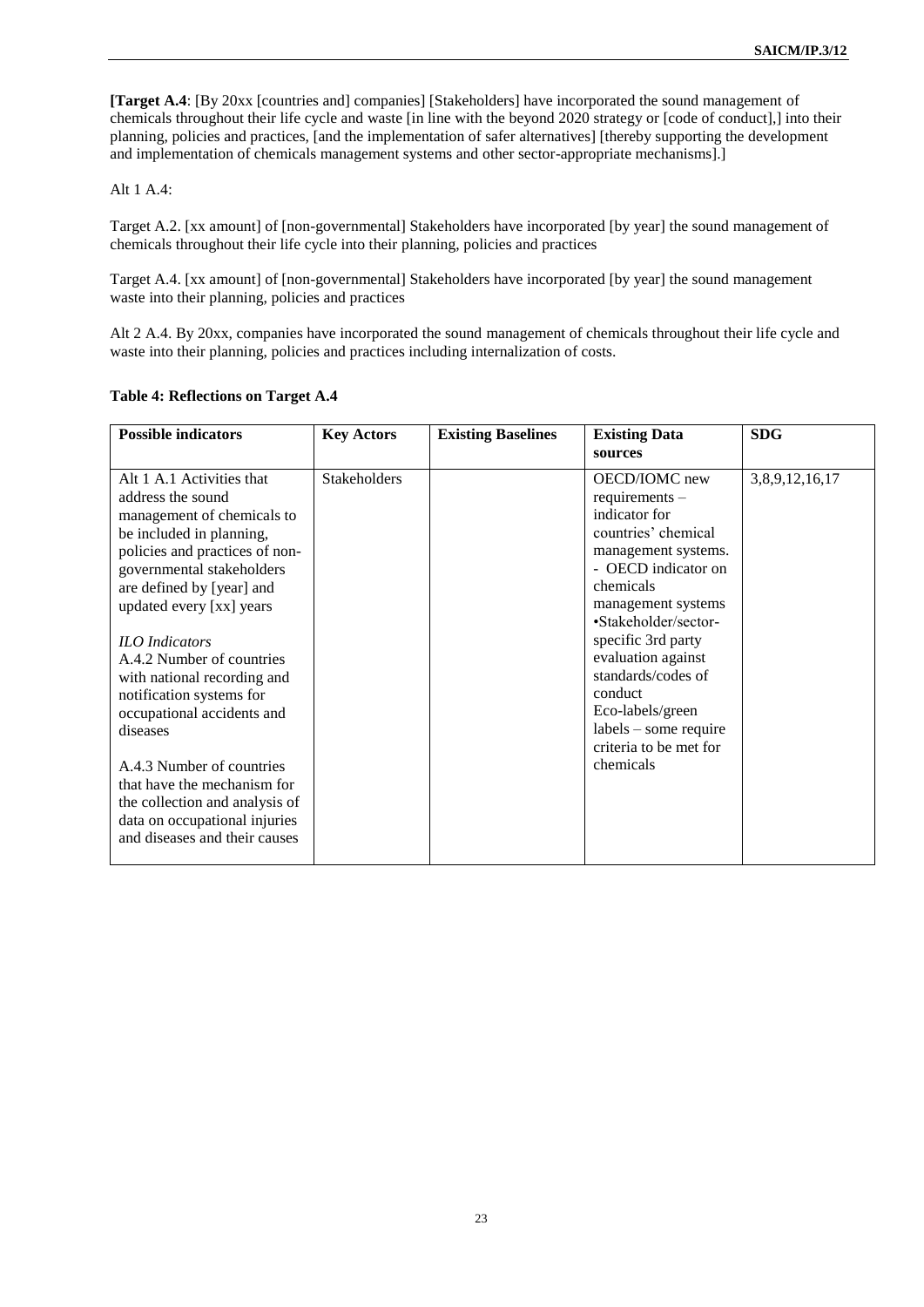**[Target A.5**: [By 20xx, all Governments and industry [have implemented, legislated or beyond 2020 / [code of conduct] recommendations] [take measures to] ensure that workers are protected from the [risks][harm] associated with chemicals and waste [and that workers have the means to protect themselves].]

Alt 1 A.5 By 20XX the number of accidents/deaths related to chemicals in the work place is close to zero.

## **Table 5: Reflections on Target A.5**

| <b>Possible indicators</b>                                                                                                                                                                                                                                                          | <b>Key Actors</b>       | <b>Existing Baselines</b> | <b>Existing Data</b><br>sources                      | <b>SDG</b> |
|-------------------------------------------------------------------------------------------------------------------------------------------------------------------------------------------------------------------------------------------------------------------------------------|-------------------------|---------------------------|------------------------------------------------------|------------|
| Expert workshop<br>A.5.1 #/% of countries that<br>have promoted a management<br>system approach to<br>occupational health and safety<br>(OSH) at workplaces such as<br><b>ILO-OSH 2001</b>                                                                                          | Governments<br>Industry |                           | Seen as best<br>supported by ILO<br>conventions/data | 8,9,12,16  |
| A.5.2 #/% of workplaces<br>that have been audited on<br>health and safety                                                                                                                                                                                                           |                         |                           |                                                      |            |
| A.5.3 $\#$ /% of states with a<br>registry of companies using<br>or manufacturing<br>chemicals                                                                                                                                                                                      |                         |                           |                                                      |            |
| $A.5.4 \# of legal$<br>frameworks that include<br>the hierarchy of control<br>for reducing workers'<br>chemical exposures                                                                                                                                                           |                         |                           |                                                      |            |
| $A.5.5 \# of$<br>countries/workplaces<br><b>IPEN</b> Indicators                                                                                                                                                                                                                     |                         |                           |                                                      |            |
| A.5.5 $#$ of countries ratifying<br>ILO conventions                                                                                                                                                                                                                                 |                         |                           |                                                      |            |
| A.5.6 # of PRTR with<br>publicly accessible data<br>established                                                                                                                                                                                                                     |                         |                           |                                                      |            |
| ILO A.5.7 $#$ of countries with<br>arrangements to promote, at<br>the level of undertaking,<br>cooperation between<br>management, workers and<br>their representatives as an<br>essential elements of<br>workplace-related prevention<br>measures in the area of<br>chemical risks. |                         |                           |                                                      |            |

**Proposed new / additional targets for A**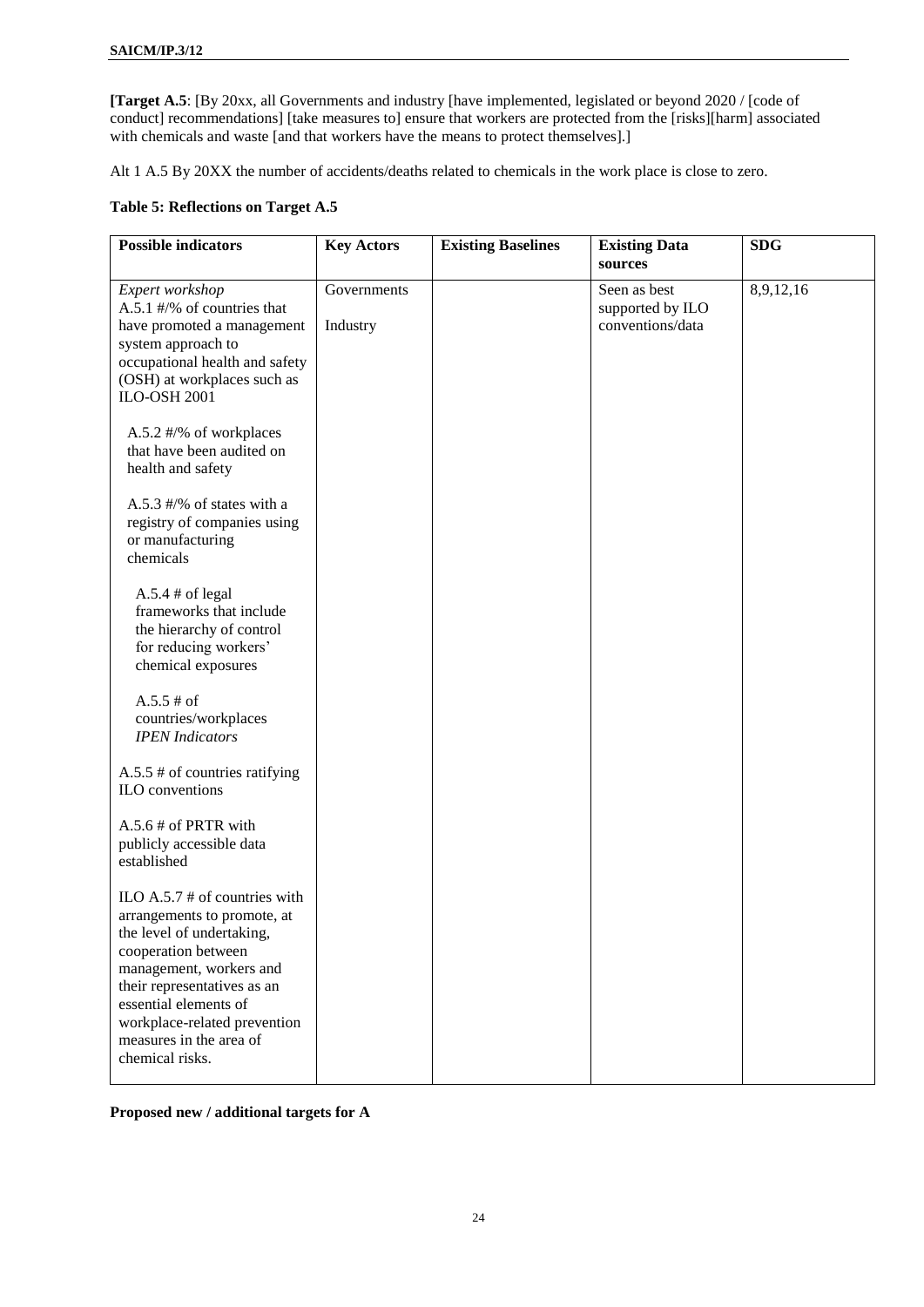$A.X^{12}$  A Code of Conduct on chemicals and waste management incorporating, the elements of the OOG, is developed and countries have incorporated its provision in their national legislation.

Alt A.X By 20xx,international agencies responsible for the sound management of chemicals and waste have developed a ''Code of Conduct on Chemicals and Waste Management" and governments have incorporated its provisions in their legislation.

 $A.Y<sup>13</sup>$  Countries, industry, IOMC, and other stakeholders in a position to do so, collaborate with developing countries through providing technical and non-financial assistance to enable the necessary tools to achieve the sound management of chemicals throughout their life cycle.

A.Z (By xx) [minimum requirements] for private standards, labels and certification schemes are defined and revewed on an ongoing basis, [potential for harmonization] [is explored and adherence increased][and applied by private sector and monitored by governments and other stakeholders].

A.XX Governments prohibit manufacture and export of nationally-banned substances

A.YY Private sector fully implements extended producers' responsibility

A.XXX Governments must abide by their obligations under international human rights instruments to respect, protect and fulfil recognised human rights implicated by chemicals and waste exposures, and compel industry to respect human rights and fully perform their responsibility to prevent such human rights abuses.

**Objective B.** Comprehensive and sufficient knowledge, data and information are generated, available and accessible to all to enable informed decisions and actions

**Target B.1**: [All stakeholders, in particular industries and regulators and IGOs, provide] [Comprehensive] data and information for chemicals on the market [and research data] are available and accessible, including information [on emissions, releases and concentrations of chemicals in indoor and outdoor environments as well] and data on properties, health and environmental effects, uses, hazard- and risk-assessment results and risk-management measures, monitoring results and regulatory status throughout their life cycle.

Alt 1 B.1 By 20xx, information on the identity and health and environmental effects of all chemicals on the market are shared throughout the [life cycle] supply chain and with consumers.

| <b>Possible indicators</b>                                                                  | <b>Key Actors</b>                     | <b>Existing Baselines</b>                             | <b>Existing Data</b>                                 | <b>SDG</b> |
|---------------------------------------------------------------------------------------------|---------------------------------------|-------------------------------------------------------|------------------------------------------------------|------------|
|                                                                                             |                                       |                                                       | sources                                              |            |
| <b>Expert Workshop</b><br>B.1.1 Number of countries with<br>national chemical inventories.  | Governments                           | ICCA / UNEP study<br>on knowledge and<br>information. | PRTR (existing<br><b>IOMC</b> indicator)             | 12, 16     |
| $B.1.2$ Platform(s) / navigator(s)<br>available to access data and<br>information           | Industry<br>Regulators<br><b>IGOs</b> | Open data sources<br>E-chem portal                    | Safety data sheets<br>for products (e.g.,<br>EU, US) |            |
| B.1.3 Training / capacity<br>building to increase access and<br>use of data and information |                                       |                                                       | Worker safety<br>datasheets                          |            |
| B.1.4 Number of countries<br>ratified Aarhus Convention on<br>Access to Information         |                                       |                                                       |                                                      |            |
| B.1.5 Comprehensive data and<br>information available for xx<br>chemical; xx chemical group |                                       |                                                       |                                                      |            |
| B.1.5 Web-site visitors (based<br>on targeted communication<br>strategy)                    |                                       |                                                       |                                                      |            |

#### **Table 6: Reflections on Target B.1**

 $\overline{a}$ 

<sup>12</sup> Footnote from SAICM/IP.3/INF/1

<sup>&</sup>lt;sup>13</sup> Footnote from SAICM/IP.3/INF/1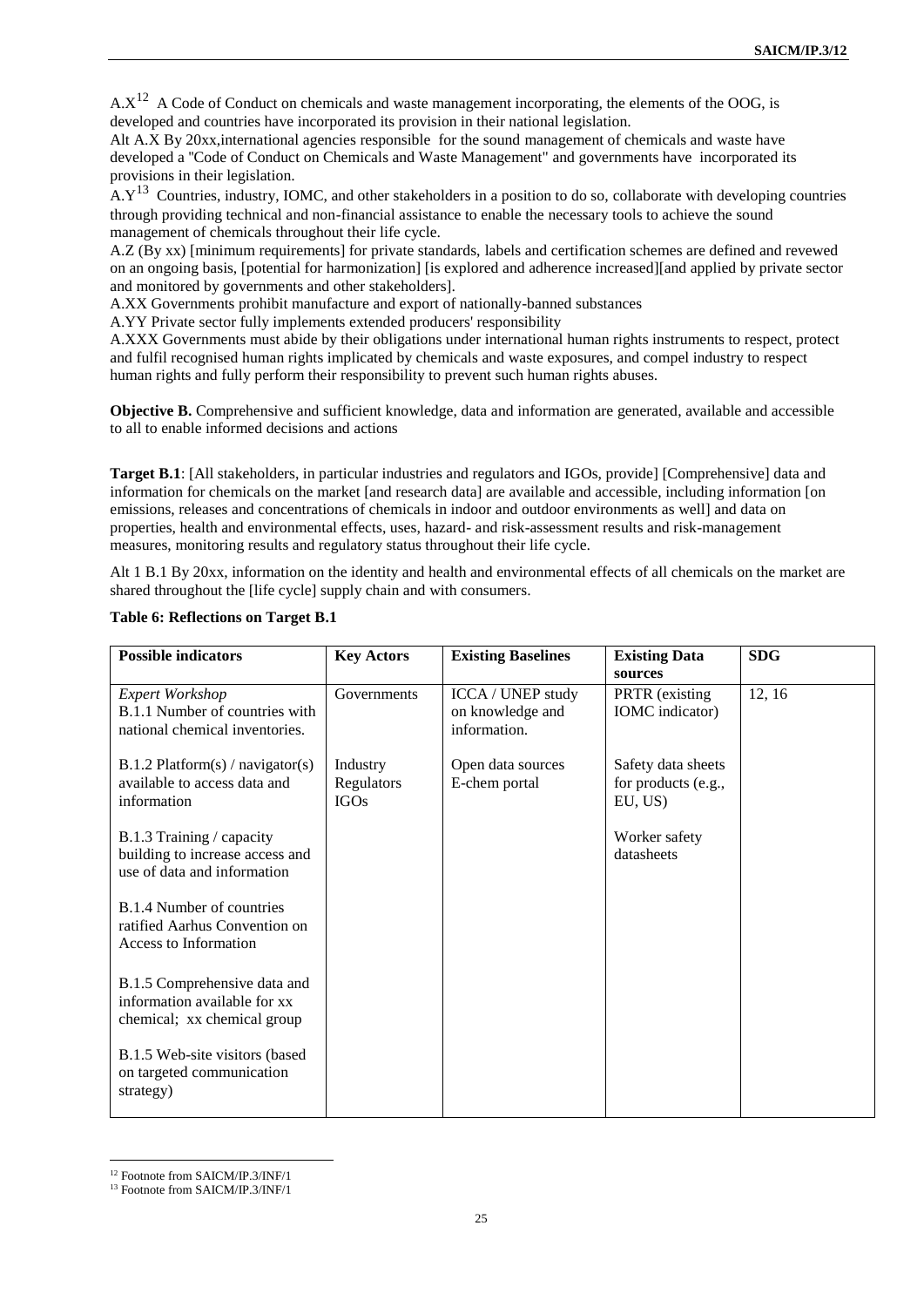| <b>SAICM GEF Project EPI</b><br>Indicators<br>No. of scientific knowledge |  |  |
|---------------------------------------------------------------------------|--|--|
| resources shared with policy                                              |  |  |
| makers on EPIs and SDGs                                                   |  |  |

**Target B.2**: [By 20xx]All stakeholders, in particular industries and regulators, [generate,] have and are [using] [sharing][the most] appropriate and [standardized] tools, guidelines and [available] [applicable][best] [good] practices [and technologies] for [risk] assessments [and sound management], as well as for the [prevention of harm] [minimization of adverse impacts], risk reduction, monitoring and enforcement.

Alt 1 B.2 By 20xx, [sound management of chemicals and waste and] [best] [good] practice for [risk] assessments, monitoring and enforcement is implemented by stakeholders, including industries and regulators.

Alt 2 B.2 By 20xx, appropriate tools, assessments and practices for the prevention and minimization of harm, monitoring and enforcement are used.

#### **Table 7: Reflections on Target B.2**

| <b>Possible indicators</b>                                                                                                                                                                                                                      | <b>Key Actors</b>                                                     | <b>Existing Baselines</b> | <b>Existing Data</b>                                                                                                                             | <b>SDG</b> |
|-------------------------------------------------------------------------------------------------------------------------------------------------------------------------------------------------------------------------------------------------|-----------------------------------------------------------------------|---------------------------|--------------------------------------------------------------------------------------------------------------------------------------------------|------------|
| Expert workshop indicators<br>B.2.1 Number of tools,<br>guidelines and best practices<br>available (international,<br>regional, national)<br>B.2.2 Number of tools used<br>B.2.3 Number of trainings<br>organized to promote use of<br>tools    | All<br>stakeholders<br>(particularly<br>industries and<br>regulators) |                           | sources<br><b>IOMC</b> toolbox<br>LIRA guidance<br><b>ICCA</b> regulatory<br>toolbox.<br>Survey on<br>experiences on<br>using existing<br>tools. | 9,12       |
| <b>IOMC</b> indicators<br><b>B.2.4 Countries with controls</b><br>for lead in decorative paint                                                                                                                                                  |                                                                       |                           |                                                                                                                                                  |            |
| B.2.5 Countries which have<br>implemented pesticide<br>legislation based on the<br>FAO/WHO International Code<br>of Conduct                                                                                                                     |                                                                       |                           |                                                                                                                                                  |            |
| ILO indicator<br>B.2.6 Number of countries who<br>promote a management system<br>approach to occupational safety<br>and health, such as the<br>approach set out in the<br>Guidelines on occupational<br>safety and health management<br>systems |                                                                       |                           |                                                                                                                                                  |            |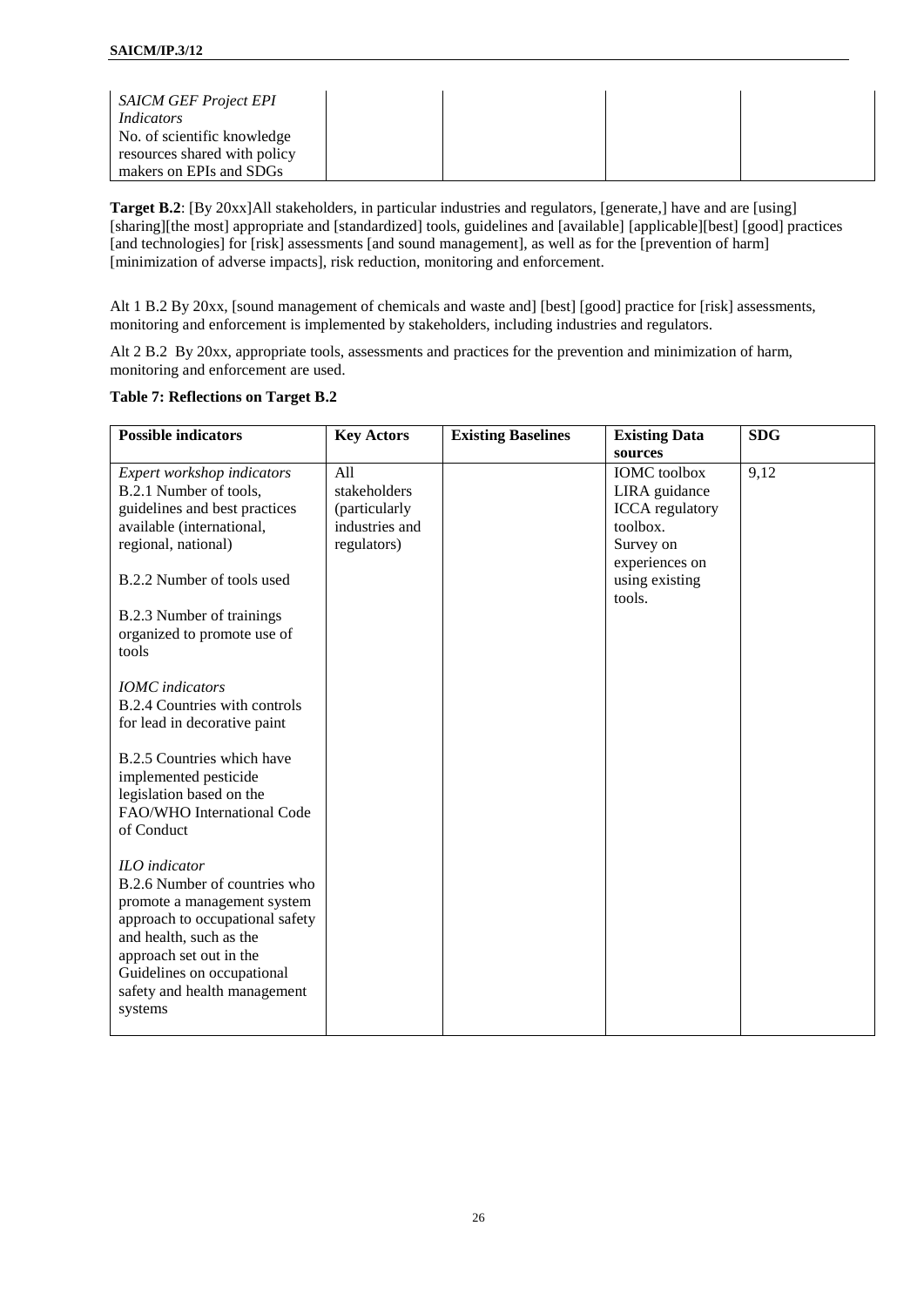**Target B.3**: Information and standardized methods are available and used to understand the impacts of chemicals and waste for improved burden-of-disease and cost-of-inaction estimates, to inform the advancement of chemical safety measures and to measure progress towards reducing those impacts.

Alt 1 B.3 Chemical safety measures are advanced by the development of knowledge of the impacts of chemicals and waste on the burden-of-disease and cost-of-inaction estimates.

Alt 2 B.3 The impact of chemicals and waste as regards for burden-of-disease and cost-of-inaction estimates are known for chemicals classified in accordance to GHS.

Alt 3 B.3 By 20xx, stakeholders have put in place mechanisms to access information and standardized methods to asess, reduce and prevent health impacts at all stages of the chemical life cycle.

**Table 8: Reflections on Target B.3**

| <b>Possible indicators</b>      | <b>Key Actors</b> | <b>Existing Baselines</b> | <b>Existing Data</b> | <b>SDG</b> |
|---------------------------------|-------------------|---------------------------|----------------------|------------|
|                                 |                   |                           | sources              |            |
| Expert workshop indicators      |                   |                           | Possible synergies   | 3,8,12,16  |
| B.3.1 Number of globally        |                   |                           | with WHO             |            |
| agreed standards for collecting |                   |                           | reporting on         |            |
| data on:                        |                   |                           | chemical risk        |            |
| • Mortality                     |                   |                           | assessments and      |            |
| • Morbidity                     |                   |                           | poison centres       |            |
| • Environmental pollution       |                   |                           |                      |            |
|                                 |                   |                           |                      |            |
| • Economic costs                |                   |                           |                      |            |
|                                 |                   |                           |                      |            |
| B.3.2 Number of governments     |                   |                           |                      |            |
| implementing standardized data  |                   |                           |                      |            |
| collection methods: Poison      |                   |                           |                      |            |
| centres (example); ChemObs      |                   |                           |                      |            |
|                                 |                   |                           |                      |            |
| B.3.3 Number of methods /       |                   |                           |                      |            |
| platforms for data translation  |                   |                           |                      |            |
| nationally, regionally and      |                   |                           |                      |            |
| globally (clearinghouse, policy |                   |                           |                      |            |
| briefs, publications)           |                   |                           |                      |            |
|                                 |                   |                           |                      |            |
| <b>IPEN</b> indicators          |                   |                           |                      |            |
| B.3.4 Number of countries       |                   |                           |                      |            |
|                                 |                   |                           |                      |            |
| completed biomonitoring         |                   |                           |                      |            |
|                                 |                   |                           |                      |            |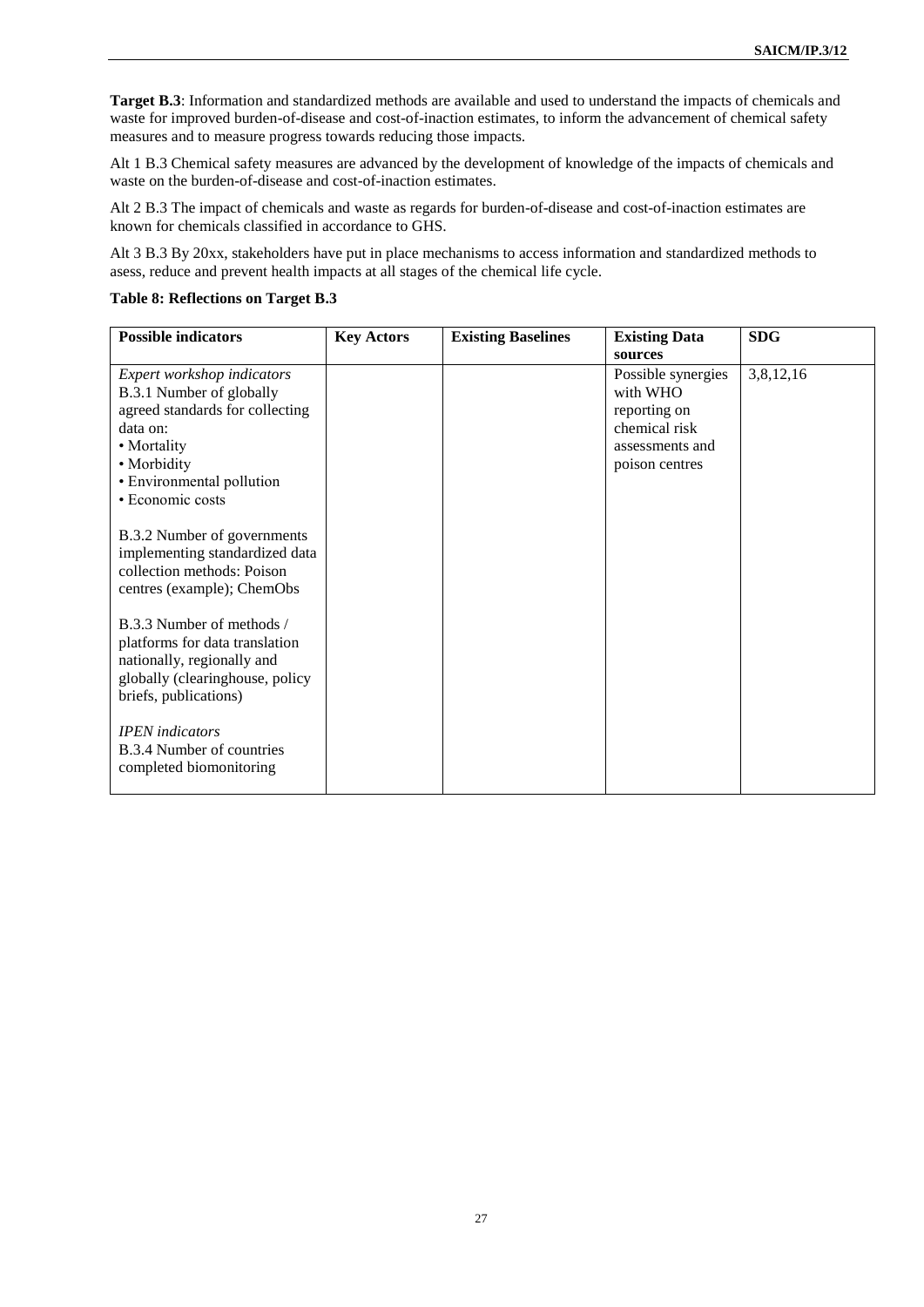**Target B.4**: [Timely information in the local language and in a format they can use] [Formal and informal] Educational, training and public awareness programmes on chemical safety and sustainability have been developed and implemented, including for [women and] vulnerable [low literate] populations, along with worker safety curricula and programmes at all levels [through all available means of communication].

**Target B.5**: Countries and stakeholders [and IGOs to share information and experience to] are implementing training [and sharing of information of policy support] on environmentally sound and safer alternatives, as well as on substitutions and the use of safer alternatives, [such as agroecology] [alternatives such as IPM, agroecology (as a science)].

Alternative language to merge B.4, B.5

Alt 1 merge B.4, B.5 By 20xx, governments and stakeholders have developed programmes on the training on chemical safety, sustainability and environmentally sound and safer alternatives, including for workers and vulnerable populations.

Alt 2 merge B.4, B.5 Educational, training and public awareness programmes on chemical safety, sustainability and safer alternatives have been developed and implemented, including for vulnerable populations, along with worker safety curricula and programmes at all levels.

Alt 3 merge B.4, B.5 By 20XX, Governments, industries and regulators develop and disseminate peer-reviewed educational curricula, training and risk communication initiatives relevant for all population, particularly low-literate, including safer and sustainable alternatives.

| <b>Possible indicators</b>                                                                             | <b>Key Actors</b>   | <b>Existing</b>  | <b>Existing Data sources</b>                                | <b>SDG</b> |
|--------------------------------------------------------------------------------------------------------|---------------------|------------------|-------------------------------------------------------------|------------|
|                                                                                                        |                     | <b>Baselines</b> |                                                             |            |
| Expert workshop indicators<br># of stakeholders engaged in                                             | A11<br>stakeholders |                  | CropLife                                                    | 2,3,9,12   |
| awareness raising activities for<br>chemical safety and sustainability                                 |                     |                  | Together for<br>sustainability                              |            |
| Proportion of employees trained<br>in chemical safety                                                  |                     |                  | Unions might have data<br>on capacity for worker<br>safety. |            |
| Population awareness of chemical                                                                       |                     |                  |                                                             |            |
| safety and sustainability                                                                              |                     |                  | <b>IPEN</b> data on<br>trainings/programmes                 |            |
| <b>IPEN</b> Indicators<br># of countries provided with guidance                                        |                     |                  | Statistics on national<br>education programmes.             |            |
| # of countries to adopt agroecological<br>policies and instruments                                     |                     |                  | Online Atlas on<br>Trainings and Capacity                   |            |
| <b>SAICM GEF Project EPI Indicators</b><br>No. of studies quantifying EPI levels                       |                     |                  | <b>Building Programmes</b><br>(could be used a              |            |
| in developing countries                                                                                |                     |                  | monitoring tool).                                           |            |
| No. of lifecycle assessments (LCA)                                                                     |                     |                  |                                                             |            |
| identifying hot spots in manufacturing<br>process                                                      |                     |                  |                                                             |            |
| No. of industry voluntary agreements<br>to phase out production of PFOA and<br>PFOS-related chemicals. |                     |                  |                                                             |            |

#### **Table 9: Reflections on Target B.4 & B.5**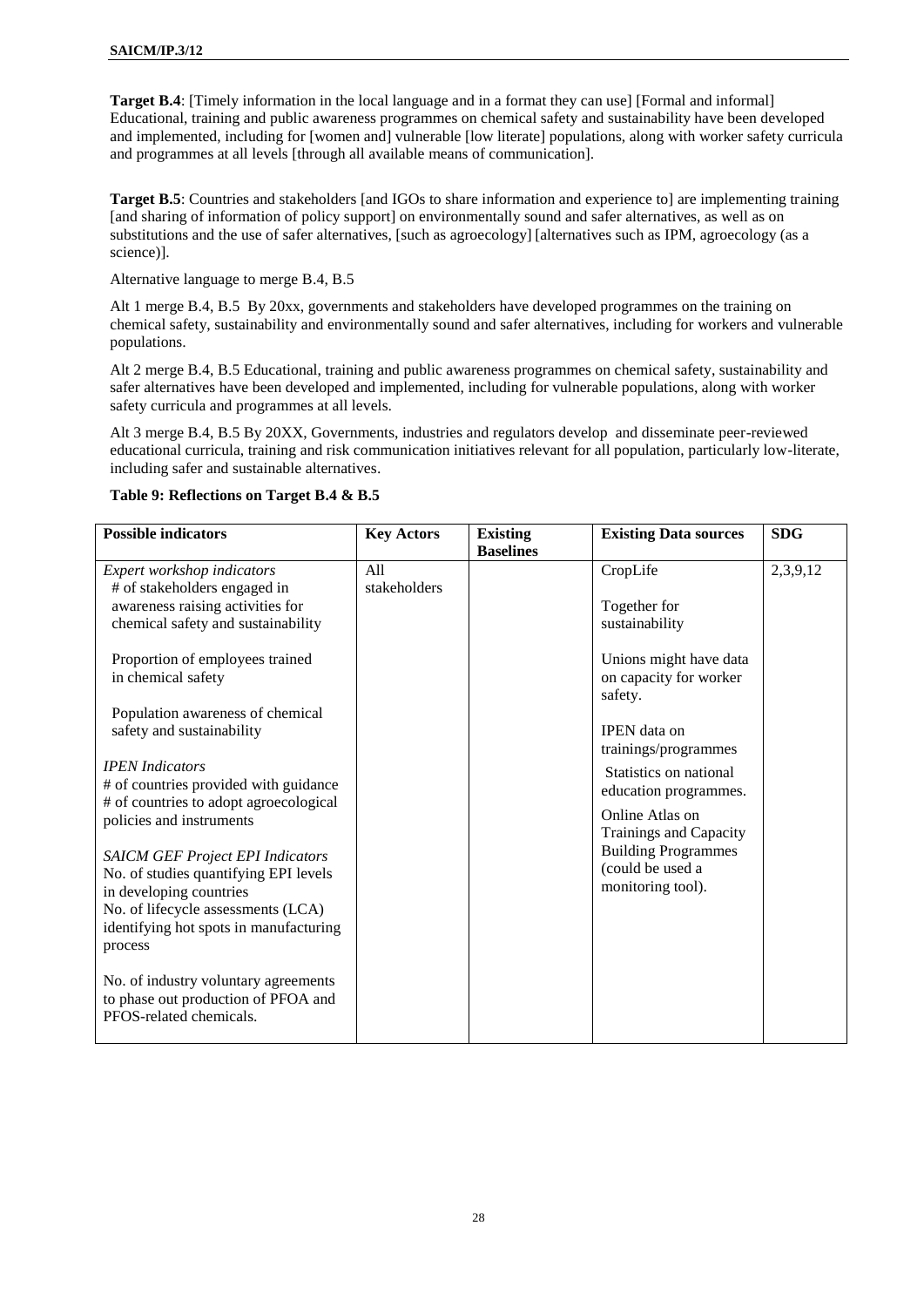#### **Proposed new / additional targets for B**

B.X Target B.6: By 20XX, governments and stakeholders have developed programmes on the training on chemical safety, sustainability and environmentally sound and safer alternatives, including for workers and vulnerable populations.

B.Y Target B.7: Robust data on production of chemicals, releases and emissions of chemicals and waste to the environment, and concentrations of chemicals in humans, biota, and environmental media is generated and made available at regional and global level and harmonized research protocols are developed and used to ensure coherence and comparability of this data.

B.Z Target B.8: Ensure there is a system enabling the provision of accessible, relevant and comprehensive information on the risks, hazards and alternatives available to workers, along with the appropriate paid time for training, and the provision of necessary resources, for worker representatives to perform their functions related to chemical use in the workplace.

**Strategic objective E:** [The importance of the sound management of chemicals and waste as an essential element to achieving sustainable development is recognized by all[; adequate financial and non-financial resources are [identified] and] mobilized; actions are accelerated; and necessary [transparent and accountable] partnerships are established to foster cooperation among stakeholders].]

**Target E.1**: The highest levels of stakeholder organizations, including government, industry, civil society and international organizations in all relevant sectors, formally recognize the importance of and commit to action on the sound management of chemicals and waste, and recognize its relevance to sustainable development.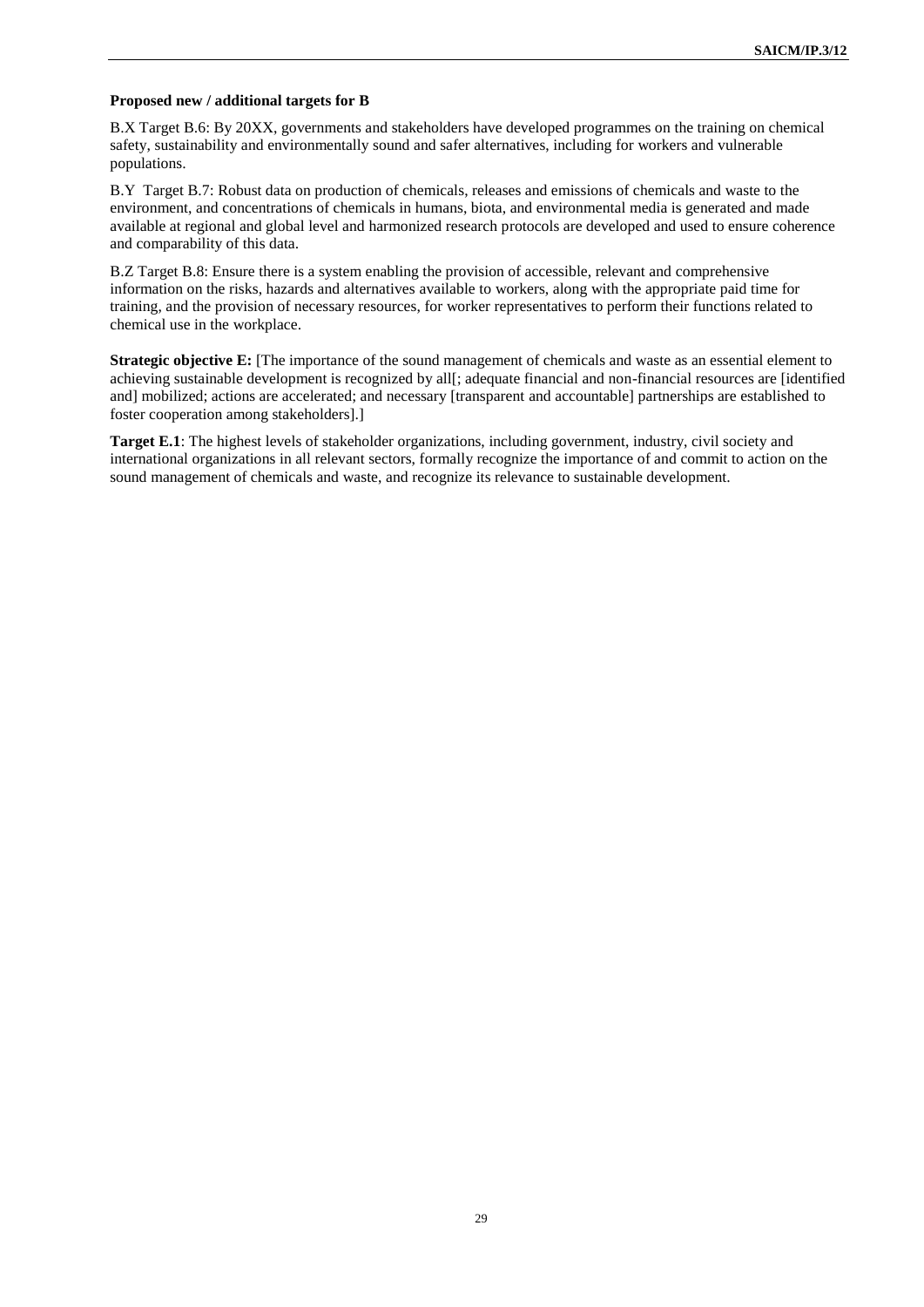## **Collation of Targets under Strategic Objective D**

Strategic objective D targets: Benefits to human health and the environment are maximized and risks are prevented or, where not feasible, minimized through safer alternatives, innovative and sustainable solutions and forward thinking.

|                                                                                                                                                                                                                                                                                                                                                                                                                                                                                                                                                                                                                                                                                                                                                                                                                                                                                                                                                                                                                                                                                                                                                      | <b>Alternative formulations</b>                                                                                                                                                                                                                                                                                                                       |
|------------------------------------------------------------------------------------------------------------------------------------------------------------------------------------------------------------------------------------------------------------------------------------------------------------------------------------------------------------------------------------------------------------------------------------------------------------------------------------------------------------------------------------------------------------------------------------------------------------------------------------------------------------------------------------------------------------------------------------------------------------------------------------------------------------------------------------------------------------------------------------------------------------------------------------------------------------------------------------------------------------------------------------------------------------------------------------------------------------------------------------------------------|-------------------------------------------------------------------------------------------------------------------------------------------------------------------------------------------------------------------------------------------------------------------------------------------------------------------------------------------------------|
|                                                                                                                                                                                                                                                                                                                                                                                                                                                                                                                                                                                                                                                                                                                                                                                                                                                                                                                                                                                                                                                                                                                                                      |                                                                                                                                                                                                                                                                                                                                                       |
| <b>TEXT</b>                                                                                                                                                                                                                                                                                                                                                                                                                                                                                                                                                                                                                                                                                                                                                                                                                                                                                                                                                                                                                                                                                                                                          | Alt proposal to amalgamate D.1, D.3, D.4; D.5.                                                                                                                                                                                                                                                                                                        |
| <b>Target D.1</b> : [% of growth in the amount of] Companies adopt [and<br>implement] corporate policies and practices that promote [innovation,]<br>[resource efficiency][sustainability goals] [and] that incorporate the<br>development, production and use of sustainable and safer alternatives [as<br>well as product transparency mechanisms],[including new technologies<br>[and non-chemicalalternatives]].<br>Alt 1 D.1 By 20XX, companies have adopted corporate policies and<br>practices that promote resource efficiency and safe alternatives, including<br>non-chemical methods. (NOR)<br>Alt 2 D.1 : By 20XX companies operate resource efficiently and develop,<br>produce and use sustainable and safer alternatives to hazardous chemicals,<br>including new technologies and non-chemical alternatives. (EU)<br>Alt 3 D.1: [% of growth in the amount of] Companies adopt[ing] corporate<br>policies and practices that promote safer alternatives, innovative and<br>sustainable solutions and forward thinking every [xx] years. (ARG)<br>Alt 4 D.1 By 20xx, companies develop, produce and use safer alternatives.<br>(IPEN) | D.2.<br>Innovative policies are implemented that<br>promote:<br>sustainability and safe management of<br>$\bullet$<br>chemicals and waste throughout their<br>lifecycle:<br>and the production and use of sustainable and<br>$\bullet$<br>safer alternatives to hazardous chemicals,<br>including new technologies and non-<br>chemical alternatives. |
| Target D.2: Governments implement policies that promote innovation to<br>facilitate the recycling and re-use of products, the adoption of sustainable<br>and safe alternatives, including new technologies and non-chemical<br>alternatives (e.g., the prioritized licensing of reduced-risk alternatives,<br>assessment frameworks, labelling schemes and purchasing policies).<br>Target D.3: Companies, including from the investment sector, incorporate<br>strategies and policies to support the sound management of chemicals and<br>waste in their investment approaches and business models and apply<br>internationally-recognized reporting standards where relevant.                                                                                                                                                                                                                                                                                                                                                                                                                                                                     | <b>Alt for all Targets</b><br>Target D.1: By 20xx companies stop producing<br>chemicals that pose risks to human health and the<br>environment.<br>Target D.2: By 20xx all stakeholders implement<br>safer alternatives to chemicals that poses risks to<br>human health and/or the environment.                                                      |
| Target D.4: Companies apply sustainable production principles and life-<br>cycle management in the design of chemicals, materials and products,<br>taking reduced-risk, design-for-recycling and<br>non-chemical solutions and processes into account.<br>Target D.5: Industry associations promote change towards sustainability<br>and the safe management of waste and of chemicals and consumer<br>products throughout their life cycles, including in sharing information and<br>building the capacity of small and medium-sized enterprises to reduce<br>risks.                                                                                                                                                                                                                                                                                                                                                                                                                                                                                                                                                                                |                                                                                                                                                                                                                                                                                                                                                       |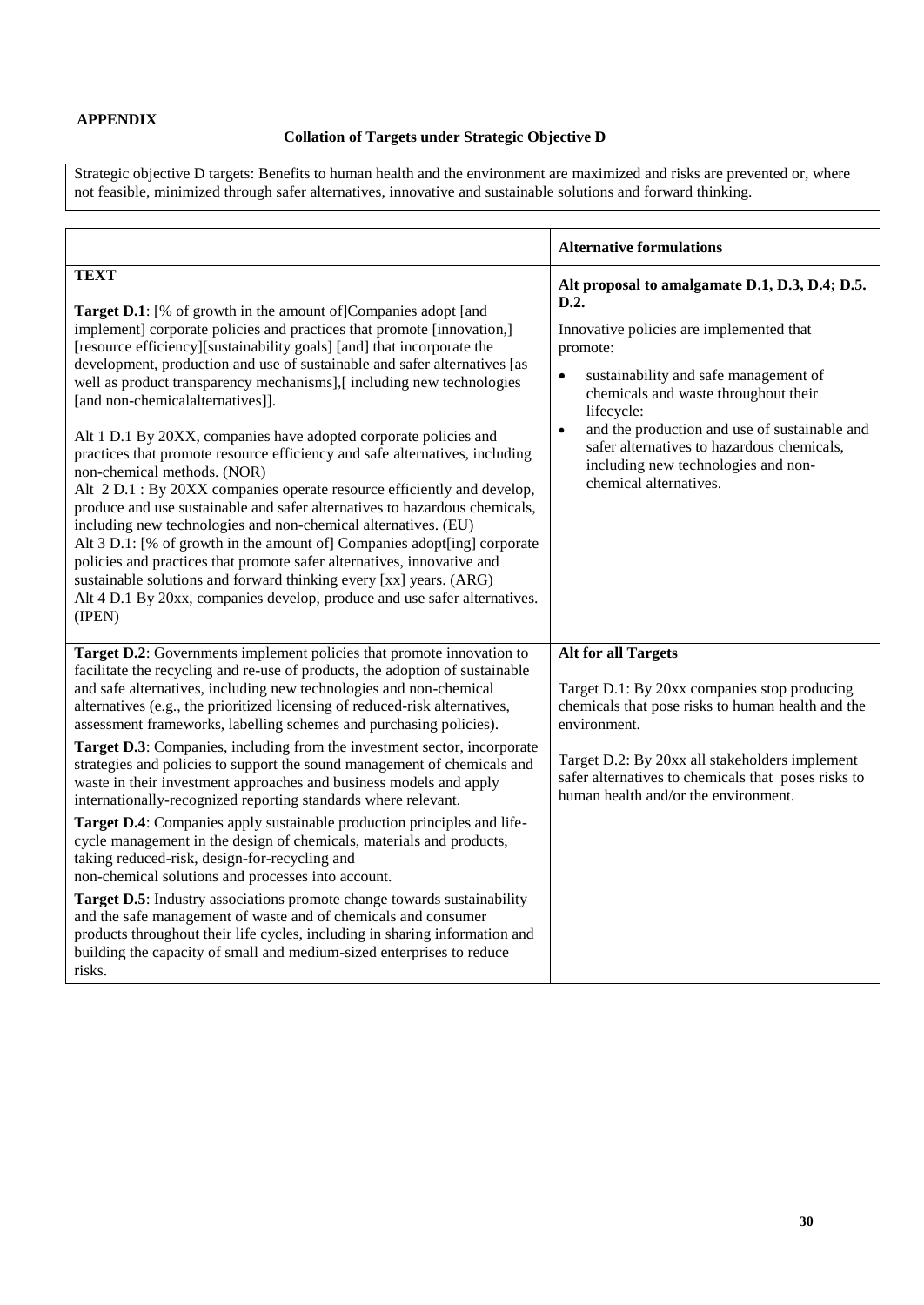## **A number of other alternatives were received by the secretariat (they may not have been raised in the thematic group formally) , including:**

D.2 Alt D.4: As for 20XX Companies apply sustainability management tools in the design and use of chemical products and processes, including green chemistry principles, life-cycle assessment and benign-by-design approaches, to maximize benefits for human health and the environment.

New D.3: As for 20XX Governments and companies ensure effective occupational health and safety practices as well as environmental protection measures in the chemicals sectors and throughout the supply chain.

Alt D.2 D.4: As for 20XX Governments implement and integrate policies and financial mechanisms that promote innovation for sustainable production and consumption by facilitating the development of green and sustainable chemistry-based products and services.

D.5 /Alt D.3: As for 20XX Financial organizations, investors and companies incorporate policies, guided by internationally-recognized reporting standards, promote innovation, safer alternatives and non-toxic circular materials contributing to sustainable development.

D.6 /Alt D.5: As for 20XX Industry associations collaborate across sectors and engage with multi-sectoral platforms to promote change towards sustainability throughout the value chain, share information and strengthen the capacities of small and medium enterprises.

Target D.1: [% of growth in the amount of] Companies adopt[ing] corporate policies and practices that promote resource efficiency and that incorporate the development, production and use of sustainable and safer alternatives, including new technologies and non-chemical alternatives safer alternatives, innovative and sustainable solutions and forward thinking every [xx] years

Target D.6: reduction by [xx %] of deaths related to unintentional poisonings every [xx] years

Target D.7: reduction by [xx %] of disability-adjusted life-years due to exposures to selected chemicals by [year]

Target D.8: selected chemicals evaluated is raised every [xx] years

 $\overline{\phantom{a}}$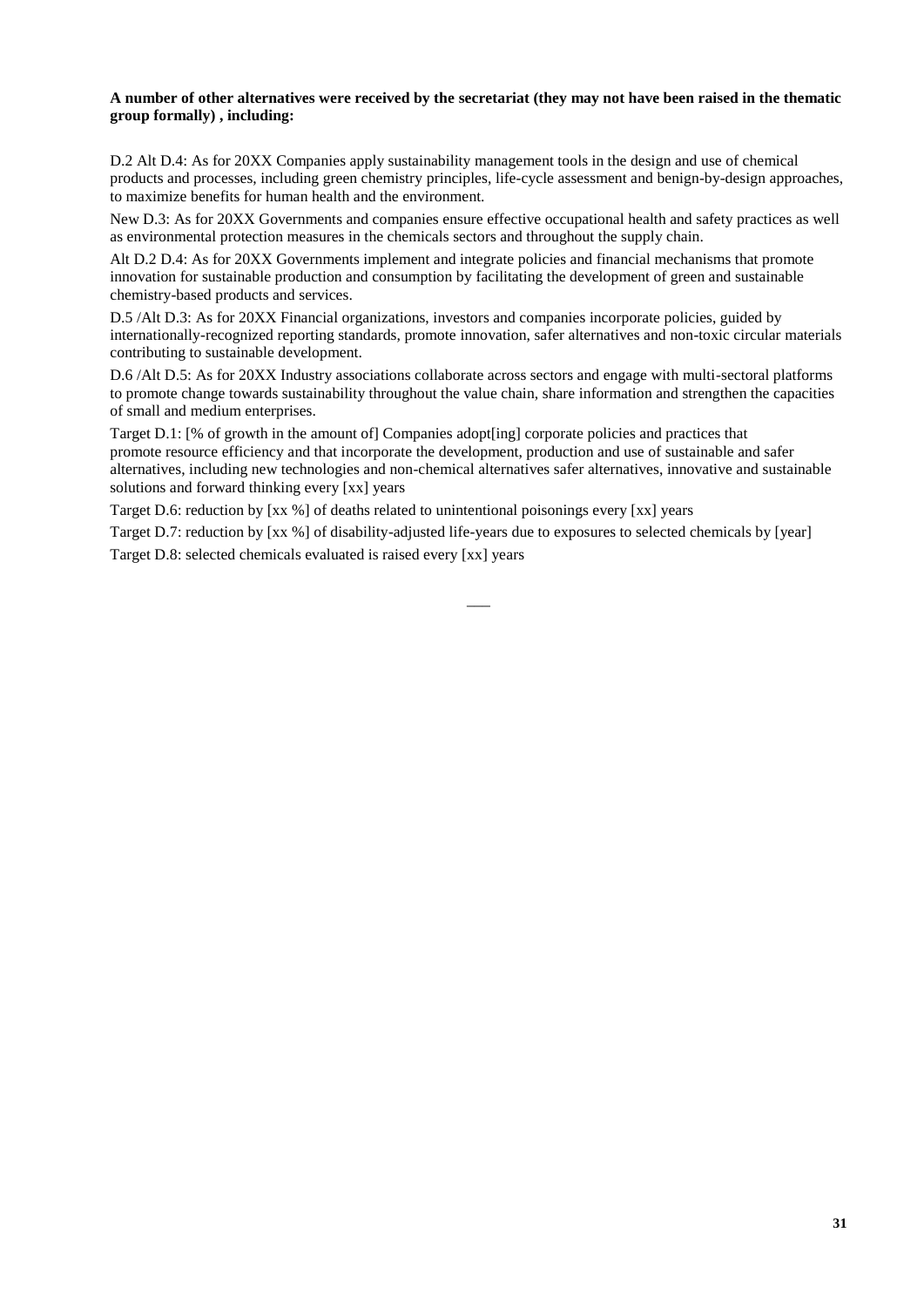# **Annex II**

# **Outcome document of thematic group B – Enhanced Governance/Institutional Arrangements**

**N.B. The below replaces text under 'Text insertions received on Institutional arrangements and Mechanisms to Support Implementation' starting from page 27 to 28 of SAICM/IP.3/INF/1 (upto the sub-heading on Mechanisms to Support Implementation).** 

#### **Institutional arrangements**

[1. In relation to SAICM, the current governance and institutional structures should continue beyond 2020. No governance, institutional or procedural overhaul appears necessary, without prejudice to any specific adjustments that may be found appropriate and so decided by the International Conference on Chemicals Management, including ICCM meetings on a regular basis;

2. In addition, there is a need for an improved enabling framework for the sound management of chemicals and waste in implementation of the 2030 Agenda for Sustainable Development, which enhances coherence and complementarity of multilateral policies and actions by all relevant international organisations in this area, including through information of and consideration by UN bodies related to the 2030 Agenda for Sustainable Development, such as the High Level Political Forum and the UN General Assembly, as appropriate.]

## **International Conference on Chemicals Management<sup>14</sup>**

3. The international conference will meet every [second] year, unless it decides otherwise, and undertake a review of the beyond 2020 instrument and its implementation. [In this regard, t] [T]he functions of the international conference will be:

- (i) To oversee implementation of the beyond 2020 instrument, review progress to address gaps at the national, regional, and international levels, and [make recommendations to] take action;
- (ii) To promote the implementation of existing international instruments and programmes on chemicals and waste and [, as appropriate,] to promote coherence [, cooperation and synergies] among [such international instruments] [them];
- (iii) To promote the strengthening of national chemicals and waste management capacities;
- (iv) To promote, enhance and support participation by and interaction among stakeholders and sectors in the international conference and in the programme of work;
- (v) To promote awareness, including based on scientific information, regarding new developments and trends, and to identify and communicate links to sustainable development;
- (vi) To move the beyond 2020 instrument forward and set priorities for the programme of work informed by scientific information;
- (vii) To determine processes to guide appropriate science-based [approaches/action] on issues of global concern<sup>15</sup>;
- (viii) To provide guidance to the secretariat and to stakeholders on implementation;
- (ix) To establish subsidiary bodies as it finds necessary in accordance with the rules of procedure;
- [(x) To facilitate the mobilization [and allocation] of sustainable financial and technical resources [and development and transfer of technology under voluntary and mutually agreed terms] for the operation and implementation of the beyond 2020 instrument;
- $alt(x)$  To promote the implementation of the elements of the integrated approach to financing the sound management of chemicals and waste and make recommendations to address relevant issues;]
- [(xi) To receive reports from all relevant stakeholders on progress of implementation [, to assess overall progress] and to disseminate information as appropriate;]
- (xii) To evaluate implementation of activities and review progress [based on the indicators] and milestones against the objectives and targets and update the programme of work as appropriate with a view to achieving the vision.

 $\overline{a}$ 

<sup>&</sup>lt;sup>14</sup> Subject to further discussions regarding the name of the beyond 2020 instrument

<sup>&</sup>lt;sup>15</sup> 'issues of global concern' terminology to be harmonized with language from Thematic group C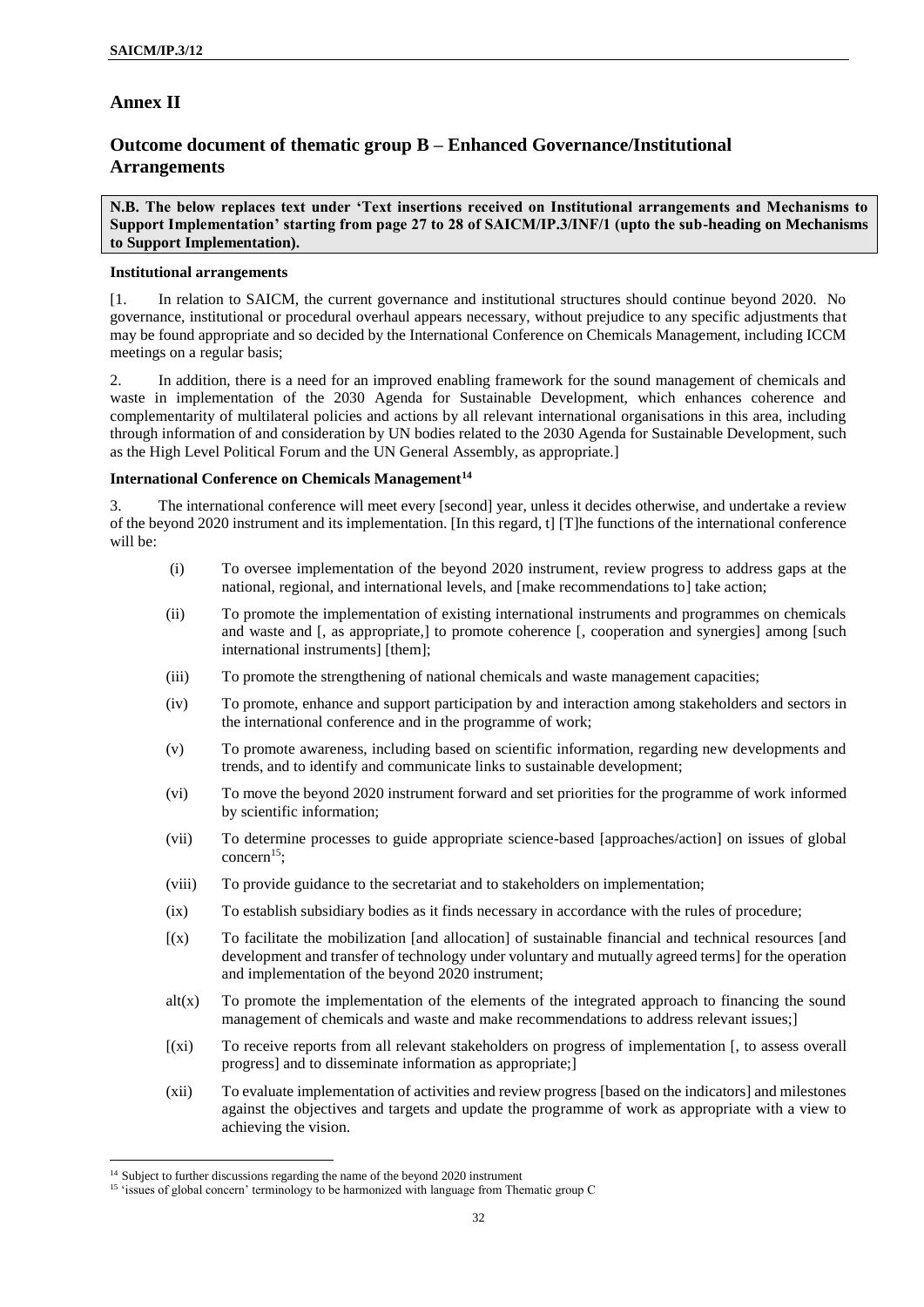[(xiii) To decide to convene an international event among governmental stakeholders to discuss issues as agreed.] *N.B. This sub-paragraph, if agreed, would replace paragraph 4 in its entirety*

4. The international conference may have a high-level segment for multi-sectoral and multi-stakeholder discussion. The function of that segment will be:

- (i) To engage the commitment at the highest possible level of officials and representatives of all stakeholder groups to address the sound management of chemicals and waste;
- (ii) To provide an international forum for governmental stakeholder discussion [, recommendations] and exchange of experience on chemicals and waste issues, taking into account the 2030 Agenda, with the participation of non-governmental stakeholders in accordance with the applicable rules of procedure;
- (iii) To promote the inclusion of sound management policies for chemicals and waste in national sustainable development plans and in relevant sectoral plans<sup>16</sup>, private sector business plans and the respective budgets:
- (iv) To strengthen [national coordination arrangements and mechanisms as well as] partnerships for chemicals and waste and other relevant aspects at the national, regional and international levels;
- [(v) To strengthen interlinkages, partnerships [, synergies] and coordination with other stakeholders of the 2030 Agenda, including on issues related to biodiversity, climate change and human rights, at the national, regional and international levels;]
- [(vi) To take concrete action to mobilize financial and technical resources [and transfer of technology on voluntary and mutually agreed terms] for the operation and implementation of the [sound management of chemicals and waste] [beyond 2020 instrument];]
- [(vii) To promote international cooperation to assist, as necessary, stakeholders, in particular developing countries, in overcoming challenges faced by them [on the sound management of chemicals and waste] [in the implementation of the beyond 2020 instrument].]

[5. Where appropriate, sessions of the conference should be held back-to-back with meetings of the governing bodies of relevant intergovernmental organizations in order to enhance synergies and cost effectiveness.]

### **Bureau of the international conference**

6. The international conference should have a Bureau in accordance with the rules of procedure of the international conference. The Bureau should adequately represent the regions of the world as well as the multistakeholder and multi-sectoral nature of the beyond 2020 instrument.

#### **Secretariat**

 $\overline{a}$ 

- 7. The functions to be performed by the secretariat under the guidance of the international conference will be:
	- (i) To promote the establishment and maintenance of a network of stakeholders at the national, regional and international levels;
	- (ii) To promote and facilitate the implementation of the [beyond 2020 instrument] [sound management of chemicals and waste], including capacity-building and technical assistance;
	- (iii) To continue to strengthen working relationships with participating organizations of the Inter-Organization Programme for the Sound Management of Chemicals (IOMC) and their networks, other United Nations bodies and the secretariats of relevant international agreements in order to draw upon their sectoral expertise;
	- (iv) To facilitate and promote the exchange of relevant scientific and technical information, including the development and dissemination of guidance materials to support stakeholder implementation, as well as provide information clearinghouse services;
	- (v) To facilitate the meetings and intersessional work of the international conference as well as regional meetings, and to disseminate the reports and recommendations of the international conference, including to relevant global and regional organizations and institutions;
	- (vi) To support the functioning of technical, policy and scientific subsidiary and ad hoc expert bodies established by the international conference;

<sup>&</sup>lt;sup>16</sup> Definitional question raised by the WHO still to be considered.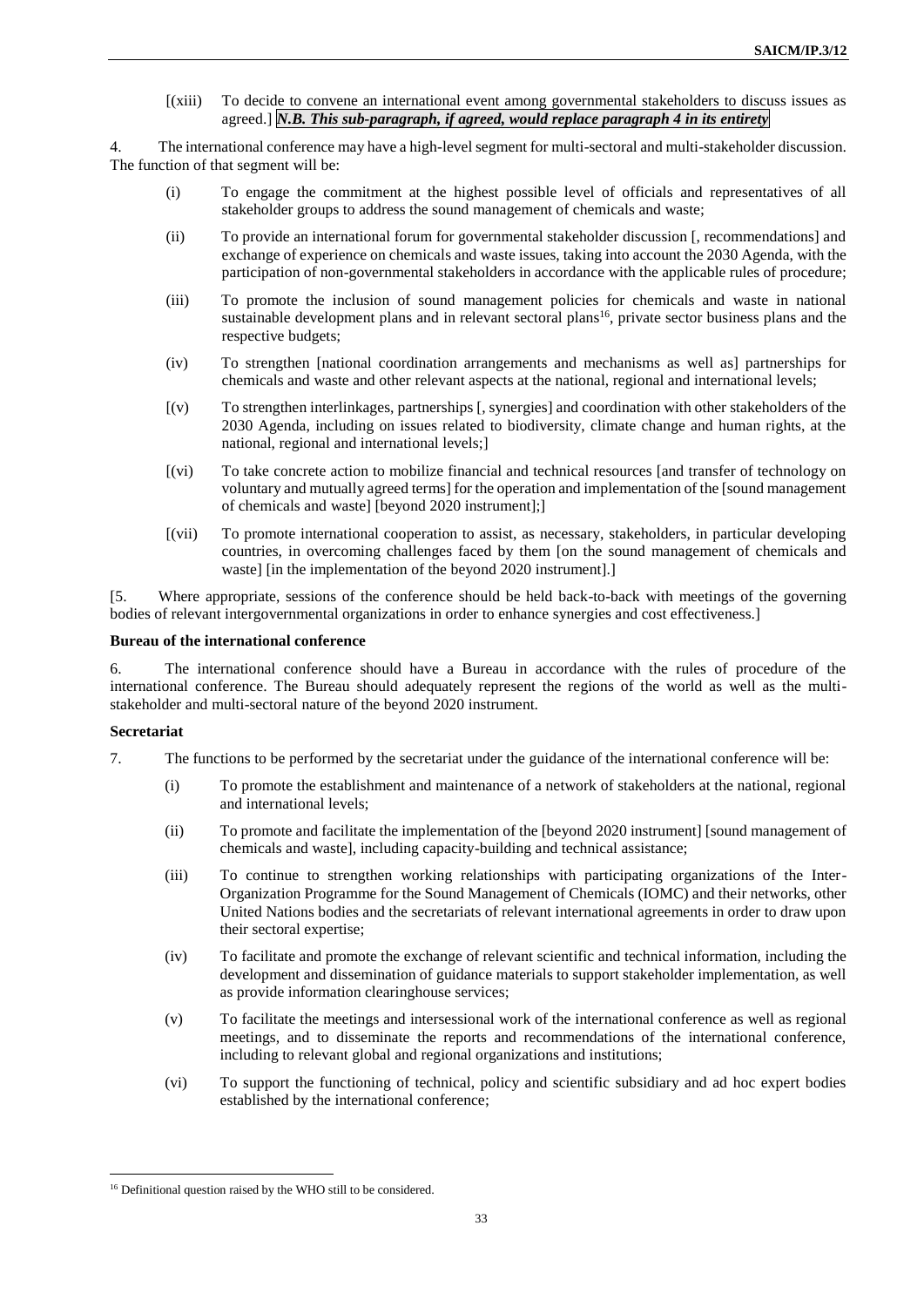- (vii) To promote, enhance and support the participation of all sectors and stakeholders in the international conference and the programme of work, including in meetings of the international conference and regional meetings;
- (viii) To report to the international conference on implementation by all stakeholders of the beyond 2020 instrument.

**N.B. The below replaces text under paragraphs 4. ('Engagement of intergovernmental bodies…') and 5. ('Engagement of non-government actors') under 'Mechanisms to Support Implementation' from page 29 to 32 of SAICM/IP.3/INF/1.** 

### **Enhanced Sectoral and Stakeholder Engagement**

- 1. The involvement [and commitment] of all relevant sectors and stakeholders at the local, national, regional and international levels is important for the sound management of chemicals throughout their lifecycle and waste.
- 2. At the national level, governments, as appropriate, should [undertake][pursue], in accordance with their laws, regulations and policies, [taking into account their national circumstances,] actions to build or improve regulatory and non-regulatory frameworks and institutional structures and capacities for multi-sectoral coherence [for the sound management of chemicals and wastes][in the implementation of the beyond 2020 instrument], as well as [promote][encourage] complementary action by relevant stakeholders.
- 3. Relevant regional [conventions,] programmes, bodies and processes, such as health and environmental ministerial forums, should support and augment such national efforts, fostering coordination and cooperation.
- 4. It is also essential that at the international level, relevant international organizations and bodies, in particular the IOMC organizations [and the chemicals and waste-related conventions,] also support national and regional efforts to enable and enhance the participation of stakeholders and sectors and to promote awareness regarding the crosscutting nature of the sound management of chemicals and waste as [an essential element] [a contribution] to achieve the sustainable development goals.
- 5. In addition, mindful of the need to avoid duplication and taking into account their respective mandates [and constituencies], [such][relevant] international organizations and bodies [should be][are] invited to [endorse and adopt][formally recognize] [the beyond 2020 instrument] and strengthen their own engagement on [and ownership of] policies and actions for the sound management of chemicals and waste [through establishing a mechanism to coordinate activities and further include them in their programmes of work and budgets], [including coordinating relevant activities and programmes of work] relating to the implementation of the 2030 Agenda and its sustainable development goals and targets.
- 6. The enhanced efforts of all relevant sectors and stakeholders involved in [the sound management of chemicals throughout their life-cycle and waste][the implementation of the beyond 2020 instrument] should include increased or improved: (1) actions by members of individual sectors and stakeholders, (2) collaboration between and among key sectoral and stakeholder groups, and (3) multi-stakeholder and multi-sector dialogue throughout the implementation of the beyond 2020 instrument.
- 7. All relevant sectors and stakeholders [throughout the value chain of chemicals and waste] are invited and encouraged to enhance their contributions, as appropriate, to achieve the shared vision, the objectives and targets of the beyond 2020 instrument.
- 8. The involvement of industry and the private sector throughout the value chain needs to be significantly enhanced in the beyond 2020 instrument at all levels. The roles and responsibilities of industry and the private sector throughout the value chain in implementing the sound management of chemicals and waste offer a strong basis for enhanced involvement and action and should be clearly identified and developed.
- 9. Contributions to the implementation of the beyond 2020 instrument are expected to be in the form of workplans, road maps, action items, milestones, pledges, or other appropriate commitments and should contain a clear definition of the roles and responsibilities of the sector and/or stakeholder, and the intended mechanism for implementation that contributes to the achievement of the objectives and targets, as well as opportunities for joint collaboration or actions.
- 10. The Secretariat is requested to compile the contributions from the relevant stakeholders and sectors and, taking into account the objectives and targets of the beyond 2020 instrument, identify any potential engagement gaps, in consultation with other stakeholders. The Secretariat is also requested to prepare an analysis using input from stakeholders and others to identify any additional coordination and collaboration necessary to enhance the multisectoral and multi-stakeholder engagement within the framework of the beyond 2020 instrument.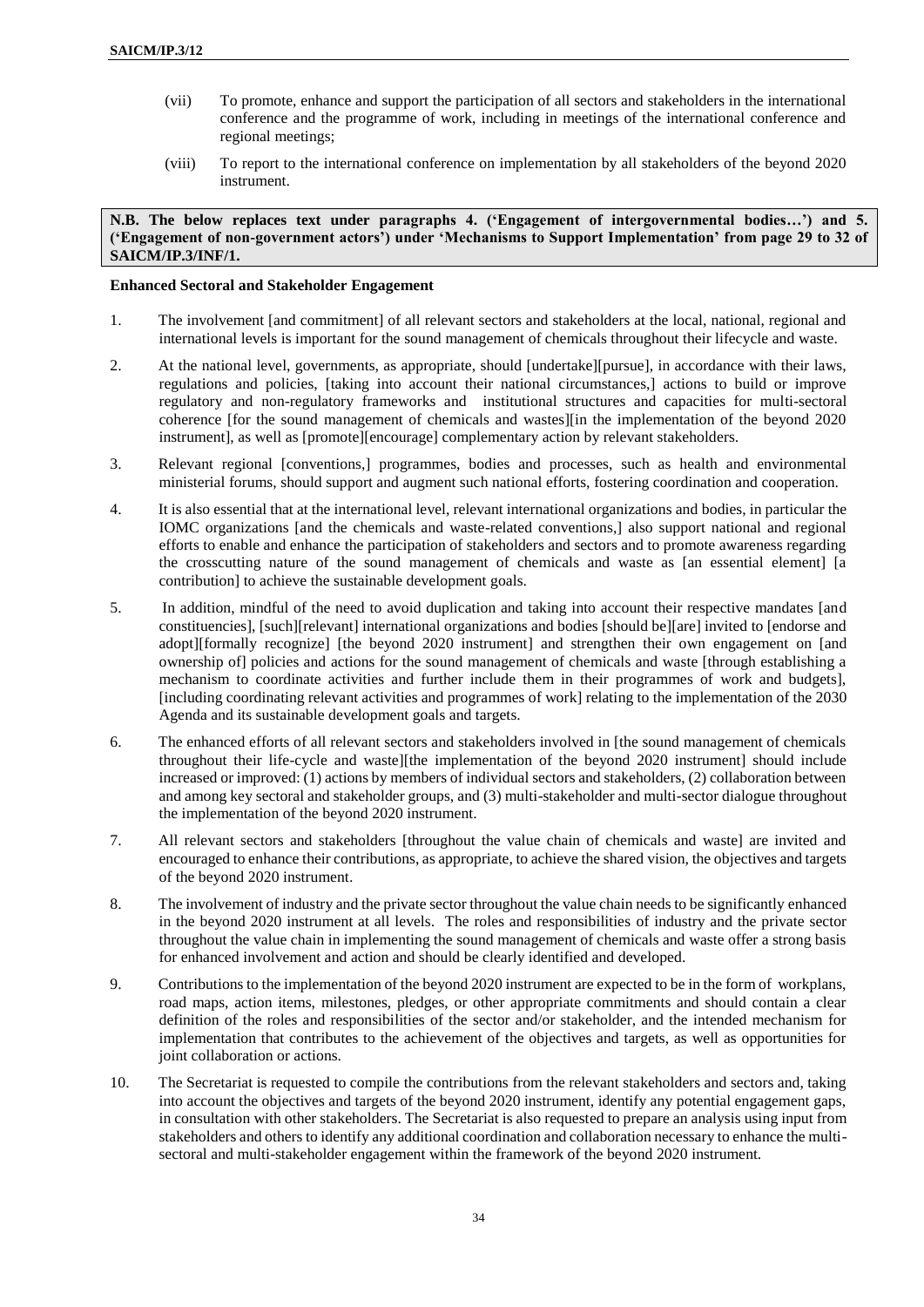- 11. The international conference may decide to request periodic updates on the implementation of the contributions from the relevant sectors and stakeholders to consider and assess whether enhanced levels of sectoral and stakeholder engagement have [resulted in progress] toward the achievement of the common objectives and targets or whether particular actions within the beyond 2020 instrument require additional enhancement or engagement.
- 12. All efforts to enhance sectoral and stakeholder engagement should be expected to lead to strengthened cooperation and coordination with respect to the [sound management of chemicals and waste][implementation of the beyond 2020 instrument], following a common and shared [and timeless] vision to be adopted by ICCM-5 [, [taking into account any engagement] [and endorsed] [and formally recognized] by the UN General Assembly (UNGA), other relevant international bodies such as the governing bodies of the IOMC members, and relevant MEAs [to secure the necessary ownership]].
- 13. [To improve the multi-sectoral cooperation and coordinating structure focused on chemicals and waste, the IOMC should promote broad membership and participation of relevant intergovernmental bodies, including international organizations and secretariats of chemicals and waste related conventions, and seek guidance from governmental representation from their respective governing bodies to strengthen their sound management of chemicals and waste prioritization, coordination, engagement and support for national implementation, within their respective mandates.]

 $\overline{\phantom{a}}$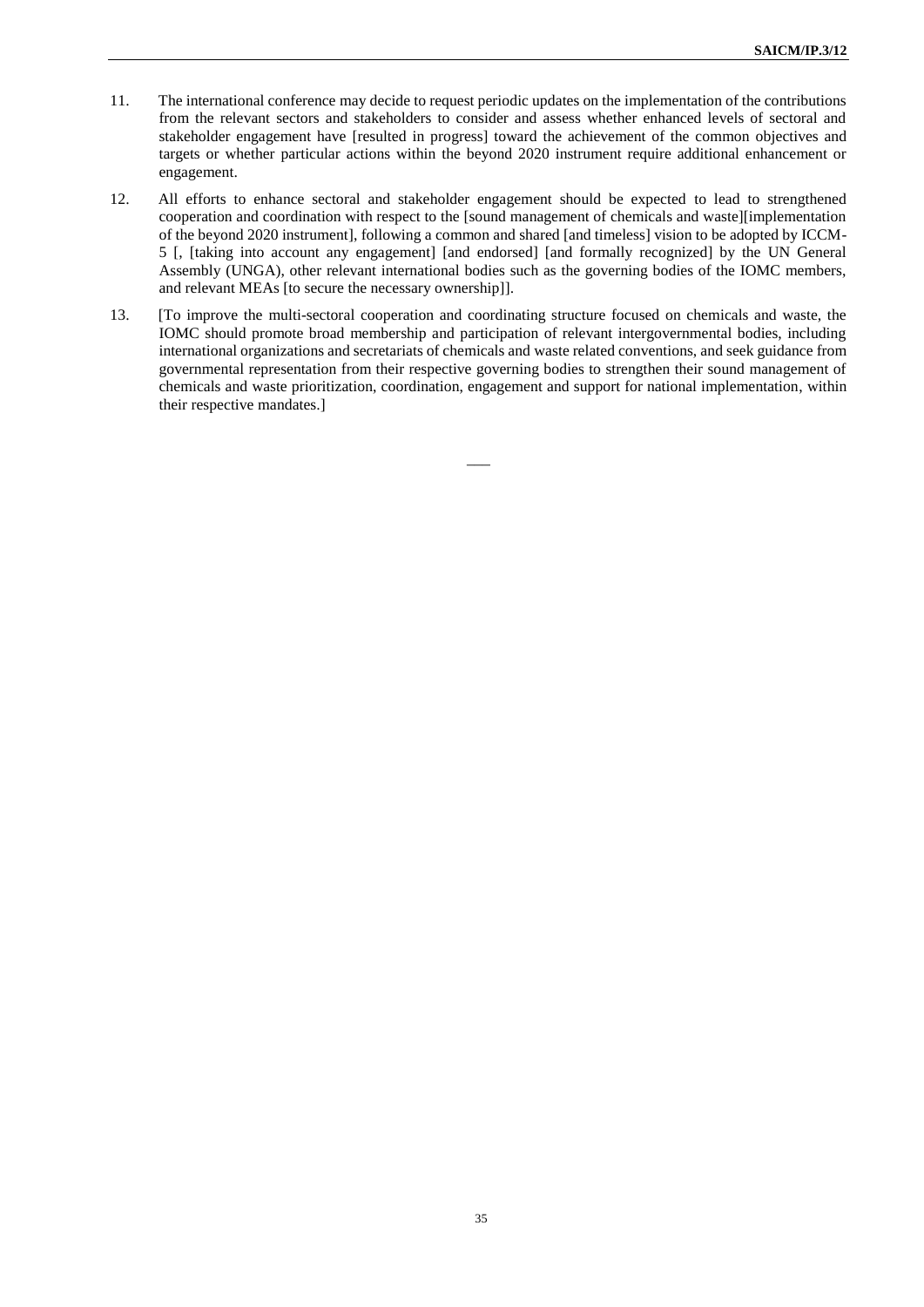## **Annex III**

## **Outcome of thematic group C – Mechanisms to support implementation**

## **Outcome document on Issues of Concern**

### **N.B. Proposed text for the definition, criteria and modalities for adopting issues of [international] concern<sup>17</sup>**

#### **I. Proposed Text on Definition**

#### **Original text for reference**

An issue of international concern that warrants concerted action is an issue involving any phase in the life cycle<sup>18</sup> of chemicals<sup>19</sup> and waste, which has not yet been generally recognised, or has been recognized but is insufficiently addressed, or arises as a potential concern from current levels of scientific data and information and which may have adverse effects on human health and/or the environment.

### **Alternative proposed text**

An issue of [international] concern that warrants concerted action is an issue involving any phase in the life cycle<sup>[20</sup>] of chemicals<sup>[21</sup>] and [associated] waste, which has not yet been generally recognised, or has been recognized but is insufficiently addressed, or arises as a potential concern from current levels of scientific data and information $[2^2]$  [taking into account differing scientific capacities [and the ability] to [detect][assess the impact of] the chemicals under consideration][and taking into account the precautionary approach,] and which may have [significant] adverse[impact] [effects] on human health and/or the environment.

### **II. Proposed Text on Criteria**

[The following criteria are to be used [during the process of scientifically assessing a] [to trigger the] nomination for an issue of [international] concern:

- a. [Demonstrated [significant adverse] effect on human health and/or the environment [[in at least [3][xx] of the following] has to be identified] [taking into account the following information]
	- i) [[Toxicity]
	- ii) Bioaccumulation
	- iii) Toxicity for reproduction
	- iv) Mutagenicity
	- v) Exposure data [gaps]
	- vi) Vulnerable populations
	- vii) [Ecosystems][Ecotoxicity]
	- viii) Persistence

 $\overline{a}$ 

- ix) [Carcinogenicity]
- x) [Endocrine disruption]
- xi) [Other toxicities]]
- b. Whether or not the issue is being addressed by the chemicals and waste related MEAs or other bodies, at the regional or international level.
- c. [Whether or not the issue is of relevance in at least [xx] of the five UN regions].
- d. The issue has not yet been generally recognised, or has been recognized but is insufficiently addressed, or arises as a potential concern from current levels of scientific data and information]

<sup>&</sup>lt;sup>17</sup> This text could potentially be a separate ANNEX to the new Beyond 2020 Framework text or a Conference resolution. If it is part of a resolution, it has more flexibility to be updated in the future.

 $\frac{8}{3}$  including all stages from the extraction of raw material and/or design to the waste stage

<sup>&</sup>lt;sup>19</sup> in particular substances, groups of substances, mixtures, materials and products

<sup>&</sup>lt;sup>20</sup> including all stages from the extraction of raw material and/or design to the waste stage

<sup>&</sup>lt;sup>21</sup> in particular substances, groups of substances, mixtures, materials and products

<sup>&</sup>lt;sup>22</sup> Taking into account differing scientific capacities in the sensitivity to detect the chemicals under consideration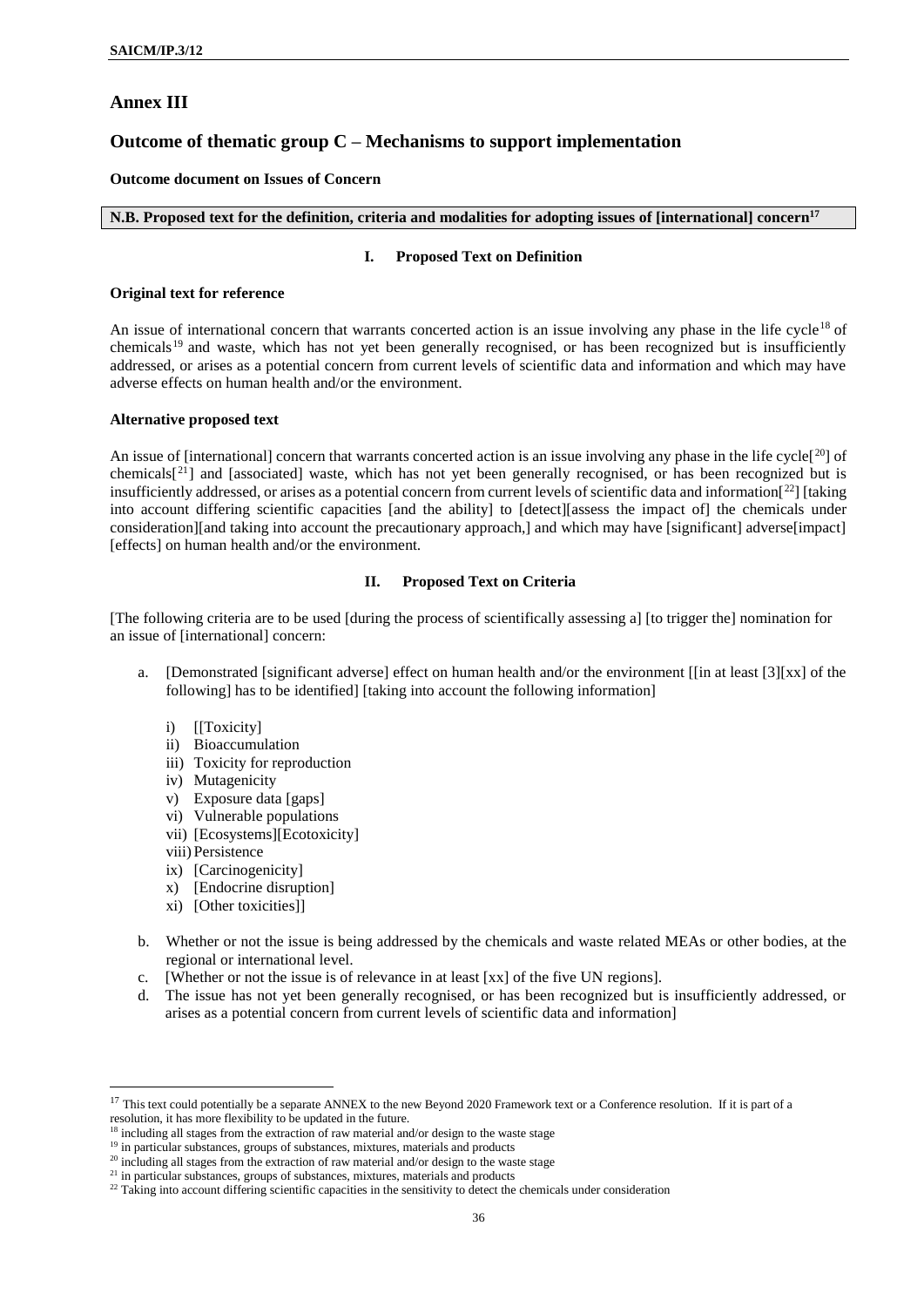#### **III. Proposed Text on Information Requirements**

To nominate an issue of [international] concern, the following information [must][should] be provided:

- a. [Science based demonstrated] Adverse effects on human health and/or the environment, taking into account [including inter alia][women, children and other] vulnerable populations, biodiversity ecosystems and any toxicological and exposure data [gaps];
- b. [Issues are integral to the vision of the Beyond 2020 Framework, are ongoing, and need to be addressed to enhance basic chemicals management23. Furthermore, the extent to which action is needed on the issue in order [for countries] to meet the Sustainable Development Goals by 2030 should be considered.]
- c. Extent to which the issue is being [successfully] addressed by [chemicals and waste related MEAs or] other bodies, at the regional or international level, and how the proposed action is related to, complements, or does not duplicate such effort;
- d. Extent to which the problem is relevant [in at least [xx] of the five UN regions], particularly taking into account the needs of [developing countries /countries with economies in transition][low and middle income countries] $^{24}$ ,
- e. Extent to which the issue is of a cross-cutting nature including at the sectoral level
- f. Existing knowledge and perceived gaps in understanding about the issue;

#### **IV. Proposed text on mechanisms for adoption of issues of concern and for monitoring their progress**

The mechanism to adopt an issue should include:

#### **A. Identification, Nomination, Selection, Review and Prioritization**

Issues [shall][should] be [selected and prioritized][adopted] by a decision of the [relevant body<sup>25</sup>][ICCM], based on the [criteria identified under section II][[an assessment of the] information submitted under section III] above [and in a precautionary manner]. The process for submitting an issue for consideration by the [relevant body][ICCM] [shall][should] include:

a. Nomination of issues of [international] concern:

The nomination procedure will be published on the Strategic Approach website. The process for nominating issues of [international] concern is open to any stakeholder. [To promote communication at the national level, nominations should be communicated to Focal Points. Regions may also wish to add the subject to their meeting agendas]. Because issues of [international] concern will arise and evolve over time; nominations will be allowed at any point. However, nominations must be submitted [with sufficient time to allow for a thorough [scientific] assessment of the nomination with the view to providing a recommendation] six months prior to a [decision by][meeting of the ICCM] [the relevant [assessment] body]. This [process][periodic call for the nomination of issues] will serve to encourage systematic monitoring and regular discussion on issues of [international] concern among stakeholders.

- b. [Proponents are encouraged to include proposed actions to be considered in moving forward on issues of concern, such as:
	- i) Outlining how the proposed issue meets the [definition of issues of [international] concern][criteria under section II above]
	- ii) [Proposed [solutions][actions]][required financial needs and technical assistance] that can be implemented within the proposed timeline by stakeholders including how they would address the identified issue of concern;
	- iii) [Presentation of draft work plan, with SMART actions and timelines, taking into account the measures set out in section D below. This could include scoping work to refine the workplan over time where appropriate;]
	- iv) Extent to which there are opportunities for [synergies][linkages with other issues] and collaboration and if the [project] builds upon existing knowledge on a related issue has been demonstrated.
	- v) [Multi-stakeholder/ multi-sectoral and/or sponsor support that has been indicated for implementation]

 $\overline{a}$ 

<sup>&</sup>lt;sup>23</sup> Consideration should be given to how the proposed action will further basic chemicals management as per the 11 basic elements in the Overall Orientation and Guidance.

<sup>&</sup>lt;sup>24</sup> Place holder from representative of the University of Cape town

<sup>&</sup>lt;sup>25</sup> This may include a body that focuses on the science policy interface that will be further elaborated following review of the UNEP report on the science policy interface beyond 2020.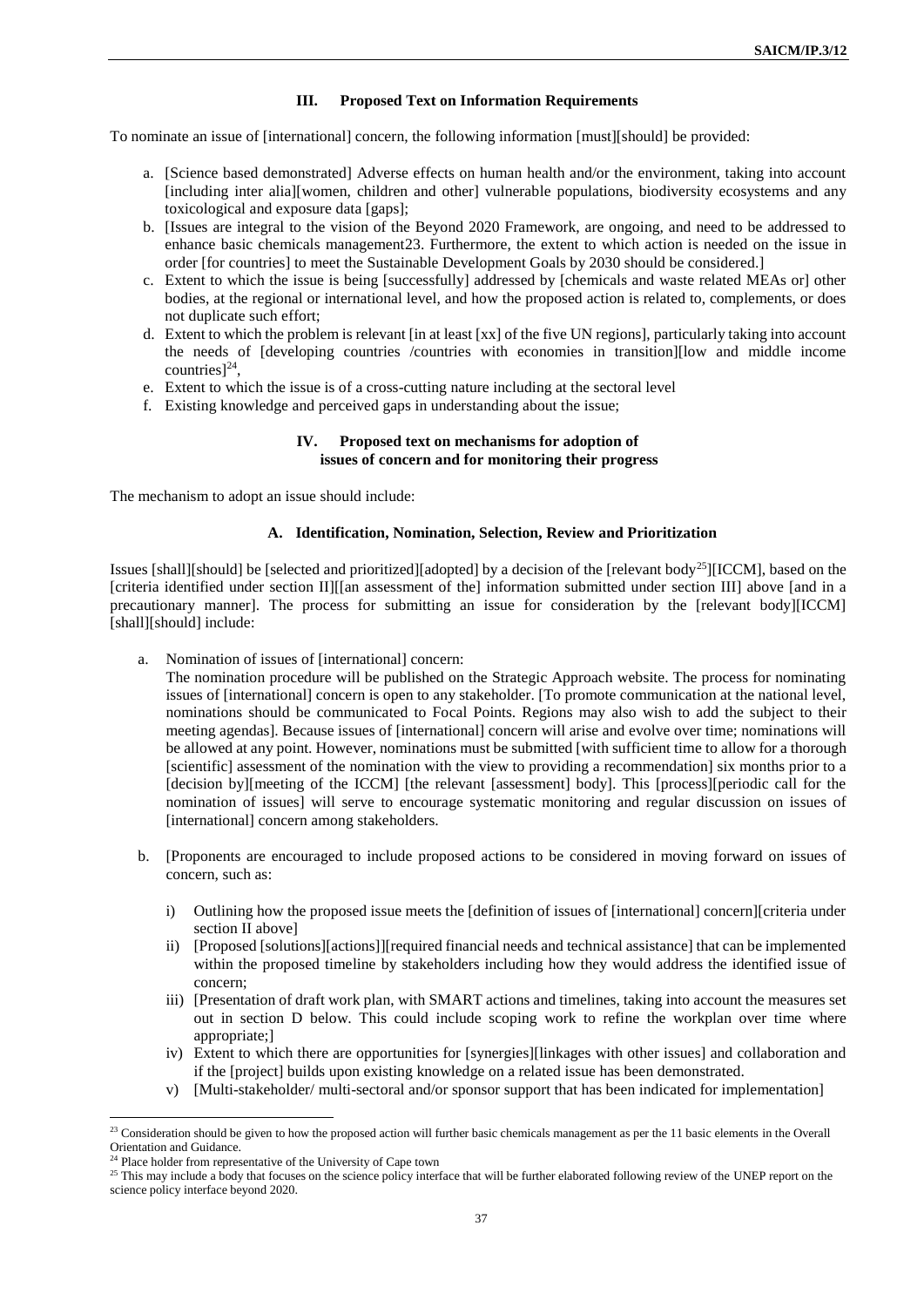$\overline{a}$ 

- vi) Further consideration could be given to the likelihood of achieving progress on the issue within a specific timeframe based on preparedness for action.
- vii) what regional and/or international collaboration is needed to address the issue.]

### **B. Mechanisms for implementation**

a. [Implementation of actions to address issues of [international] concern should be guided by the proposed work plan.]

(*a bis)* [The [Secretariat][ICCM] should [establish][agree on] a multi-stakeholder committee to [prepare][agree on] a proposed workplan]

b. The [ICCM] [[Secretariat][in consultation with a multi-stakeholder committee]] should agree on [and implement] the [proposed][agreed] work plan [with clear timelines and milestones].

(*b bis)* [All stakeholders should implement the agreed workplan]

c. All stakeholders [in a position to do so] are encouraged to [facilitate][take] actions [in line with the agreed workplan with clear timelines and milestones] and/or provide [required] funding [and necessary assistance] towards the implementation of [proposed][agreed] activities [,which should be registered and transparent to all].

## **C. Tracking progress including monitoring and reporting against milestones**

The Secretariat, in consultation with a multi-stakeholder committee, will oversee monitoring and reporting back from stakeholders, and guide progress towards implementation of the workplan, through:

- a. reports to meetings of the relevant body, and at regular intervals as identified in the proposed workplan prepared in accordance with section A, above;
- b. periodic reviews within intersessional periods, and/or as requested by the Bureau.
- c. Reporting on progress as outlined in the proposed workplan

## **D. Criteria for determining the need for further work on an issue<sup>26</sup>**

In some cases, there may be rationale for significantly advancing a particular issue of [international] concern, likewise, there may be rationale for concluding work on a particular issue of [international] concern.

- a. Determining the need for further work on an issue will be based on the results of a progress evaluation.
- b. A full explanation of the rationale on a way forward should be provided by the Secretariat, in consultation with a multi-stakeholder committee, to the relevant body following the progress evaluation of the activities carried out in accordance with the workplan.

<sup>&</sup>lt;sup>26</sup> Additional text was provided by the representative of EEB on behalf of a group of NGOs in reference to this section, as outlined in their information document "*[New Mechanism of Action: criteria for elevation of obligations to progress SAICM Issues of Concerns \(IoCs\) in the post](http://www.saicm.org/Portals/12/documents/meetings/IP3/stakeholders/NGO_Information-On-IoC-criteria_Update30Sept.pdf)  [2020 multilateral regime for chemicals and waste \(updated version 30 September 2019\)](http://www.saicm.org/Portals/12/documents/meetings/IP3/stakeholders/NGO_Information-On-IoC-criteria_Update30Sept.pdf)*"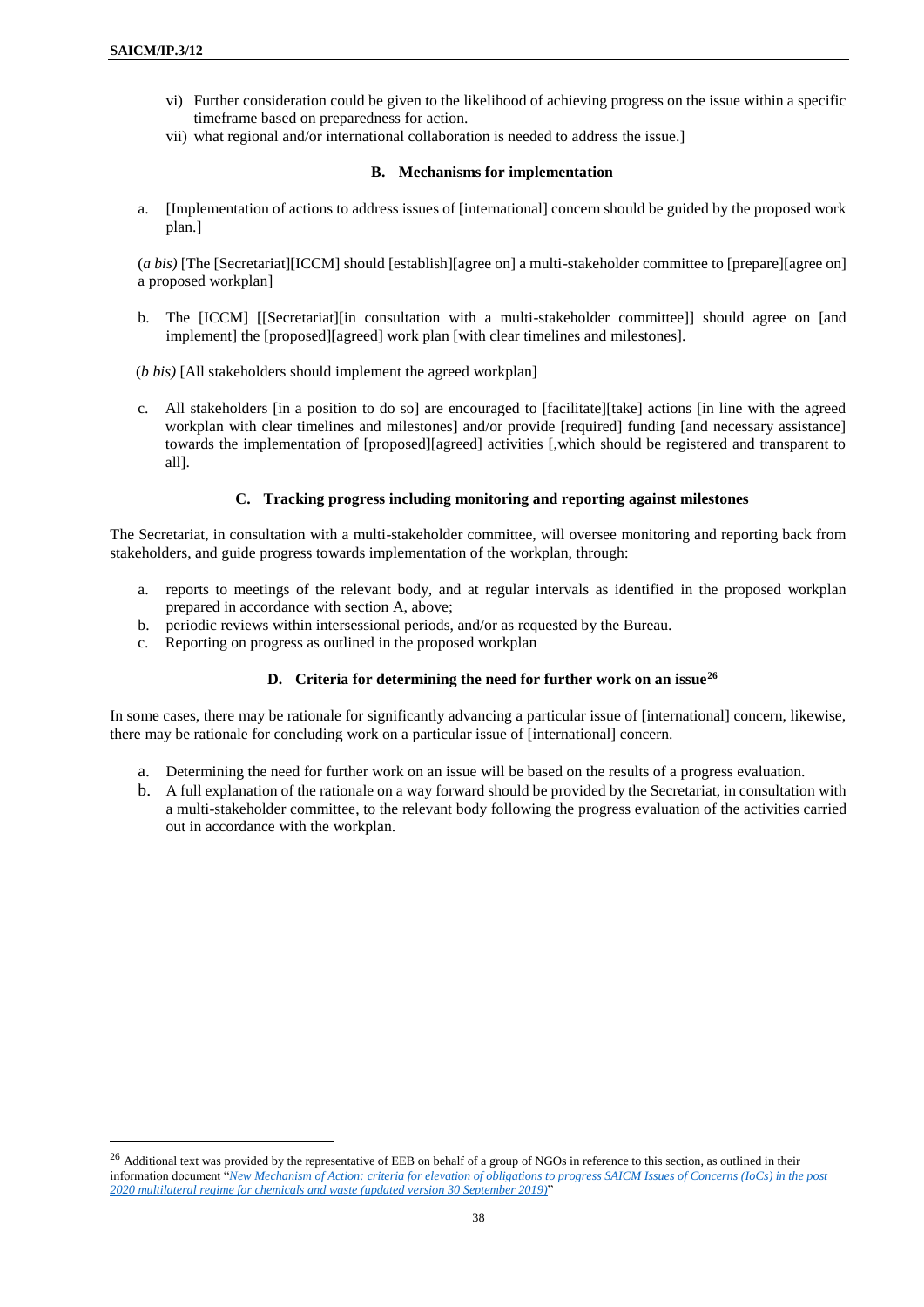# **Outcome document on Strengthening the Science-Policy Interface**

**N.B. Further to the mandate given to it by the meeting co-chair, thematic group C discussed strengthening the science-policy interface. The group thanked UNEP for preparing the draft assessment of options for strengthening the science policy interface for the sound management of chemicals and waste and emphasized the importance of the availability of the finalized report in time for the fourth meeting of the intersessional process with the view to facilitating further discussion on this topic in a timely manner prior to the Conference at its fifth session.** 

In further discussing the issue of strengthening the science-policy interface and its potential to facilitate advancing the work of the SAICM in the beyond 2020 framework, the group proposed the following points, with a view to formulating what may be needed to address current gaps with respect to strengthening the science-policy interface:

- a) There was support from some participants for the establishment of a body or structure that provides scientific guidance as it relates to the chemicals and waste agenda, similar to the Intergovernmental Panel on Climate Change (IPCC) as it relates to climate change and the Intergovernmental Science-Policy Platform on Biodiversity and Ecosystem Services (IPBES) as it relates to biodiversity.
- b) Outreach activities and dissemination of scientific information, as demonstrated by the work of IPBES and IPCC, among the public and decision makers provides an important contribution to the successful implementation of policies for the sound management of chemicals and waste.
- c) Such a body or structure would focus on assess options on which policy decisions will be based and will not replace existing bodies that work on the chemicals and waste agenda.
- d) The body would be composed of members with expertise in a wide range of relevant topics.
- e) Consideration can be made to determine the areas in which such a body may focus its work. Some proposals have already been made during the group's discussion and references to such a body have been included as place holders in appropriate section of the text. Functions should include but are not be limited to:
	- i. Report on the state of global chemical production/use and scenario projections and assess impacts of chemicals and waste on human health and the environment including by outlining costs of inaction.
	- ii. Provide assessments of response options which take into account an overview of sustainability-related innovation and other technological development trends and outline the benefits of action for all stakeholders and sectors.
	- iii. Facilitate an early warning of potential issues of concern for attention and possible decision-making by policy-makers.
	- iv. Engage in communication and outreach activities to disseminate the findings. As the IPCC and IPBES have shown, professional communication services are vital to increase awareness of scientific findings both among the public and decision-makers, and this would be necessary to raise the public and political attention to the sound management of chemicals and waste.
- f) It was noted that while there may be a need for the establishment of such a body and that the benefits of such a body should not be underestimated, costs represent a concern, and a realistic approach to a science-policy interface related arrangement must be considered. The financial implications have to be considered such that resources are not diverted from existing bodies that undertake the necessary work of implementing actions towards the sound management of chemicals and waste. This is particularly relevant in light of the availability of ample scientific research to support advancing the work of the SAICM in the beyond 2020 framework and that such a body will not address the lack of political will needed to act on the available scientific evidence.
- g) On the other hand, other participants were of the view that while strengthening the science-policy interface is important, it does not have to be achieved through the establishment of a new body because much information on chemical risk exists and existing intergovernmental organizations are doing a lot of scientific work.
- h) A proposed alternative is the creation of a network, under the relevant governing body of the beyond 2020 framework, that brings together relevant experts that can be called upon to provide input on scientific issues as needed.
- i) It was also noted that such a body should not duplicate the ongoing efforts of existing bodies, however, collaborations are encouraged.
- j) Furthermore, it was emphasized that such a body would need to have in place strong measures for the management of conflicts of interest amongst its members. There are existing examples of such measures as, for example, demonstrated by the work of the WHO in relevant areas.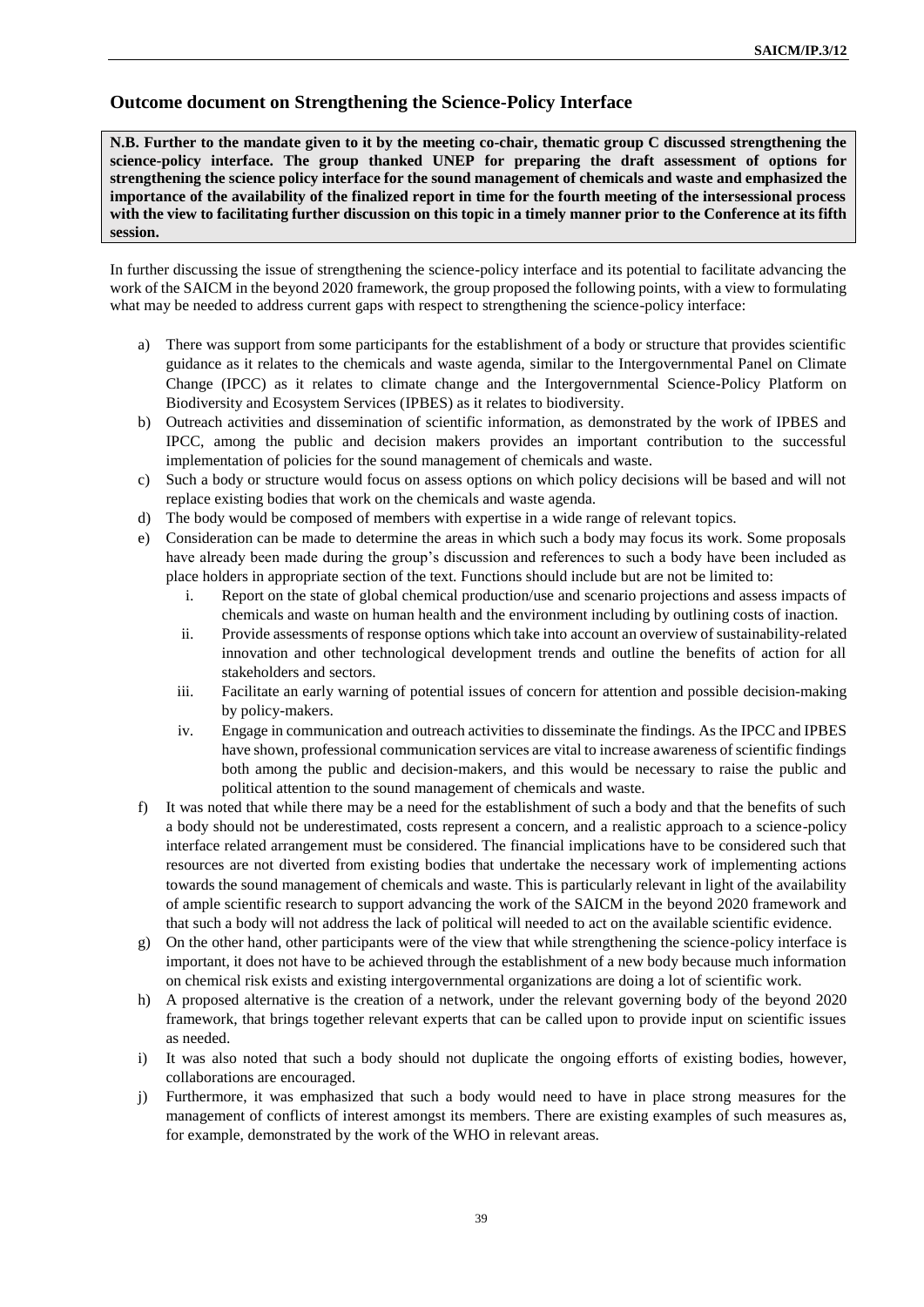# **Outcome document on Proposed Targets C1 and C2 under Strategic Objective C**

**N.B. Thematic group C was mandated by the meeting co-chairs to deliberate on target C1 and C2 under Strategic Objective C.**

**The following proposed targets under C1 and C2 under Strategic Objective C were collected from the thematic group but were not discussed.**

## **Proposed targets that are related**

Group 1:

- a) By 20XX, hazardous substances, mixtures or groups of substances identified to be issues of concern that warrant global action, have been phased out, or are used in ways that prevent or minimize negative impacts on human health, and the environment to an unavoidable minimum throughout the life cycle.
- b) Chemicals or groups of chemicals of global or regional concern, have been identified and phased out or effectively restricted at the national level, throughout the entire life cycle, including the waste stages, in ways that exposure of humans and the environment is prevented or restricted.
- c) The following were proposed as targets but were considered to be more appropriate as indicators:
	- *i. All non-essential\*\*\* uses of chemicals or groups of chemicals of concern have been identified, phased out or effectively restricted.*
	- *ii. Reduction of Subsidies provided to produce, trade and use chemicals and groups of chemicals of global and regional concern*

## Group 2

- a) By 2030, pollution from chemicals (throughout their life-cycle) and waste, including from excess pesticides and nutrients, has been brought to levels that are not detrimental to ecosystem function and biodiversity"
- b) Reduction of harm to biodiversity by chemicals or groups of chemicals of global and regional concern

## **Other proposed targets**

- a) By 2030, highly hazardous pesticides (as identified through the FAO code of conduct) are no longer in use or are used in ways that prevent or minimise exposure of humans, and the environment including non-targeted animals and plants throughout their life cycle.
- b) Stakeholders collect data and information to define and nominate issues of global interest, describing how the issues support SAICM's strategic objectives and meet the criteria for selection.
- c) Once issues are selected, stakeholders develop action plans with specific measurable results and timelines.
- d) Nominations for issues of interest address the life cycle of chemicals, nationally, regionally, and/or throughout the supply chain.
- e) By 2030, 10 Issues of Concern projects have been successfully carried through
- f) Processes and programs of work including timelines are established, adopted and implemented for identified issues of concern to reduce and eliminate harm.
- g) [xx%] of suggested IOC are being assessed on whether they meet criteria and are prioritized [at each revision]
- h) [xx%] of IOC that met criteria have adopted a Programme of work [at each revision]
- i) [number of countries] that have addressed the IOC by [year]
- j) "Milestones" of programmes of work are achieved by [xx%] [at each revision]
- k) [xx%] of IOC go through a progress evaluation and further action is decided on [at each revision]
- l) [Amount or %] of IOC are completed by [year]
- m) [% of resources] needed to achieve completion of IOC Programme of work are provided [at each revision]

## **Proposed Targets that are being considered under other Objectives**

- a) Environmental and economic policies and mechanisms to addressing issues of concern are developed and implemented in countries. *(Objective A)*
- b) Reduction in occupational and unintended poisoning caused by chemicals or groups of chemicals of global and regional concern *(Objective A)*
- c) Governments implement policies and programmes to increase support to non-chemical alternatives including agroecology to replace the chemicals or groups of chemicals of global and regional concern including highly hazardous pesticides. *(Objective D)*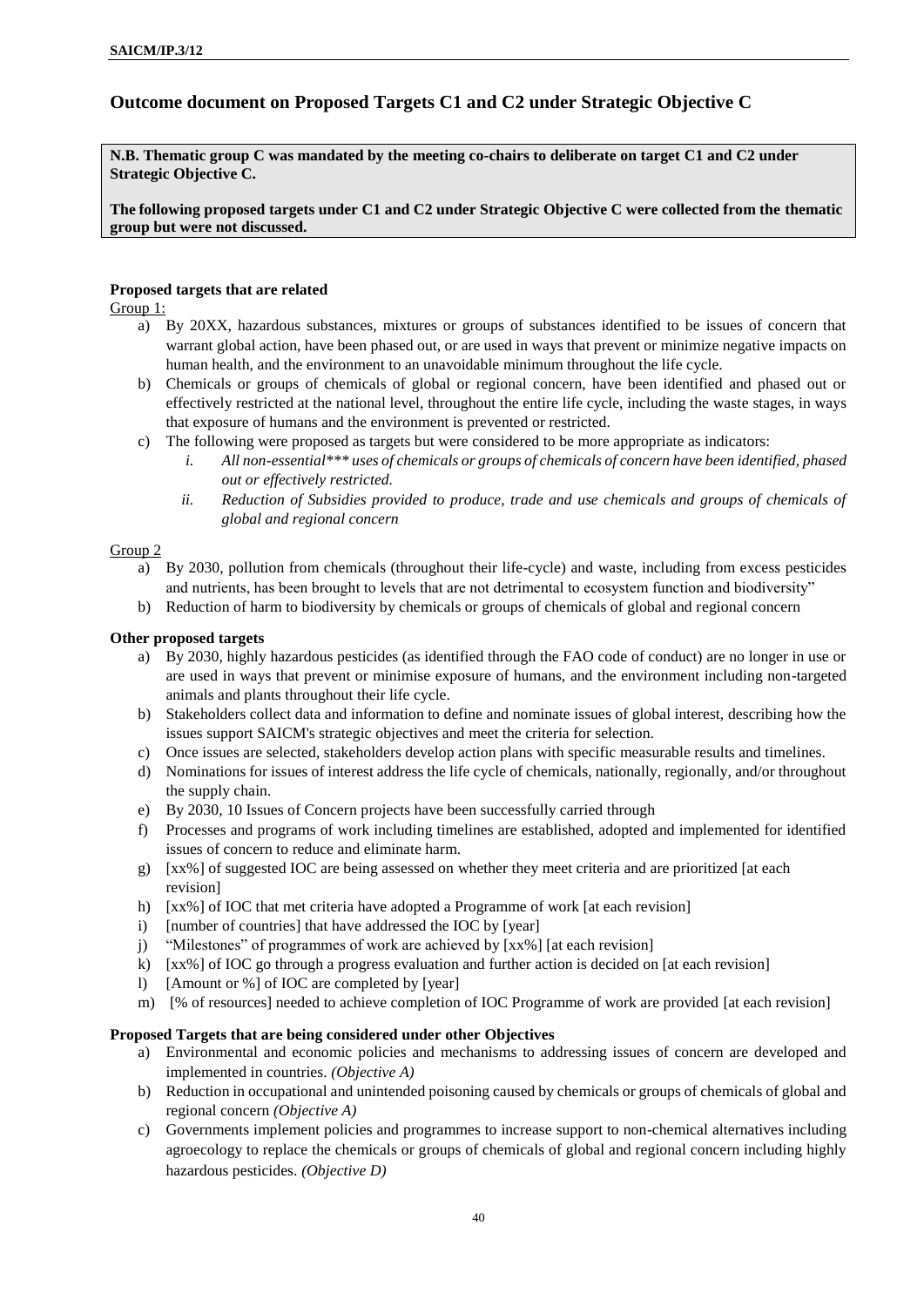# **Proposed targets split into too many small targets**

- a) Issue specific data and information generated, collated and dissemination
- b) Action plan developed and implemented for identified issue of concern
- c) Issue specific indicator, milestones, outputs and impacts formulated
- d) Adequate means of implementation for the action plan secured
- e) Issue specific monitoring and evaluation tool developed
- f) Issue specific risk management measures throughout the lifecycle developed including identified assessment and ensuring uptake of safer alternatives.

 $\overline{\phantom{a}}$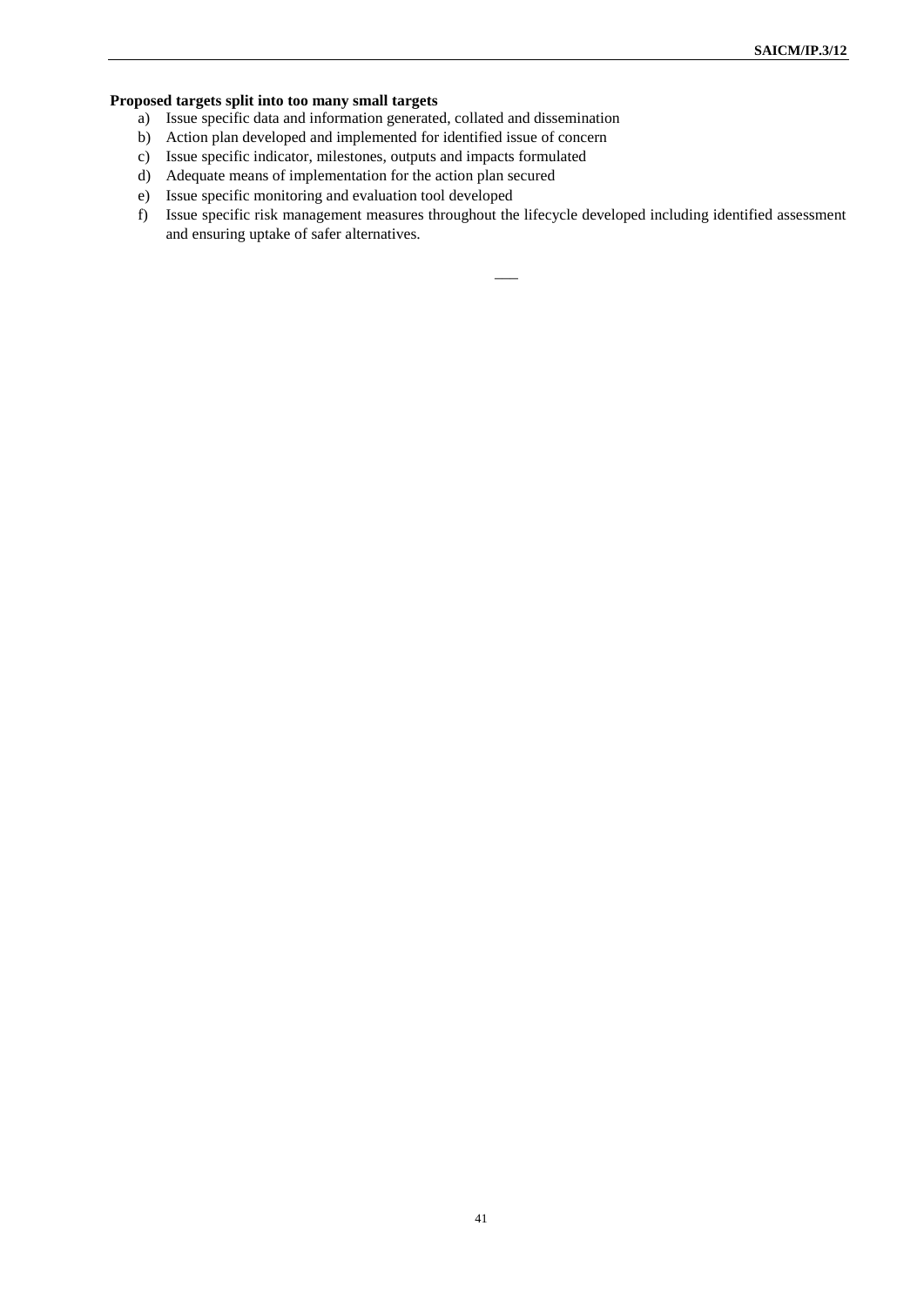# **Annex IV**

# **Outcome of thematic group D – Financial Considerations**

## **I. Integrated approach to financing**

1. The implementation of the integrated approach to financing for the sound management of chemicals and waste, which was designed and agreed as a long term contribution beyond 2020, continues to be essential [to achieve the goals and targets of the 2030 Agenda for Sustainable Development] [and to bridge the widening gaps in the capacity to address sound management of chemicals and waste between developed and developing countries]. [it is recognized that the sound management of chemicals and waste is necessary for countries, and [may] require[s] technical and financial support].

## **Note that these two paragraphs were brought up from section (c) dedicated external financing as they relate to the entire integrated approach**

2. [A clearinghouse mechanism should be established under the secretariat of (the agreement) to publicly track development aid for the sound management of chemicals and waste]

3. [all stakeholders agree to establish an arrangement, process or subsidiary structure comprising of finance and other relevant experts to keep sound management of chemicals and waste, capacity building, technology, finance and other resource mobilization sources and initiatives under review.]

4. All three components of the integrated approach to financing, i.e. mainstreaming, private sector involvement and dedicated external finance, are equally important and mutually reinforcing.

5. Stakeholders shall take steps to implement an integrated approach to financing the sound management of chemicals and waste, including, in particular, making tangible progress with respect to the following three components:

## **(a) Mainstreaming**

6. Governments should implement actions to promote further mainstream the sound management of chemicals and waste in national development plans, domestic budgets and relevant sector policies. For developing countries and countries with economies in transition, the mainstreaming of their national chemicals and waste priorities into the development planning processes for funding as part of official development assistance [may] [will] [should] increase their access to [significant] funding for national priorities in relation to chemicals and waste.

*6 bis* [Countries should [strive] [seek] to mainstream the sound management of chemicals and waste into their development aid priorities.] [Governing bodies of international, regional and national development banks are encouraged to also expressly integrate sound management of chemicals and waste activities in the scope of activities they fund.]

## **(b) Private-sector involvement**

7. [[Private-sector entities throughout the value chain [should] increase their [financial] contributions to the implementation of the sound management of chemicals and waste, in order to [avoid, or where not possible mitigate] [cover the costs of] their impacts on the environment and on health.] [These contributions (eg. through agreed levies) should seek to finance, among others, the identification and communication of hazards, comprehensive risk assessment and the measures for its mitigation, strengthening of all stakeholder´s technical capacity, implementing PRTRs, prevention of exposure, the attention of exposed communities [, compensation for resulting environmental and human harms] and contaminated sites remediation.]]

8. [The private sector [shall] [should] [comply with] [implement] extended producer responsibility.] [Governments should also implement actions to further encourage industry involvement in the integrated approach, including the development of legislation on the responsibilities of industry and national administration; the provision of incentives for the sound management of chemicals and waste; and the promotion of measures by industry to internalise costs [using economic instruments to recover and shift costs to private from public sector] [,including the polluter pays approach] [as per the polluter pays principle].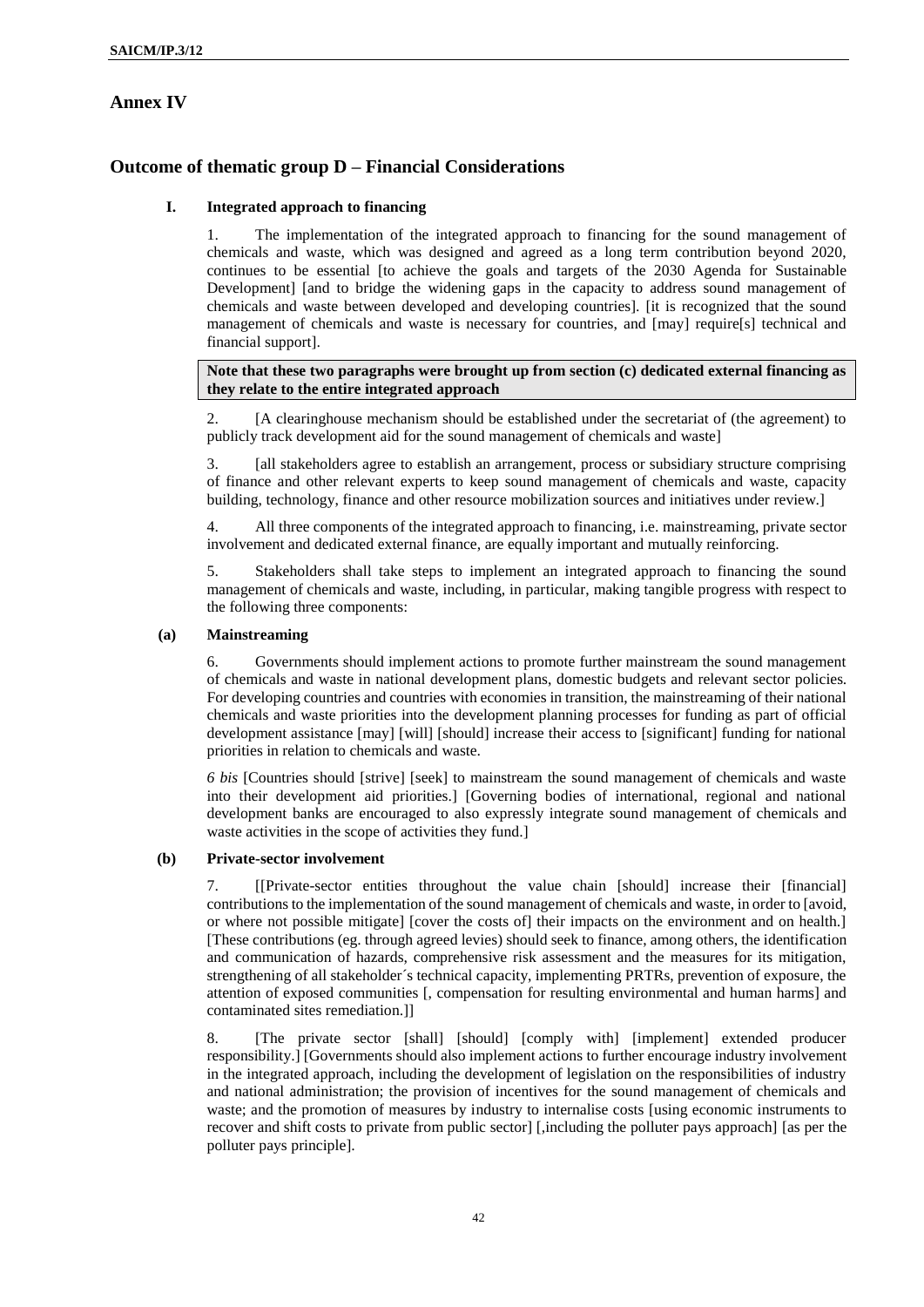9. [Private-sector entities throughout their investment and [value chain] [supply chain] should increase their contributions to the implementation of the sound management of chemicals and waste through a range of approaches and partnerships. ]

*9 alt.* [In line with the three components of the integrated approach to financing, i.e. mainstreaming, private sector involvement and dedicated external finance, private sector to commit to support the SAICM goal of sound management of chemicals and waste by providing investment and in-kind contributions, including through fees paid to support domestic chemicals management schemes, data generation, partnerships, capacity building and global GHS implementation. Private sector to further advance the sound management of chemicals and waste through in-kind commitments to innovation, training, safety and sustainability initiatives as well as compliance with chemical regulatory requirements in jurisdictions around the globe.]

10. [The financial sector is asked to develop guidance for investing in companies that have chemicals management schemes in place[, for example, the development of loan criteria for sustainable banking].]

[*10 alt.* Invites the financial sector to develop guidance and recommendations for investors to minimize economic risks associated with unsound chemicals and waste management, with the goal to facilitate investment flows towards safer chemicals and waste management, including through the development of sustainability-centered loan criteria for the banking sector engaged with companies in the chemicals and waste sector and associated sectors.]

#### **(c) Dedicated external financing**

11. [Stakeholders should [secure funds] [further strengthen the component of dedicated external financing], including development assistance aid, from innovative donor sources, which can be facilitated by mainstreaming at the national level.]

12. [All stakeholders agree to the establishment of an International Fund to implement the Sound Management of Chemicals and Waste, which should be accessible to all stakeholders [and sectors] and should provide support to developing countries, in the form of grants, guarantees and loans; comprised of financial resources provided by the private sector, governments in a position to do so, development banks, philanthropic entities, venture capital, and all other stakeholders.]

13. [All stakeholders agree to initiate the process of implementing the International Fund at ICCM5.]

14. [Donors should [continue to] provide dedicated external financing, including, for example, resources to support the Global Environment Facility and other multilateral, regional and bilateral sources of financing, and to support the effective implementation of the Special Programme to support institutional strengthening at the national level for the implementation of the Basel, Rotterdam and Stockholm conventions, the Minamata Convention and the Strategic Approach to International Chemicals and Waste Management.]

15. [All stakeholders recommend to UNEA that the Special Programme should be reformed to adjust to the multi-stakeholder, multi-sectoral nature and scope of the Strategic Approach.]

#### **2. Establishment of and engagement in multi-sectoral partnerships**

16. Stakeholders are encouraged to create and implement multi-sectoral [transparent and accountable] partnerships [linked to the 2030 Agenda] to effectively address specific chemicals and waste [issues of global concern]. Stakeholders are also encouraged to explore funding opportunities by engaging mechanisms in all sectors.

#### **3. Financing the secretariat**

17. [A core budget for the beyond 2020 instrument is identified covering staff costs for nonseconded staff, office costs and travel costs, for the secretariat, conference services and meetings. The core budget is financed by voluntary contributions from the government and industry stakeholders.

18. Before the start of each year the secretariat invites each government stakeholder, via its national focal point, to make a voluntary financial contribution and provides a figure showing what that contribution would be according to the UN scale of assessment. Countries are encouraged to contribute at least this amount.

19. Inter-governmental Organization stakeholders support the work of the secretariat inter alia by contributing human resources, including through secondment as appropriate, and sector related work of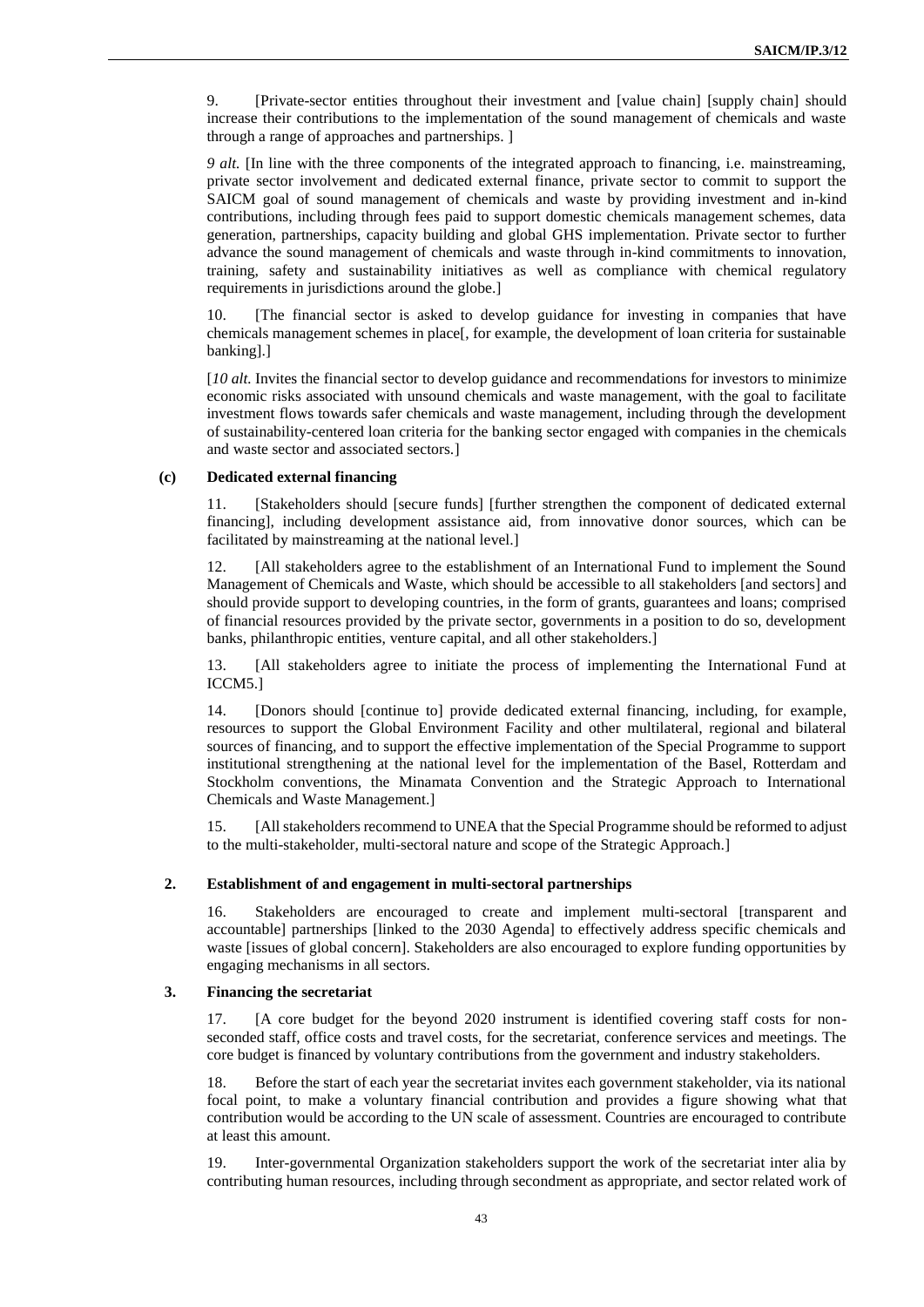the secretariat. The expected contributions are defined at the beginning of the budget cycle by an agreement between the respective organization and the secretariat.

20. Private sector stakeholders support the work of the secretariat through a substantial voluntary financial contributions. Private sector stakeholders may also contribute in kind through human resources, including through secondments, hosting meetings, support for production and dissemination of outputs of the beyond 2020 instrument. The expected contributions are defined at the beginning of the budget cycle by an agreement between the respective organization and the secretariat.

21. Civil society stakeholders support the work of the secretariat inter alia by contributing human resources, including through secondments, hosting meetings or contribution for production and dissemination of outputs of the beyond 2020 instrument. The expected contributions are defined at the beginning of the budget cycle by an agreement between the respective organization and the secretariat.]

#### **Proposal from the co-chairs of the thematic group D on financial considerations - Capacity building principles**

**N.B. The co-chairs of the thematic group drafted the following 'Capacity-building elements' based on the discussions of the thematic group. Stakeholders may provide comments on the proposed elements as a followup to the meeting. The secretariat will make this available for review with a deadline of 15 December. The revised document will be submitted to the fourth meeting of the intersessional process for consideration.** 

Integrate capacity-building into all relevant aspects of the outcome of [beyond 2020] according to priorities decided by the [Governing Body].

### **Collaboration**

Country driven process, including mutually beneficial partnerships.

Take a multi-stakeholder and multi-sectoral approach, including partnership and mechanisms for technical cooperation that incorporates all relevant disciplines.

North-South and South-South networking and sharing of experiences.

Collaborate with existing initiatives on chemicals and waste management, including multilateral environment agreements, United Nations bodies, private sector, civil society and academia, to fill gaps and build upon their work while avoiding duplication.

#### **Knowledge and information**

Recognition and sharing of knowledge and expertise within and among regions

Recognize the need to promote coordination of and access to information for the sound management of chemicals and waste in all relevant aspects.

Ensure the full use of national, sub-regional and regional information and knowledge, as appropriate, to inform global decision making.

#### **Participation**

Full and effective participation of all stakeholders and balanced regional representation and participation.

#### **Gender**

Recognize the need for gender equity in all relevant aspects of its work.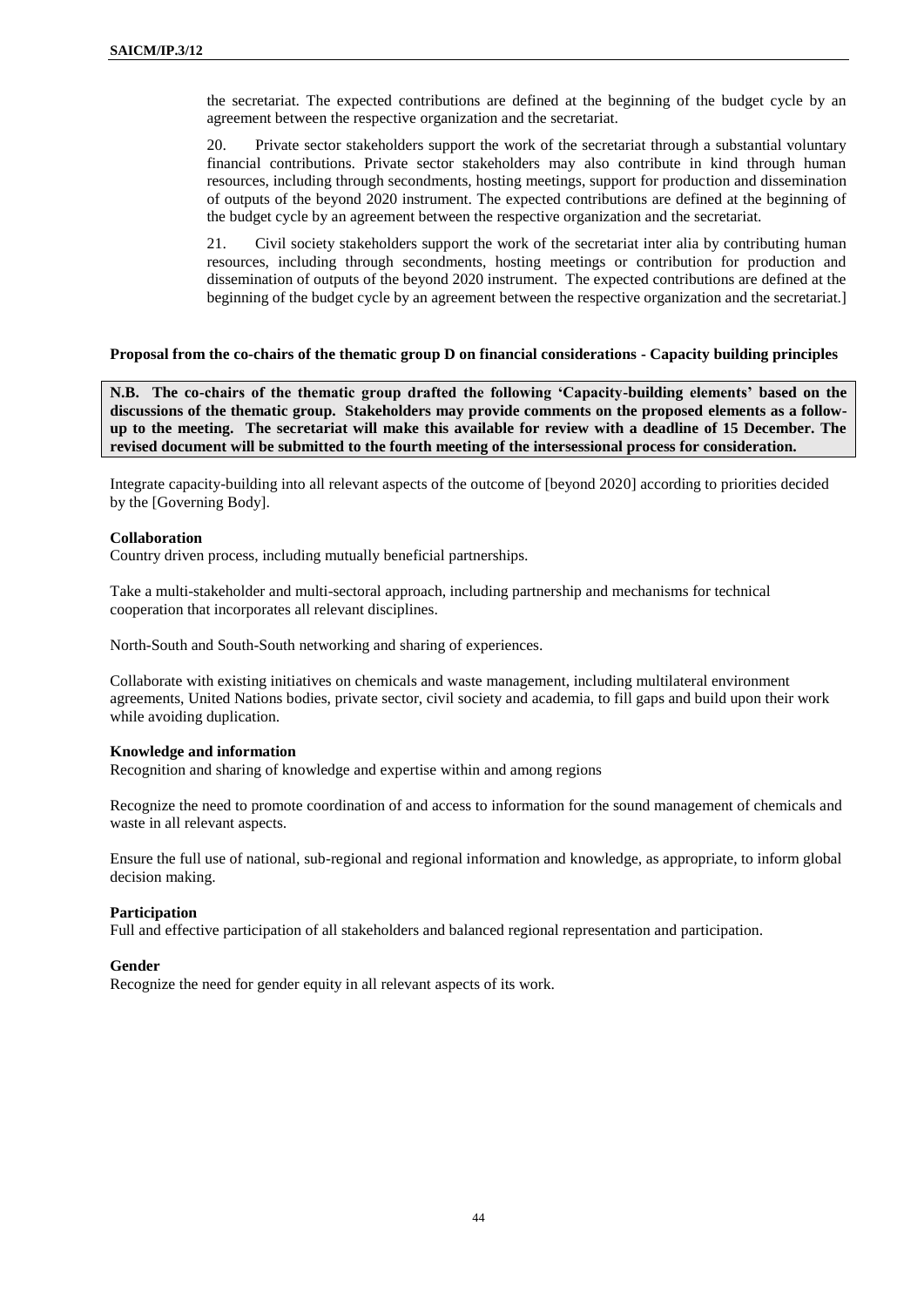## **Targets E2, E3, E4 and E5**

**NB. Thematic group D was mandated by the meeting co-chairs to deliberate on target E2, E3, E4 and E5 under Strategic Objective E. There was agreement in the group that the targets needed to be worked on. The thematic group A co-chair was invited to share the guiding parameters for targets that thematic group A had developed in their previous session to guide the deliberations of thematic group D. The group was also informed by the thematic group A co-chair that there was a proposal to convene a technical expert meeting to further the discussions on targets and present that outcome to fourth meeting of the intersessional process**

#### **Proposed Targets under Strategic Objective E**

One representative presented her view, which included additional text adapted from Convention on International Trade in Endangered Species of Wild Fauna and Flora (CITES), that another way to incentivize more robust implementation of core chemicals management could be the establishment of tiers\* of achievement. For example, countries could work toward the implementation of policies and activities to reach the following tiers:

Tier 3: Have a system in place to inventory and evaluate the safety of chemicals and implement risk management activities to address risks from chemicals, incorporating the latest trends and advancements and avoiding outdated approaches and scientific methods.

Tier 2: Tier 3 and implement a compliance monitoring and enforcement strategy, increasing transparency for chemicals information to engage the public and industry. (Pollutant transfer and release registers (PRTRs), such as the Toxics Release Inventory in the United States, are an example of a mechanism for transparency and public engagement.)

Tier 1: Tier 3, tier 2, and establish policies or incentives to encourage the development of safer alternatives and innovative and sustainable solutions. (For example, Germany has launched the International Sustainable Chemistry Collaborative Center, which promotes the development of sustainable chemistry solutions worldwide.)

\*Countries could be designated at a specific tier based on objective criteria and achievements that would be publicized on the SAICM website.

#### **Proposed targets on Strategic Objective E that are related to financial considerations**

**NB. Thematic group D received a revised text proposal for targets under E from one participant for review by the group. The group deliberated on the new text proposals and highlighted that the targets should be framed in the context of the integrated approach. The alternative text proposals are given herebelow followed by a summary of the group deliberations in each case.**

**1. Target E2: Policies and processes for the management of chemicals and waste are integrated into national and regional development strategies.**

#### Alt Target E2

Target E2.1: Policies and processes for the sound management of chemicals are mainstreamed into national budgets at xx countries by xx year

Target E2.2: Policies and processes for the sound management of waste are mainstreamed into national budgets at xx countries by xx year

The group deliberated on target E2. It was noted that the new alt loses the notion of 'national and regional development strategies' and is important to keep. Regarding measuring sound management of waste, it was noted no agreement has been reached regarding whether or not waste will be included in the post 2020 framework, and that a decision will only be reached at ICCM5. It was further noted that the targets should be measurable. One delegate stated that the formulation of the targets should start with identifying a target group, e.g. country, private sector, etc.

**2. Target E3: [xx amount of] Inter- and intra-sectoral partnerships, networks and collaborative mechanisms are established to mobilize resources, to share information, experiences and lessons learned, and to promote coordinated action at the regional and international levels [by year].**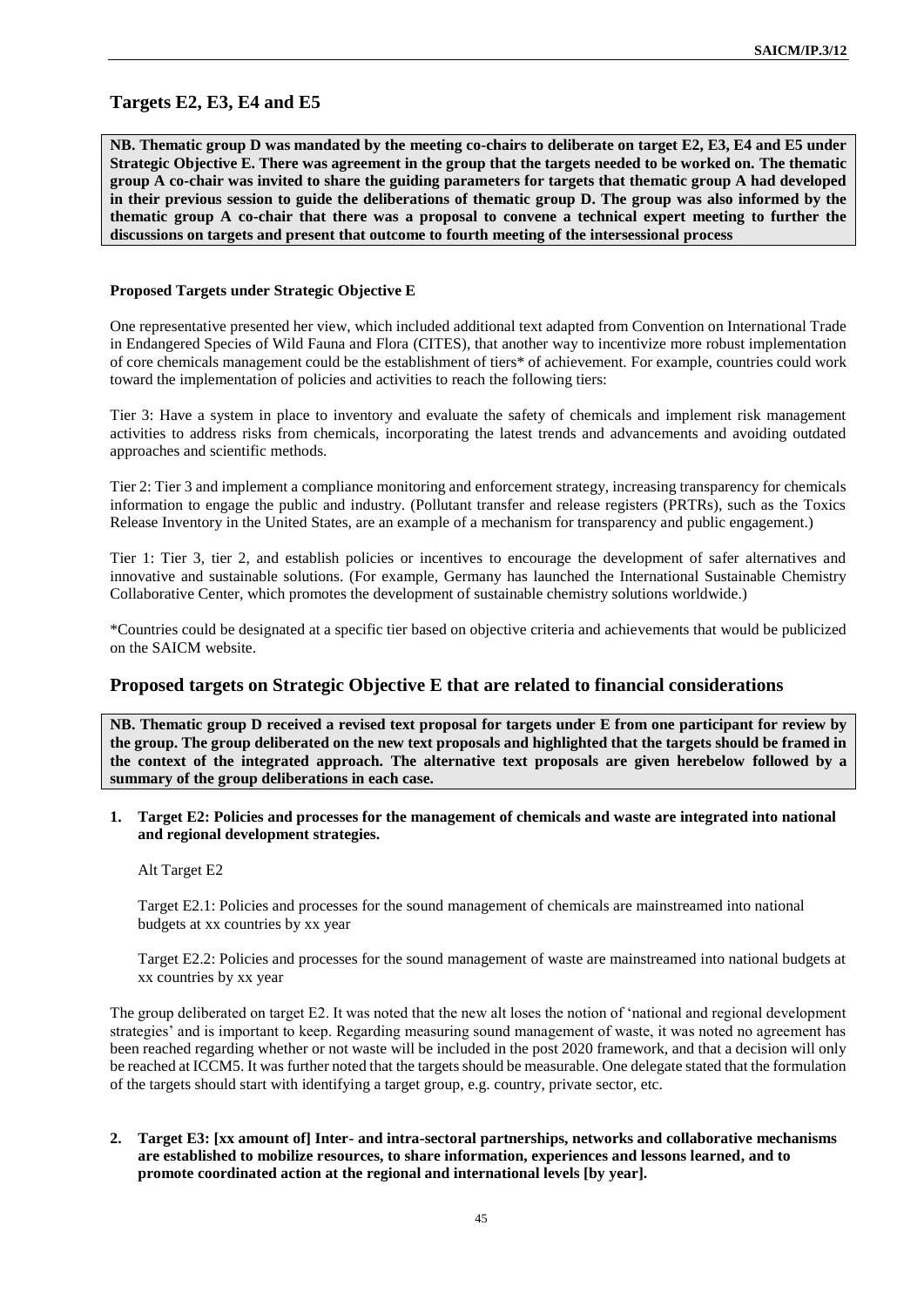It was noted that the target is very broad, and it includes numerous actions directed at various stakeholders. It was further noted that existing mechanisms could be considered under this target. There is also a need to include the effectiveness and ultimately impact/results of the partnerships. Industry should be included as a specific target, but reference was also made to the targets under Objective D. The issue of transparency was also raised.

### **3. Target E4: Identify and mobilize the financial and non-financial resources needed to promote the sound management of chemicals and waste in all sectors, by and for all stakeholders.**

### Alt target E4

Target E41: financial resources needed to promote the sound management of chemicals and waste are identified [by revision]

Target E42: cost of inaction in chemicals and waste is updated every [xx] years

Target E43: [% of] financial resources needed to promote the sound management of chemicals and waste mobilized [by revision] at each component of the integrated approach, by and for all stakeholders.

In addition to financial resources, there is a need to include capacity building, technical assistance and transfer of technology. One delegate preferred to keep the indicator related directly to dedicated external financing. There was a lot of interventions and diverging views on the cost of inaction target and this needs further discussion. There was also lack of clarity on whether the measurement would be financial resources needed or financial resources mobilized. With regards to cost of inaction, it was noted that data and information should be based on sound science. Finally, it was noted that E43 would be difficult for some Governments to achieve, as they do not have access to information from the private sector, civil society, etc.

### **4. Target E5: Gaps between developed and developing countries are narrowed [by xx %] in terms of the implementation of sound management of chemicals and waste [by year]**

It was noted by a few delegates that the gaps are a gradient and it would be difficult to measure. It will require baseline data, and comparisons would only work between countries and not at a global level. The reference to waste in the discussions above was reiterated again. It was recognized that this is a challenging target but will be a key issue for the new framework. An example provided was the comparison of legislation in place between developed and developing countries. Finally, it was note that capacity building, finance and technology transfer are important for consideration under this proposed target.

 $\overline{\phantom{a}}$ 

This document will form the basis for further discussion at the technical working group on targets.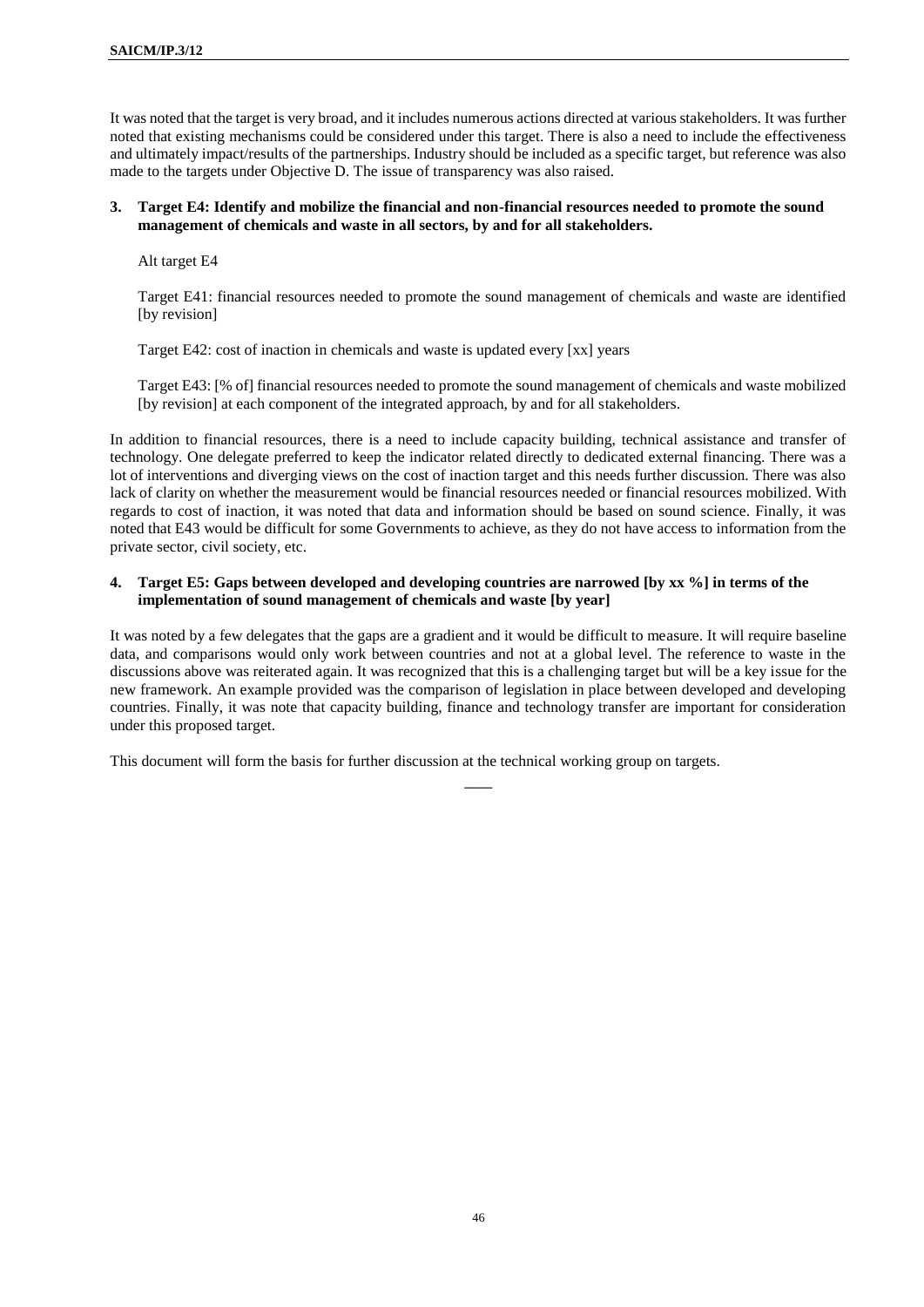# **Annex V**

## **Reports on Health, Labour, Agriculture and Environment Sector Meetings**

In line with the guidance of the Bureau and the request of the IOMC, lunch time sector meetings were scheduled convened by IOMC and led by the relevant participating organizations of the IOMC on health, labour, agriculture and environment allowing for sector specific information exchange relevant to the implementation of the Strategic Approach and stimulate thinking to support the beyond 2020 process. The outcome reports from those meetings are reproduced herebelow.

## **Report on the Health Sector meeting**

The health sector meeting brought together approximately sixty SAICM health-sector stakeholders, including ministries of health, non-governmental organizations, intergovernmental organizations, industry and academia. It was also attended by colleagues from other sectors. The meeting focused on health sector perspectives on the co-chairs paper on multi-sectoral engagement and the relevance of proposed indicators and milestones.

The key points in the WHO submission on additional measures to ensure multi-sectoral engagement were reviewed and initiatives recalled such as the *WHO Roadmap to enhance health sector engagement in SAICM towards the 2020 goal and beyond* (approved by World Health Assembly in 2017), and the WHO Global Chemicals and Health Network*.* 

The availability of the formal "sectoral space" during the third meeting of the intersessional process was very much welcomed providing important time for discussion and additional networking opportunities. Such practices during SAICM meetings should continue.

It was noted that the proposals in the WHO submission on multi-sectoral engagement provide a range of suggestions – several were identified as needing minimal effort and resources to implement. Organizing themed discussions on sectoral subjects of interest during meetings would provide further rationale for increased sectoral attendance. Inclusion of the IOMC organizations' logos on SAICM meeting invitations, rather than only the UNEP logo, could also make it easier for sectors other than environment to get approval to participate, including with their own resources.

Looking for ways to improve multi-sectoral engagement at regional levels was identified as important as well as the relevance of coordinating with existing regional ministerial health and environment initiatives.

Health sector non-governmental organizations mentioned that the IOMC is useful in bringing the sectors together, including at the national and regional levels. WHO mentioned that the Global Chemicals and Health Network contact points can be put in touch with relevant contact points in other ministries. An environment ministry representative mentioned how information on the health impacts of chemicals and on issues of food safety helps them to get attention on this issue at the political level. This links to the importance of the sustainable development goals, such as indicator 3.9.3 on unintentional poisoning, which is included in WHO estimates on the burden of disease attributable to chemicals.

It was recognized that ministries of health lead various aspects of chemicals regulation in many countries, for example on drinking water, air quality, food safety, and in some countries also industrial chemicals and pesticides. Other important roles include health impact assessments, e.g. on contaminated sites.

Regarding targets and indicators, the sustainable development goals provide the big picture for countries.

Existing WHO data sources on health impact and burden of disease including several that already contribute to sustainable development goal targets and potential SAICM targets were identified, including several where WHO is a custodial agency under the sustainable development goal. A key indicator in this regard is sustainable development goal 3.93 on mortality from accidental poisoning.

The International Health Regulations (2005) and strengthening of the core capacities monitored in those regulations for preparedness and response for chemical-related incidents and emergencies was of interest to several discussants. Member State progress with achieving the core capacities is monitored annually by the World Health Assembly and assessing progress at national levels presents a number of opportunities for cooperation between health, environment and other stakeholders. IHR capacities encompass a range of aspects such as chemical regulation, availability of poisons centres, development of laboratory capacity for chemicals and the existence of multi-sectoral coordination. Achievement of the IHR capacities is also formally included as sustainable development goal indicator 3d.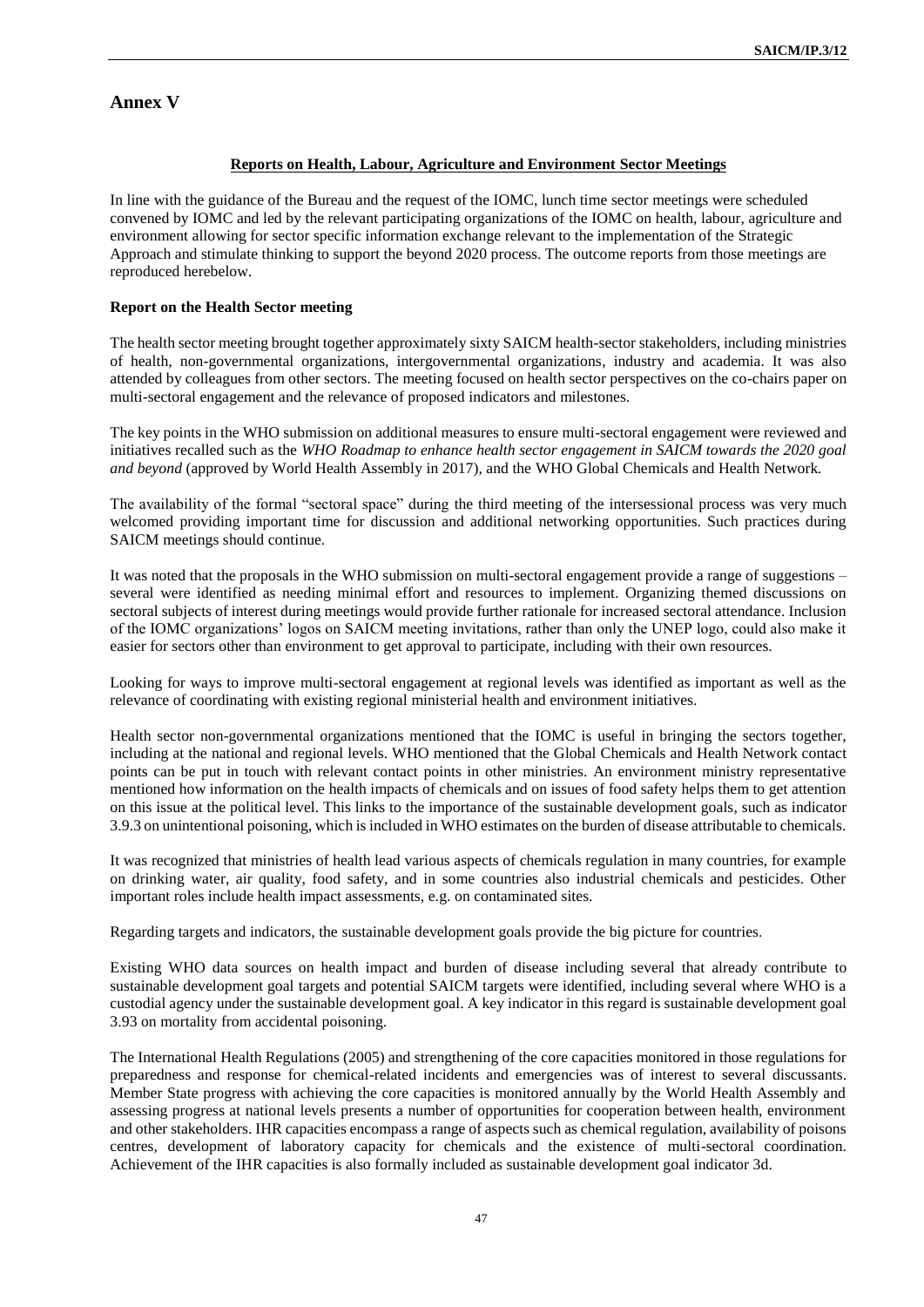Having targets and indicators relevant to the health sector is important for encouraging health sector participation in the work beyond 2020. This may include also an indicator for sectoral participation in SAICM bodies and events and an indicator on sectoral access to support for implementation of SAICM, e.g. , through any financial arrangements.

#### **Report on the Labour Sector meeting**

The ILO is very grateful for the overwhelming interest received and high turnout of participants joining the labour sector meeting. The ILO recalled that in terms of human health impact, workers are the population most at risk, referring to the millions of workers dying or falling sick due to exposures in their workplace that can be prevented.

The ILO took this opportunity to present their long standing work in the area of chemicals and waste. This year, the ILO celebrates its 100<sup>th</sup> anniversary, re-establishing its relevance as the specialised agency founded on the principle of promoting decent work and protecting workers' health from hazardous substances and other risks.

The ILO then reflected on over 20 ILO internationally legally binding standards in the area of occupational safety and health and particularly in the area of the sound management of chemicals and waste. The ILO referred to the numerous technical codes of practice, tools and publications but also to their role in the international community and through projects in various issues of concern. The ILO also referred to a new upcoming labour sector chemicals action plan to be launched in 2020. The powerpoint which was rich in information can be made available.

The International Trade Union Confederation spoke to the role of unions in fighting for the right of workers to work in safe and healthy working environments and some persisting concerns. As a country example the Government of Malaysia shared a wealth of information on the main governance of chemical management in Malaysia and the interministerial collaboration needed locally.

There were a large number of questions and comments as the world of work cuts across all economic activities and involves the responsibilities of all industries and production processes across global supply chains. The ILO would like the group to seriously consider the large number of indicators that it has proposed in its document to the third meeting of the intersessional process, which are inspired by its legal instruments and that can be integrated in the beyond 2020 process.

It would also seem that similar labour sector meetings would be very welcome as an integral part of the beyond 2020 process.

#### **Report on the Agricultural Sector meeting**

The FAO is very grateful for the interest received from the participants joining the agriculture sector meeting. Agrochemicals plays a key role in agricultural production and contribute to food security and nutrition as well as improvement of the livelihood of farmers. However overuse and misuse of agrochemicals poses risks to human health and the environment resulting in social, environmental and economic problems such as poisoning, degradation of landscape, loss of biodiversity, excessive residues in food, and failure of trade of agricultural produce. Sound management of agrochemicals is crucial to achieve sustainable agriculture and the sustainable development goals.

The FAO took this opportunity to present their long-standing work in the area of agrochemicals and waste and held an open discussion on questions on main challenges, gaps, priorities and the future direction of agrochemical management; collaboration of relevant stakeholders; and better engagement of agricultural sectors in the SAICM programme.

The main outcomes of the meeting were:

- Large number of questions and comments were raised on Highly Hazardous Pesticides.
- It was agreed that a global strategy on Highly Hazardous Pesticides with concrete targets and a roadmap is essential for phasing out these toxic pesticides.
- Promoting agroecology and integrated pest management, and developing innovative alternatives, in particular, biopesticides, are crucial for removing Highly Hazardous Pesticides in agriculture.
- Data collection and better use of it as an issue was discussed as a better way to address risk reduction of pesticides.
- Concerns of Illegal trade were discussed with a link to International Double standards / national policy on production, use and exportation.
- Strengthening national capacity on pesticide management should be a priority.